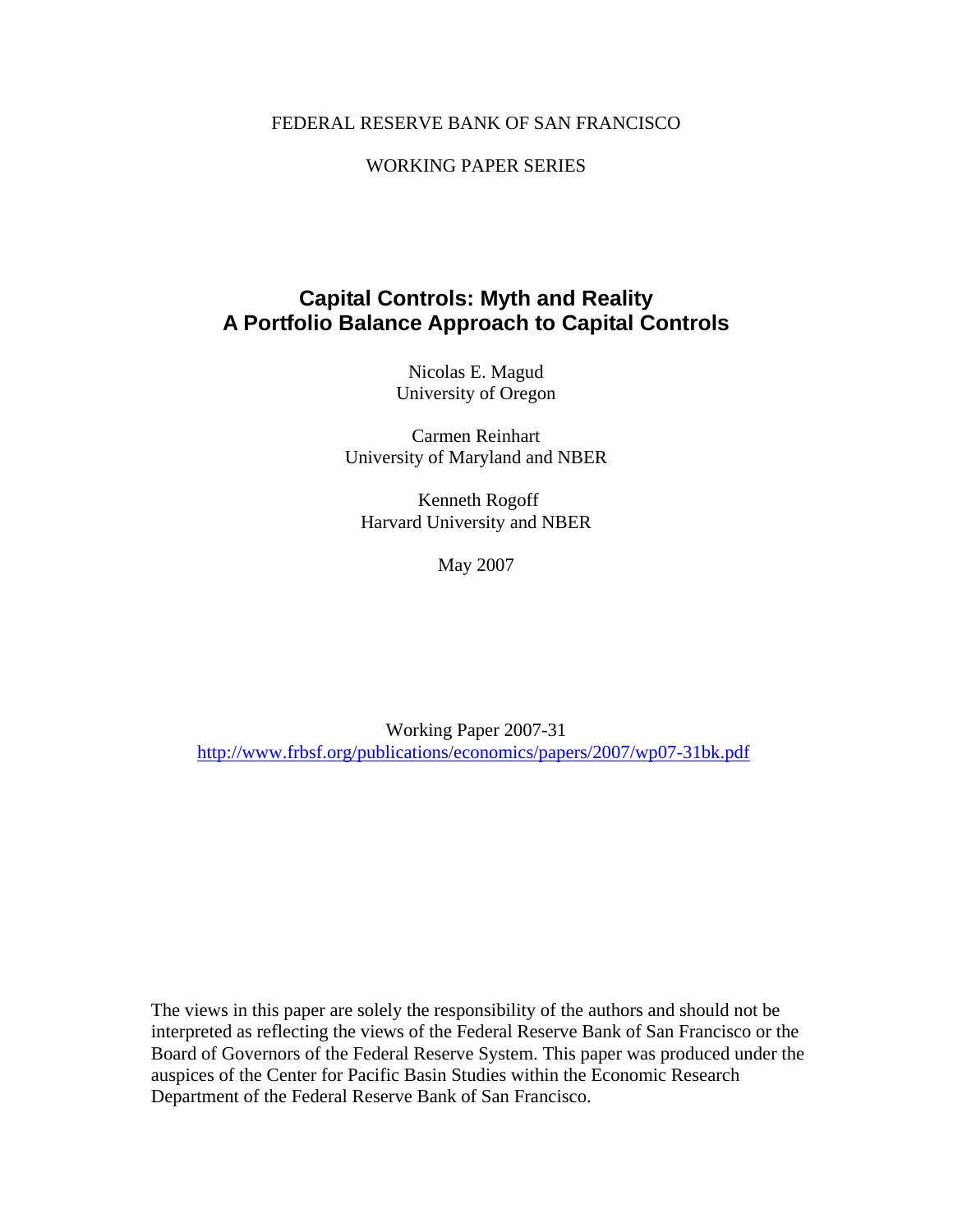# Capital Controls: Myth and Reality A Portfolio Balance Approach to Capital Controls

Nicolás E. Magud, Carmen Reinhart, and Kenneth Rogoff<sup>∗</sup>

This draft: May 2007

First draft: December 2005

#### Abstract

The literature on capital controls has (at least) four very serious apples-to-oranges problems: (i) There is no unified theoretical framework to analyze the macroeconomic consequences of controls; (ii) there is significant heterogeneity across countries and time in the control measures implemented; (iii) there are multiple definitions of what constitutes a "success" and (iv) the empirical studies lack a common methodology-furthermore these are significantly "overweighted" by a couple of country cases (Chile and Malaysia). In this paper, we attempt to address some of these shortcomings by: being very explicit about what measures are construed as capital controls. Also, given that success is measured so differently across studies, we sought to "standardize" the results of over 30 empirical studies we summarize in this paper. The standardization was done by constructing two indices of capital controls: Capital Controls Effectiveness Index (CCE Index), and Weighted Capital Control Effectiveness Index (WCCE Index). The difference between them lies in that the WCCE controls for the differentiated degree of methodological rigor applied to draw conclusions in each of the considered papers. Inasmuch as possible, we bring to bear the experiences of less well known episodes than those of Chile and Malaysia. Then, using a portfolio balance approach we model the effects of imposing short-term capital controls. We find that there should exist country-specific characteristics for capital controls to be effective. From these simple perspective, this rationalizes why some capital controls were effective and some were not. We also show that the equivalence in effects of price- vs. quantitycapital control are conditional on the level of short–term capital flows.

Keywords: Capital Controls.

JEL Classification: F30.

<sup>∗</sup>University of Oregon, University of Maryland and NBER, and Harvard University and NBER, respectively.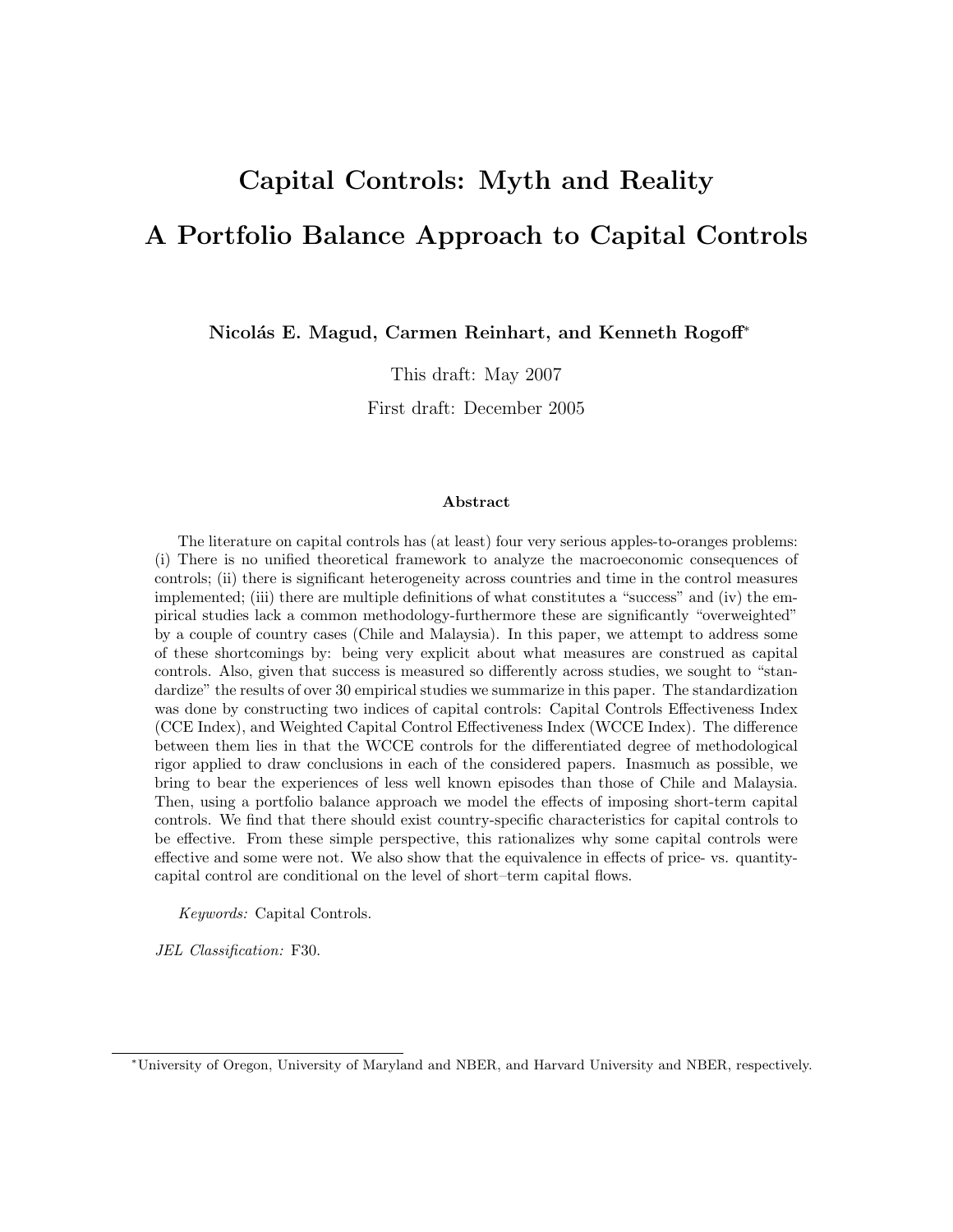# 1 Introduction

The literature on capital controls has (at least) four very serious issues that make it difficult, if not impossible, to compare across theoretical and empirical studies. We dub these the apples-to-oranges problems and they include: (i) There is no unified theoretical framework (say, as in the currency crisis literature) to analyze the macroeconomic consequences of controls; (ii) there is significant heterogeneity across countries and time in the capital control measures implemented; (iii) there are multiple definitions of what constitutes a "success" (capital controls are a single policy instrumentbut there are many policy objectives); and (iv) the empirical studies lack a common methodology and are furthermore significantly "overweighted" by the two poster children–Chile and Malaysia.

Our goal in this paper is to find a common ground among the non-comparabilities in the existing literature. Of course, there is usually a level of generality that is sufficiently encompassing. After all, an apples-to-oranges problem can be solved by calling everything fruit. Our goal is, as far as possible, to classify different measures of capital controls on a uniform basis. Once done, it should be easier to understand the cross-country and time-series experience.

We attempt to address some of these apples-to-oranges shortcomings by being very explicit about what measures are construed as capital controls. We document not only the more drastic differences across countries/episodes and between controls on inflows and outflows, but also the more subtle differences in types of inflow or outflow controls. Also, given that success is measured so differently across studies, we standardize (wherever possible) the results of over 30 empirical studies summarized in this paper. Inasmuch as possible, we bring to bear the experiences of episodes less well known than those of Chile and Malaysia.

The standardization was done by constructing two indexes of capital controls: Indices of Capital Controls Effectiveness (CCE), and Weighted Capital Control Effectiveness (WCCE). The difference between them lies only in the fact that the WCCE controls for the differentiated degree of methodological rigor applied to draw conclusions in each of the papers considered.

Our results with these indexes can be summarized briefly. Capital controls on inflows seem to make monetary policy more independent, alter the composition of capital flows, and reduce real exchange rate pressures (although the evidence there is more controversial). Capital controls on inflows seem not to reduce the volume of net flows (and hence the current account balance).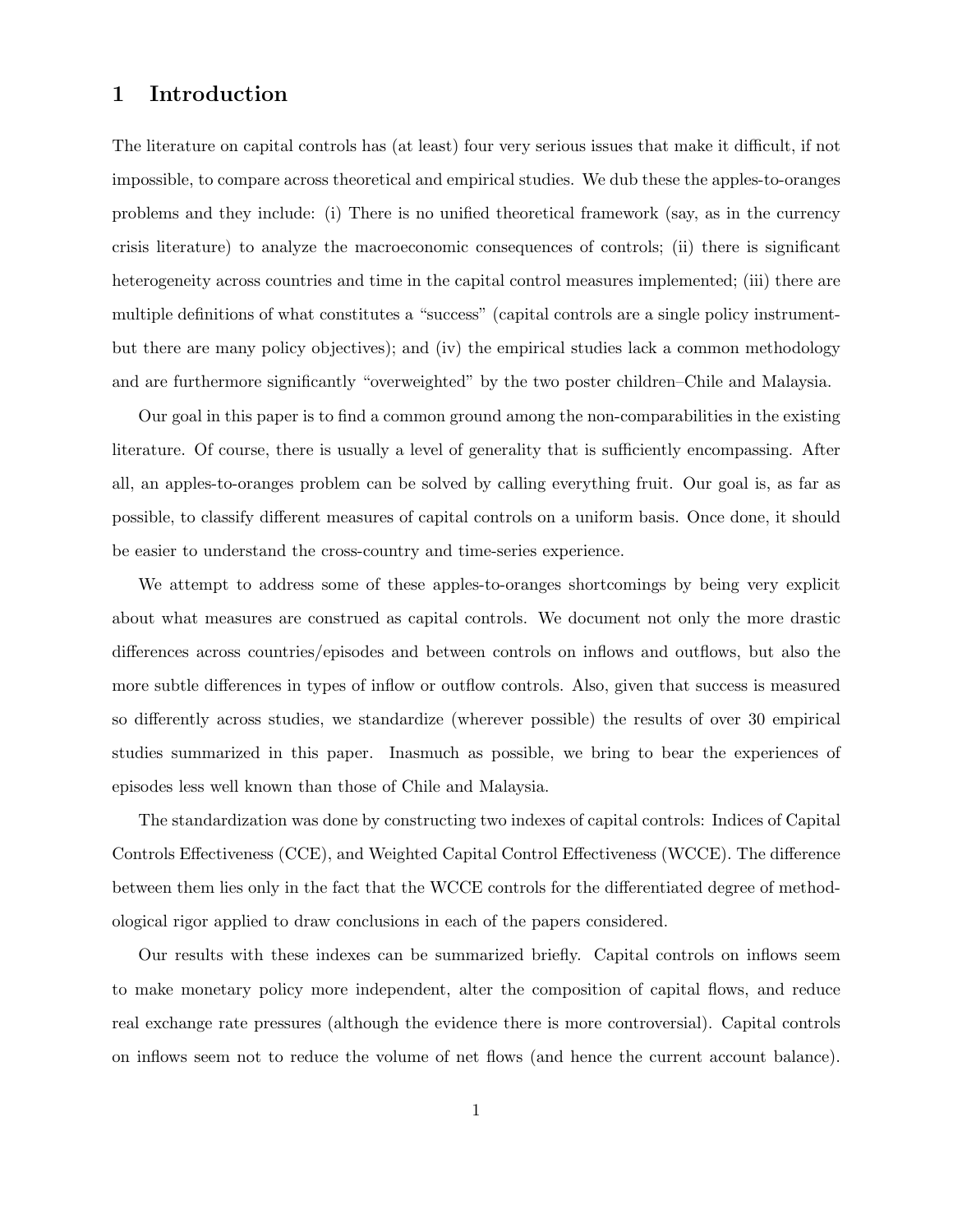As to controls on outflows, there is Malaysia and there is everybody else. In Malaysia, controls reduced outflows and may have given room for more independent monetary policy (the other poster child does not fare as well, in that our results are not as conclusive as for the Chilean controls on inflows). Absent the Malaysian experience, there is little systematic evidence of "success" in imposing controls, however defined.

All of the above implies that either imposing capital controls on inflows or outflows need not always be effective. In a sense, this paper identifies "initial conditions" under which controls on capital flows can be effective.

The next step consists in rationalizing what we have learnt in a simple and tractable model. We do this by using a portfolio balance approach to capital controls. The latter describes foreign investors that have to decide under uncertainty the share of their portfolio investment to allocate in short- vs. long-term flows. The main conclusion of the model is that conditional on the elasticity of short-term capital flows to total capital flows, the same capital controls could result in either an increased, unaltered or decreased level of short-term flows as well total capital flows. Thus, it is not clear that capital controls-even if exactly equally implemented-in two countries will necessarily be as effective (or effective at all!). We also model the conditions under which price-capital-controls (taxes imposed on the rate of return of short-term capital flows) generate the same effect on capital controls as quantity-capital-controls (restrictions to the quantity of capital flows permitted). Interestingly, we find that that its effectiveness depends on the level of short-term capital flows at the moment that the controls are put in place. Thus, we obtain a model that shows that only under very specific conditions will capital controls be effective in achieving its goals, as the first part of the paper documents.

The paper proceeds as follows. The next section summarizes some of the key reasons why capital controls-particularly capital controls on inflows-are either considered or implemented. Controls, as we note, help deal with what we dub the "four fears". Section 3 focuses on the distinctions among types of capital controls-highlighting the fact that not all capital control measures are created equal and therefore they can not be simply lumped together in a rough capital controls index. Section 4, examines the existing empirical evidence by standardizing and sorting studies along a variety of criteria. Specifically, we focus on the following sorting strategy. First, we analyze separately cases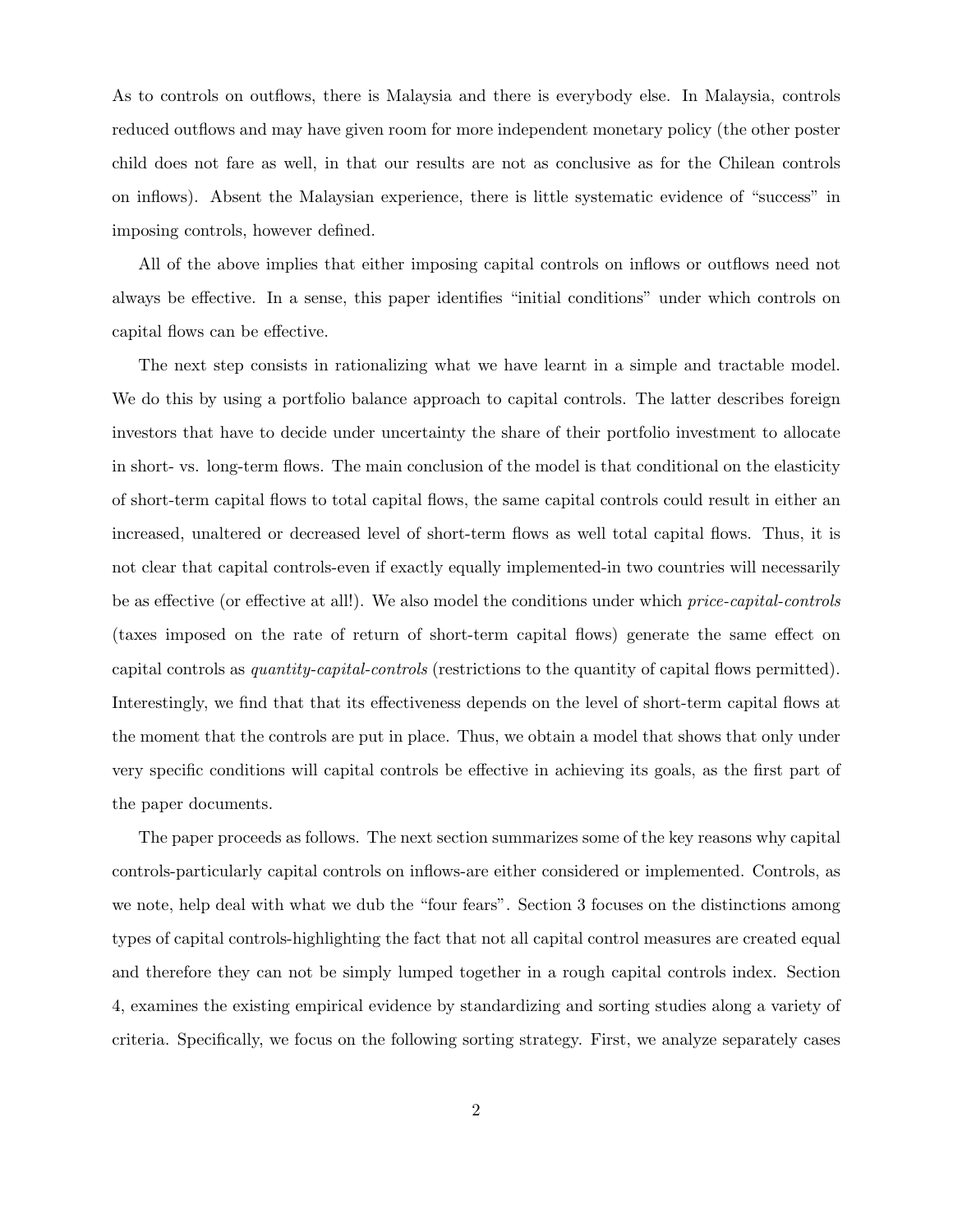where the study was multicountry or focused on a single case study; second, we distinguish the cases where the controls were primarily designed to deal with inflows or outflows; third, we provide an ad hoc (but uniform) criteria to rank the approach or econometric rigor applied in the study to test hypotheses about the effects of the controls; and, last, we evaluate the outcomes reported in the studies according to the definition of what constitutes a success. Then, Section 5 models the above situations using a portfolio balance approach. The last section discusses some of the policy implications of our findings.

# 2 The Rational for Capital Controls and the "Four Fears"

Anyone examining the literature on capital controls, which spans many decades and all the regions around the globe, would be well advised to retain a sense of irony. Repeatedly, policymakers have sought refuge in tax laws, supervisory restraint, and regulation of financial transactions to cope with external forces that they deem to be unacceptable. Often they rationalize their actions on loftier grounds, sometimes so effectively as to make it difficult to clearly identify episodes of controls on capital. But in all these episodes, four fears lurk beneath the surface.

#### 2.1 Fear of Appreciation

Being the darling of investors in global financial centers has the decided, albeit often temporary, advantage of having ample access to funds at favorable cost. With the capital inflow comes upward pressure on the exchange value of the currency, rendering domestic manufacturers less competitive in global markets, and especially so relative to their close competitors who are not so favored as an investment vehicle. A desire to stem such an appreciation (which Calvo and Reinhart, 2002, refer to as "fear of floating") is typically manifested in the accumulation of foreign exchange reserves. Over time, though, sterilizing such reserve accumulation (the topic of Reinhart and Reinhart, 1998) becomes more difficult, and more direct intervention more appealing.

### 2.2 Fear of "Hot Money"

For policymakers in developing countries, becoming the object of foreign investors' attention is particularly troubling if such affection is viewed as fleeting. The sudden injection of funds into a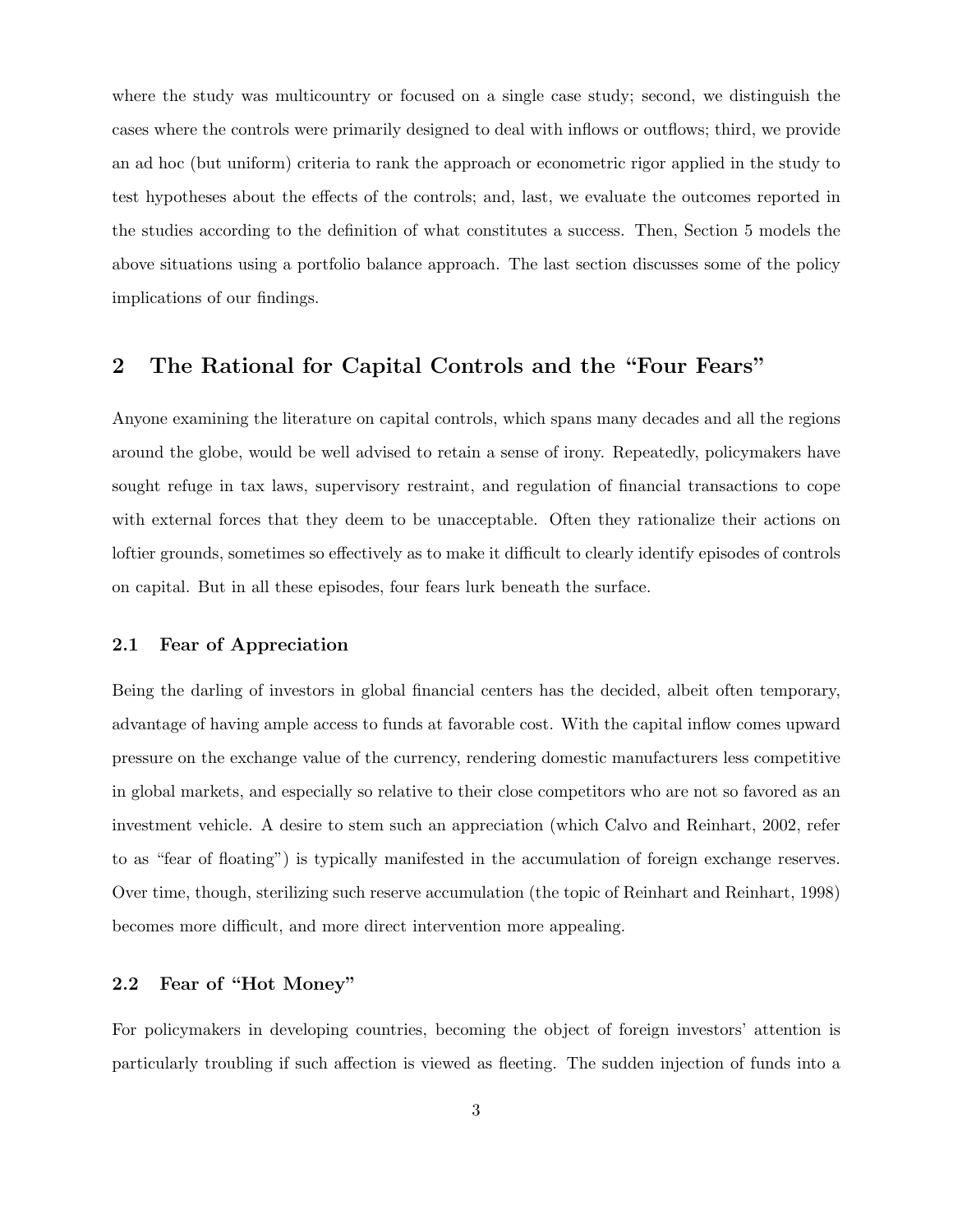small market can cause an initial dislocation that is mirrored by the strains associated with their sudden withdrawal. Such a distrust of "hot money" was behind James Tobin's initial proposal to throw sand in the wheels of international finance, an idea that has been well received in at least some quarters. Simply put, a high-enough tax (if effectively enforced) would dissuade the initial inflow and pre-empt the pain associated with the inevitable outflow.

#### 2.3 Fear of Large Inflows

Policymakers in emerging market economies do not universally distrust the providers of foreign capital. Not all money is hot, but sometimes the sheer volume of flows matters. A large volume of capital inflows, particularly when it is sometimes indiscriminate in the search for higher yields (in the manner documented by Calvo, Leiderman, and Reinhart, 1994), causes dislocations in the financial system. Foreign funds can fuel asset price bubbles and encourage excessive risk taking by cash-rich domestic intermediaries. Again, recourse to taxation may seem to yield a large benefit.

#### 2.4 Fear of Loss of Monetary Autonomy

The interests of global investors and domestic policymakers need not always-or even often-align. But a trinity is always at work. It is not possible to have a fixed (or highly managed) exchange rate, monetary policy autonomy, and open capital markets (as discussed in Frankel, 2001). If there is some attraction to retaining some element of monetary policy flexibility, something has to give up. However, in the presence of the aforementioned fear of floating, giving up capital mobility may seem more attractive than surrendering monetary policy autonomy.

Whatever the reason for action, some forms of capital control were intended to control exchange rate pressures, stem large inflows, and regain an element of monetary autonomy. And this is more relevant for those policymakers who impose controls to reduce capital flight, because investors seeking safety–including, most important, domestic residents as well as foreigners–are seldom dissuaded by regulatory restraint.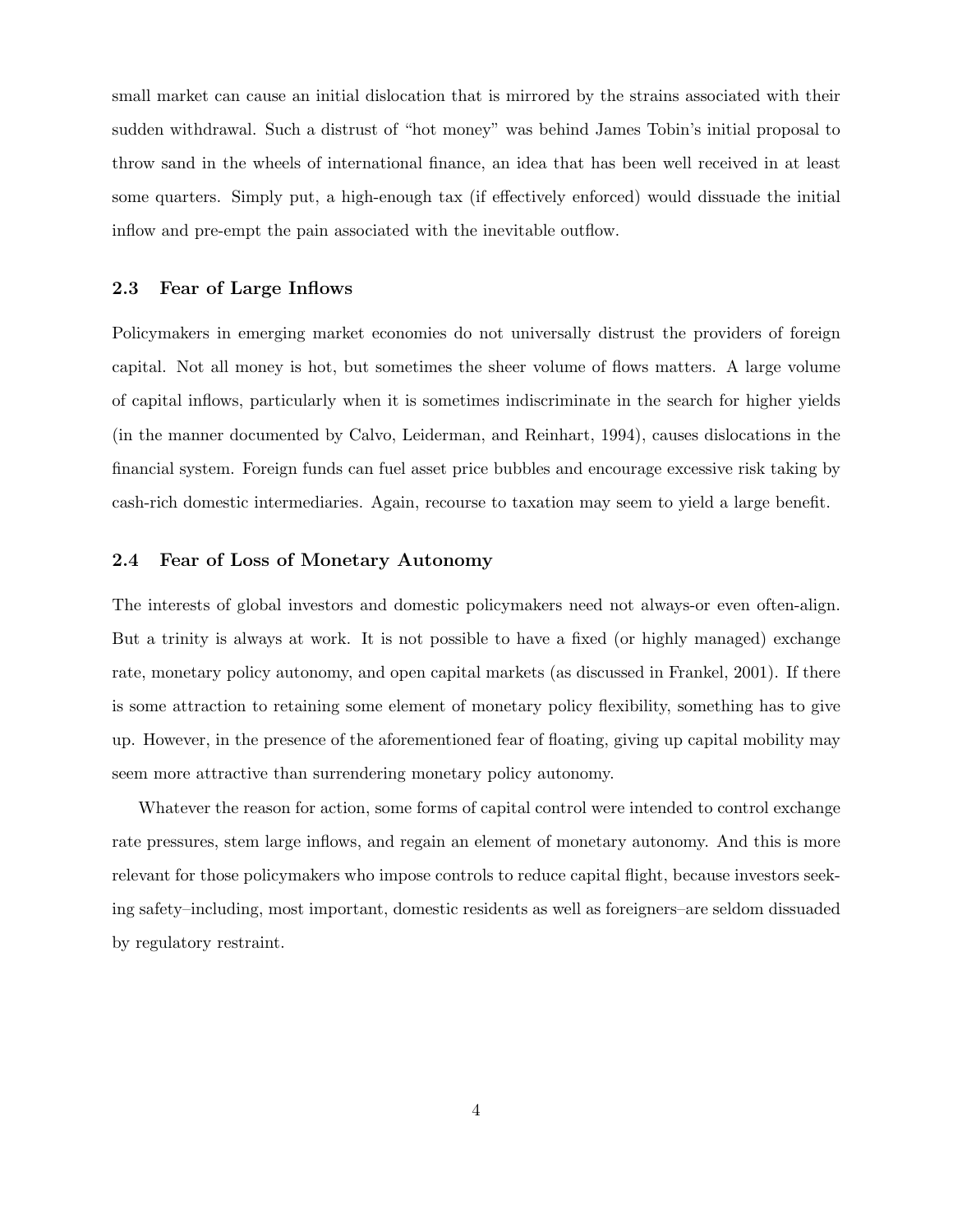# 3 Capital Controls? What Do We Mean by Capital Controls?

In most of the empirical literature there are no distinctions between controls on outflows and controls on inflows–these exercises suffer from the same problems as the de jure IMF classification of exchange rate arrangements. Even when a distinction is made between inflows and outflows (as here), controls can and do range from the explicit to the subtle, from the market friendly to the coercive.<sup>1</sup>

Furthermore, when considering the impacts and effectiveness of capital controls one cannot lump together the experiences of countries that have not substantially liberalized (i.e., India and China) with countries that actually went down the path of financial and capital account liberalization and decided at some point to reintroduce controls, as the latter have developed institutions and practices that are integrated in varying degrees to international capital markets.

Tables 1-2, which squarely focus on measures targeted to affect inflows and outflows in countries that had already gone the route of capital account liberalization,<sup>2</sup> indeed highlight the heterogeneity in both subtlety and "market-friendliness" of capital control measures that have been tried in Asia, Europe, and Latin America during booms (these involve controls on capital inflows) as well as crashes (and attempts to curb capital outflows). These measures differ not only in subtlety and other features but also in intensity<sup>3</sup>

[Insert Tables 1 and 2 about here]

### 4 The Empirical Literature: Finding a Common Ground

This section aims to overcome (or at least take a step in that direction) two of the apples-to-oranges problems we have identified in the capital controls literature. Namely, we attempt to: (i) ascertain when and in what capacity capital controls were "successful" in achieving the stated objectives of the authorities (this is not trivial, as what constitutes as a success is defined very differently across

<sup>1</sup>There is, of course, the important issue of temporary versus permanent policies which is a distinction not addressed here owing to the fact that most empirical studies do not focus on this issue. For a model and a discussion of the temporary versus permanent issue see Reinhart and Smith (2002).

<sup>&</sup>lt;sup>2</sup>Hence, these cases involve the reintroduction of controls.

<sup>&</sup>lt;sup>3</sup>For a measure that "quantifies" the intensity of these measures see Montiel and Reinhart (1999).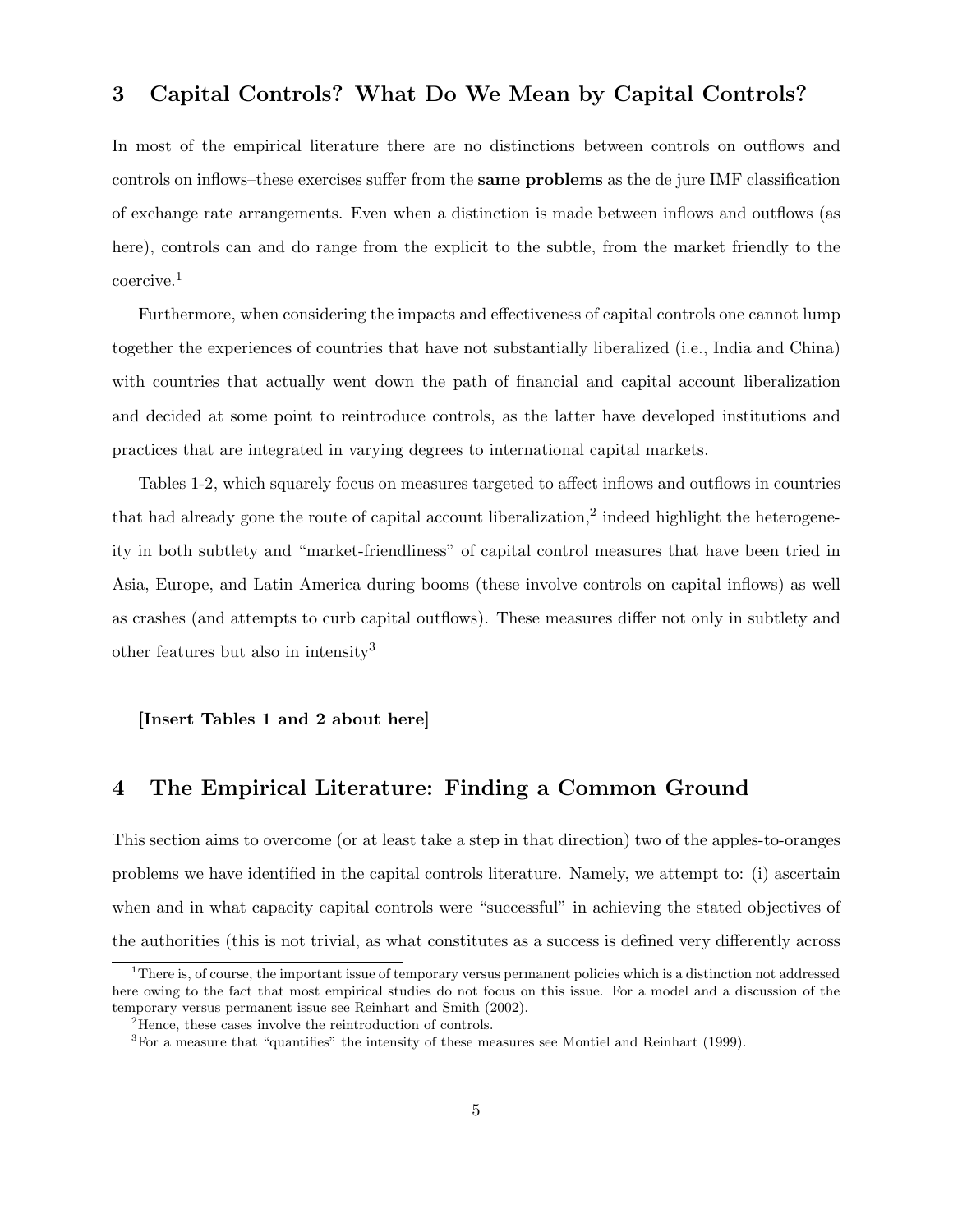studies), and (ii) standardize (to some extent) the very eclectic array of descriptive and empirical methodologies and approaches that have characterized the empirical literature on capital controls. Lastly, we bring to bear evidence on lesser well known episodes other than the "classics" (Chile's controls on inflows starting in 1990 and Malaysia's 1998 controls on outflows).

In what follows, we review more than 30 papers that study capital controls on either inflows or outflows around the world. Some are country case studies, some describe several individual country experiences, and some are multicountry studies that bunch several cases together. As noted earlier, the papers measure "success" differently; thus, our aim is to standardize methodology and results where possible so as to facilitate comparisons. Not only will this enable us to assess the effectiveness of alternative capital controls events, but it will also permit us to evaluate some of the policy implications of imposing controls on capital inflows and/or outflows under alternative scenarios.

#### 4.1 Types of Studies

We proceed as follows. First, we cluster the papers into three broad groups: (i) capital inflows (CI), (ii) capital outflows (CO); and (iii) multi-country (MC)-the latter including the analysis of capital inflows, capital outflow, or both. We collected studies of capital controls for the following countries (the number of papers is shown in parentheses): For CI, there are studies on: Brazil (6), Chile (11), Colombia (3), the Czech Republic (1), Malaysia (2), and Thailand (1). For CO, we obtained information for Malaysia  $(5)$ , Spain  $(3)$ , and Thailand  $(2)$ . For the MC group, we collected five papers, covering a wide array of countries.<sup>4</sup>

#### 4.2 Objective(s) of capital controls

Given the multiple objectives that capital controls are expected to achieve, we approached paper with a series of questions. We asked whether, according to each paper, capital controls were able to

1. Reduce the volume of capital flows

<sup>&</sup>lt;sup>4</sup>For example, one of the more comprehensive multi-country papers uses monthly data for the period 1971-1998 for a panel of 26 countries.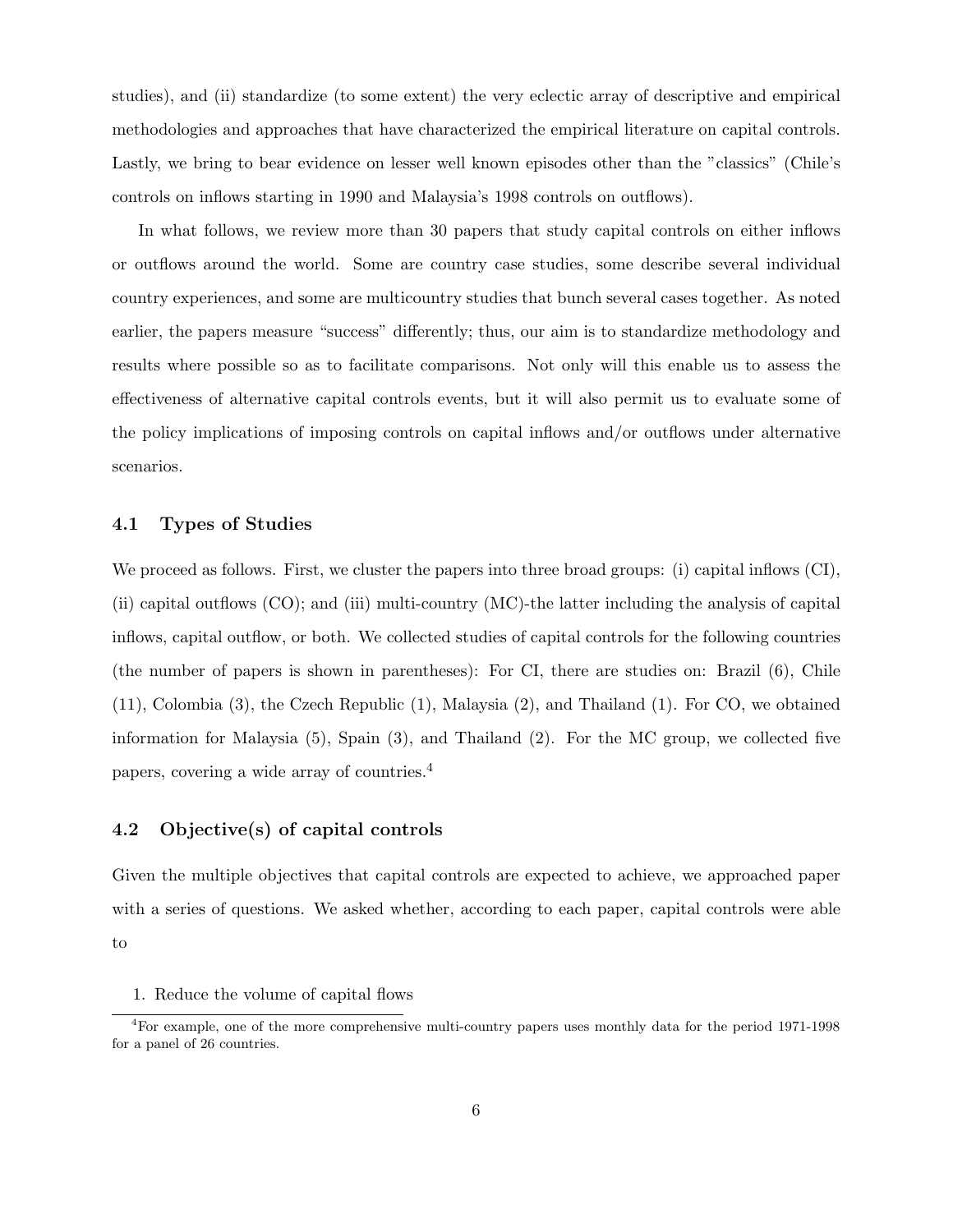- 2. Alter the composition of capital flows (towards longer maturity flows)
- 3. Reduce real exchange rate pressures
- 4. Allow for a more independent monetary policy

As a first step in sorting this information, we constructed Tables 3, 4, and 5. Table 3 includes CI episodes, Table 4 displays CO episodes, and Table 5 focuses in MC studies. As can be seen in the tables, possible answers are YES, NO, or a blank space. If the table reads YES in any cell, it means that the paper finds that the corresponding objective of capital controls was achieved. NO stands for the paper finding that there was not such effect as a result of the capital controls. A blank space means that the paper does not address whether there was an effect. Sometimes the answer is followed by (ST). This indicates that the effects were only temporary, i.e. that an objective was achieved only in the Short Term. To give an example, in Table 3, the paper by Laurens and Cardoso (1998) studying the case of the Chilean experience during the 1990's, finds evidence that capital controls were able to reduce the volume of capital flows only in the short term, that they were able to alter the composition of these flows toward longer maturity flows, and that they were not successful in reducing pressures on the real exchange rate. They do not report results regarding the effectiveness of capital controls in making monetary policy more independent.

In a first pass through this information, by inspection, we can summarize it as follows (see Table 6). We observe that in general, the results obtained in these papers suggest that capital controls were successful in altering the composition of capital flows toward longer maturities and in making monetary policy more independent. However, the papers are not very informative regarding the effectiveness of capital controls in reducing the volume of capital flows and reducing real exchange rate pressures.

#### 4.3 Indices of Capital Control Effectiveness

But this is not informative enough, since it still lacks some rigor to evaluate the effectiveness of capital controls episodes. In order to better understand this, we construct two indexes of capital controls effectiveness. We call them the Capital Controls Effectiveness Index (CCE Index), and the Weighted Capital Controls Effectiveness Index (WCCE Index). The only difference in com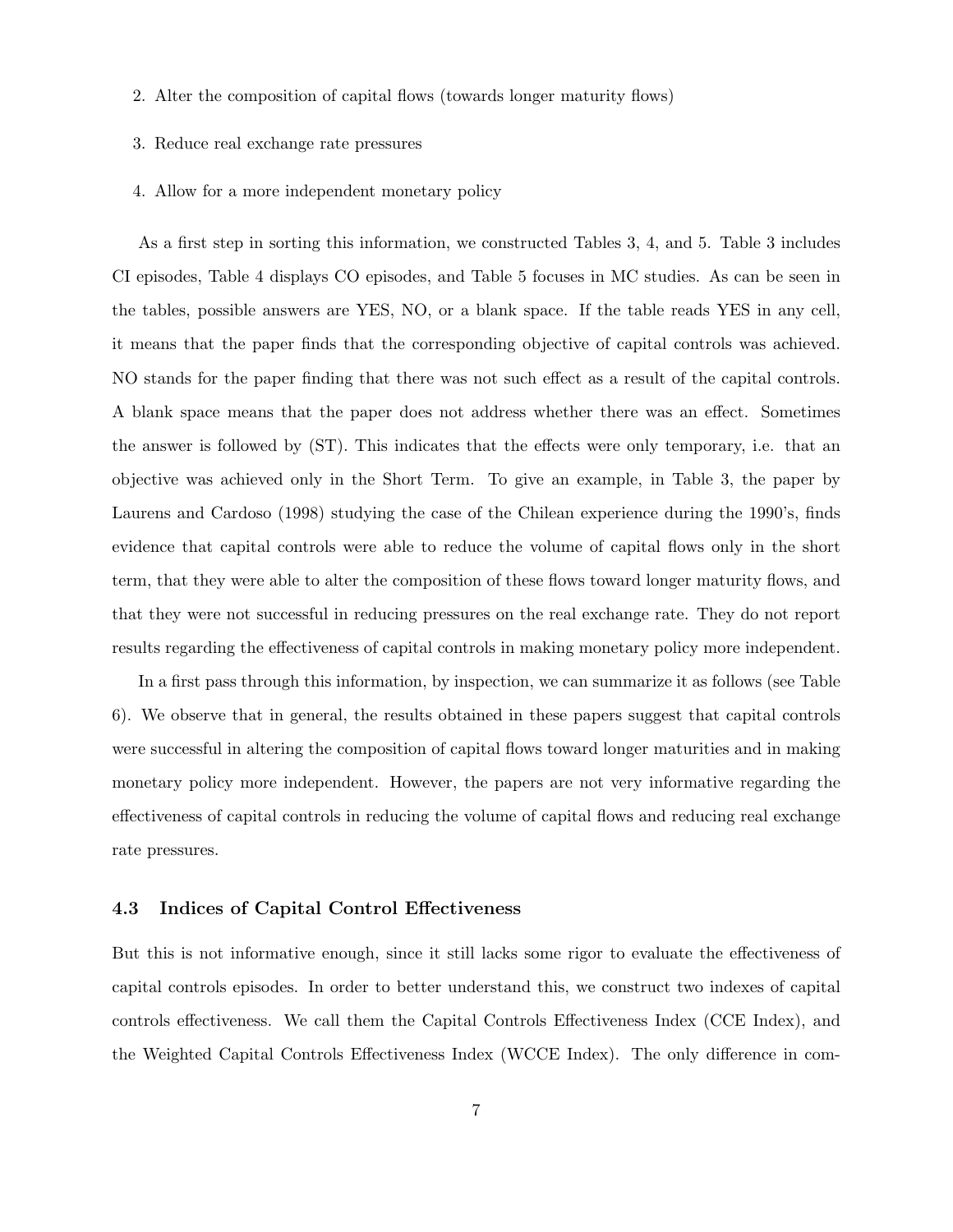puting them is that the WCCE Index weighs the results obtained in each paper by the degree of methodological rigor applied to drawing conclusions; we discuss thus further below.

In both cases, following the information summarized in Tables 3-5, we arbitrarily assigned the following values:

If the answer is YES, the corresponding value is 1.

If the answer is NO, the value assigned is -1.

If the question is not addressed at all, it corresponds to a value of 0.

These values are designed to equally weigh the existence or non existence of effects as a result of the imposition of capital controls and to give no weight to questions not addressed, so as not to distort the results in case any objective of capital controls is not addressed by the paper.

With these values at hand, for each country we computed simple averages of these numbers for each of the four questions we brought to the papers. This gives, for example, a CCE Index for volume reduction for each country, a CCE Index for real exchange rate pressure reduction for each country, and so on. With this information we are able to compare, for each objective, which country was most effective.

We also used this information to compute an aggregate index of capital controls effectiveness, by averaging out the four CCE Indexes for each country, and then compare a global CCE Index across countries.

However, as has already been mentioned, the methodology used in these papers to evaluate success is highly heterogeneous. Some papers are mainly descriptive, generating conclusions from the movements (or lack thereof) in the time series of the main variables, and lack any rigorous statistical or econometric analysis. Other papers use some statistical or econometric methodology to evaluate capital control, but events among them, there is still wide variation in the degree of rigor used to extract conclusions from the data.

In order to control for these differences, we made another pass through the information in the papers. We classify each study according to the degree of methodological rigor in, LOW, INTERMEDIATE, and HIGH according to the following criteria:

Low: This includes studies that consist mainly of descriptive analysis of events and/or time series.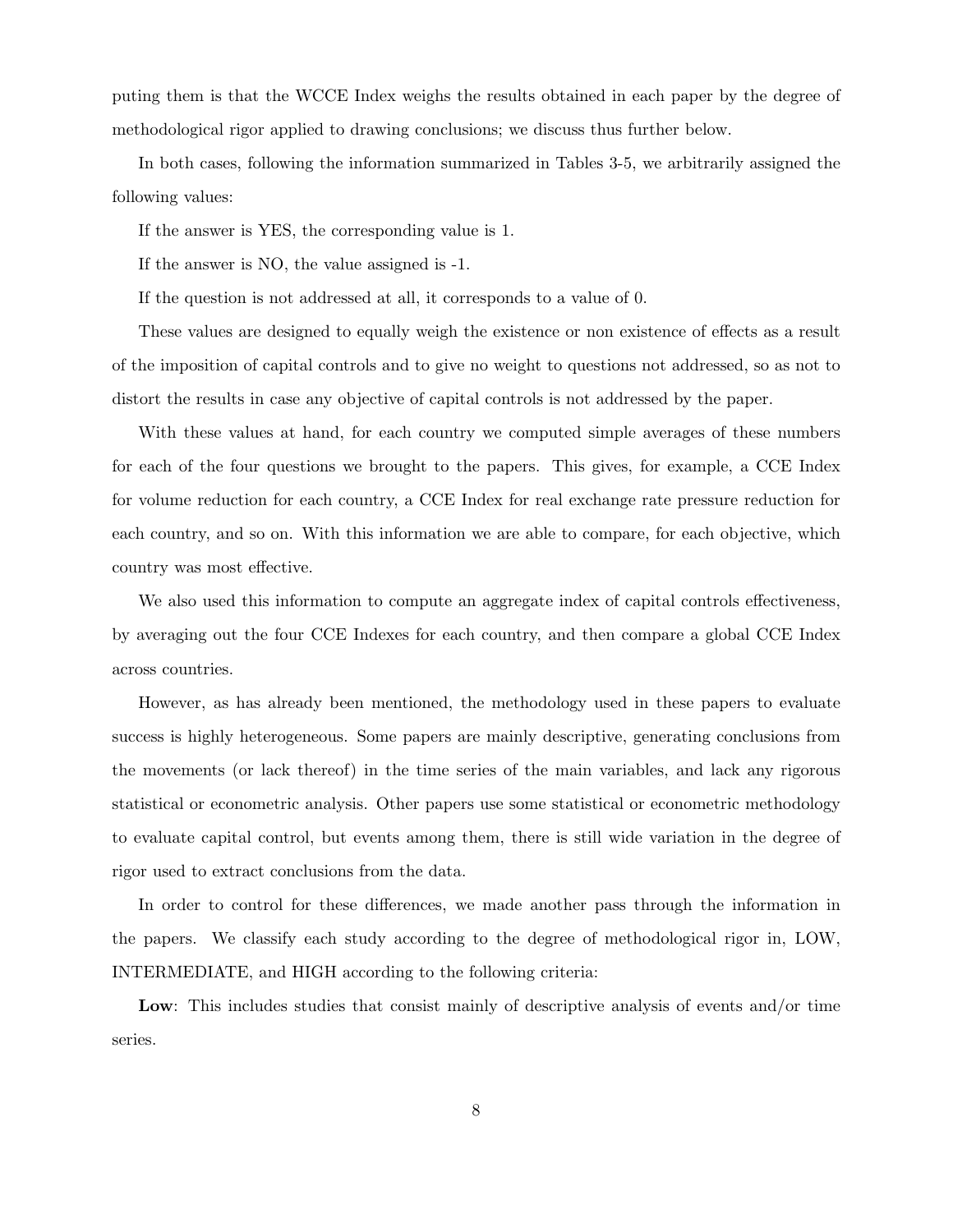Intermediate: This groups papers that draw conclusions from a more formal evaluation of events but still lack any formal hypothesis testing. An example would be papers that perform time re-scaling to compare the effects of capital controls in a "before capital controls" and "after capital controls" analysis.

High: This includes only those studies that have highly developed econometric techniques, with a well defined hypothesis testing.

Table 7 (in the Appendix) summarizes the methodology used in each paper, as well as the corresponding classification as Low, Intermediate, High, following these definitions.

In order to compute the WCCE Index, we assigned the following values:

Low: 0.1

Intermediate: 0.5

High: 1.

With these values at hand, we compute the WCCE Index similarly to the CCE Index, in order to determine which country has been most effective in achieving each of the four objectives. We also compute an aggregate (per country) WCCE Index. This enables us to understand which countries capital controls were more useful in. Furthermore, given this information we can, at least as a first approximation, find conditions under which capital controls tend to be effective. Once more, it is worth mentioning that these exercises were done separately for the 3 clusters into which we separated the papers: CI, CO, and MC.

#### 4.4 Summary of Results

Summary results of the CCE and WCCE Indexes are presented in Table 8 (Panels A, B and C). From these indexes, we can extract the following policy conclusions. Looking at the data on controls on inflows (Panel A) along with the preliminary results in Table 6, we see that capital controls were able to make monetary policy more independent, alter the composition of capital flows toward longer maturities, and reduce real exchange rate pressures (although the evidence on the latter is more controversial). Interestingly, the usual model economy for this type of controls, Chile, stands out as achieving these goals quite comfortably, as the WCCE Index shows. In this regard, initial conditions or characteristics such as those in Chile in the early 1990's, along with the continuing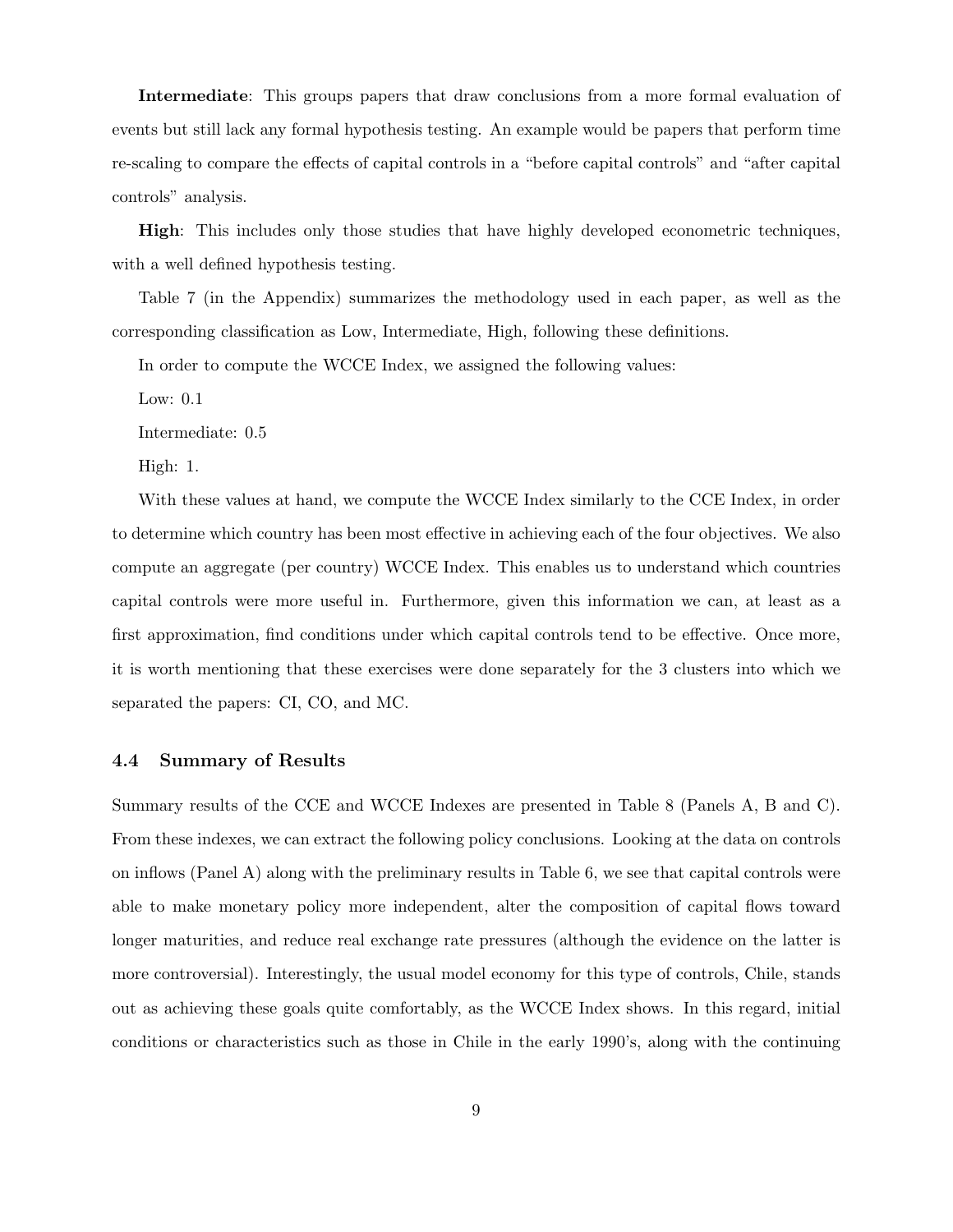reforms during the 1990's, appear to be necessary conditions in order for capital controls on inflows to be effective. On the other hand, capital controls on inflows were not very effective in reducing the volume of net flows (hence the impact of these flows on the current account balance).

Looking in more detail, we see that Malaysia (1994) stands out as the best performer in terms of reducing the volume of capital flows, Chile dominates regarding the change in capital flows maturity, Thailand is superior in respect to reducing real exchange rate pressures, and Chile again dominates in regard to monetary policy independence. Overall, as the average of the WCCE Index reflects, Chile emerges as the most successful example of capital controls on inflows.

Let us now focus on capital controls on outflows (Panel B), the received wisdom is that Malaysia (1997) is the example to follow. From our results, we can see that these capital controls were effective in reducing capital outflows and in making monetary policy more independent. Yet, the results from WCCE Index are not as conclusive as those on the Chilean controls on inflows.

If we focus on the reduction in capital flows, Thailand and Spain dominate Malaysia. Regarding the switch in capital flows towards longer maturity, no conclusion can be extracted. Spain emerges as the best in real exchange rate pressures reduction; on the other hand, Malaysia clearly dominates at making monetary policy more independent. On the aggregate, Malaysia appears to be the most successful in its experience of capital controls on outflows.

Some further comments are in order. First, it could be argued that these indexes are not taking into account many other variables that might be affecting the effectiveness of capital controls, especially the set of "other" reforms being put in place in each country during each capital controls episode. That is true. However, this paper is reviewing and assessing only the conclusions contained in previous papers, not the papers themselves. All the reviewed papers draw conclusions from their information sets, and we just put them together and try to extract the main message that these papers give as a group. Furthermore, it is precisely because of this "omitted variables bias" type of problem is that our WCCE Index becomes more relevant. For example, any structural reform carried on in parallel with capital controls is not usually specifically reflected in the papers we review; in a sense, for us this is similar to running a regression with missing data that we have to control for. This is where the degree of methodological rigor becomes important. The more formal the analysis is, especially if it includes hypothesis testing, the more accurate the information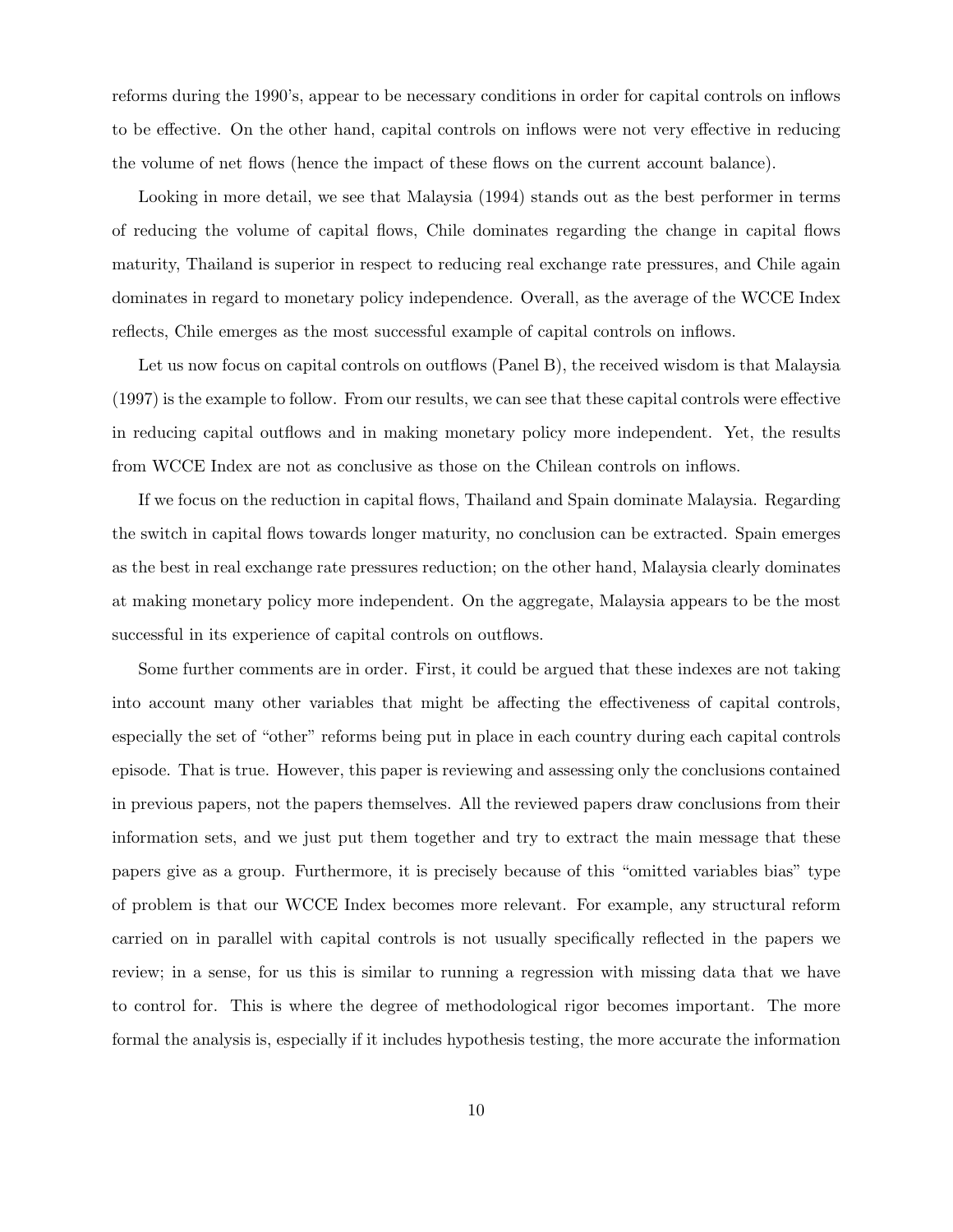contained in it.

Second, a similar reasoning applies to the endogeneity of capital controls. Some could argue that we should control for it. Again, we rely on the conclusions obtained in previous papers, thus giving more value to the results we obtain from WCCE Index. Also, this is relevant for how controls on capital inflows affect capital outflows. Moreover, that is why we cluster CI and CO separately in our analysis.

Third, it is worth mentioning that the papers we review are clearly not the only ones dealing with capital controls. There are many papers that analyze the long-run effects of capital controls, whereas we focus on the short-run only, as can be seen from the questions with which we approach the papers.

Fourth, another interesting point is whether capital control regimes are transitory or permanent. Here, as the questions we focus on clearly reveal, we are interested only in transitory events. This is why episodes such as the Chinese or Indian approach to capital controls are not covered here; see the papers on these countries contained in the NBER volume edited by Sebastian Edwards for this purpose.

Fifth, an interesting point to raise is related to the timing (and related endogeneity) of capital controls: whether they are imposed in response to events–crises–or if they are designed in advance. Here, once more, we lack information because we rely only on what the papers conclude. It is worth mentioning, though, that by inspection it appears that the Malaysian (1997) episode could have been designed in advance, unlike most of the other episodes, and contrary to common wisdom. This theory emerges from the chronologies given in Tables 1 and 2. In the case of Malaysia (1997), a great quantity of controls were imposed on September 1st, 1997. Furthermore, the level of detail in seems to suggest that they were not decided upon and designed just in response to the crises.

Sixth, sometimes temporary capital control events become permanent. This could be because of time consistency problems or just because of the current response to future changes: rational expectations call for incorporating into your current decision the fact that in a pre-specified time period capital controls will be levied. Furthermore, even if a country imposed capital controls and did relax them at the pre-established date, this might work as a signal that capital controls could be imposed in the future if needed. However, this signal says nothing about the controls being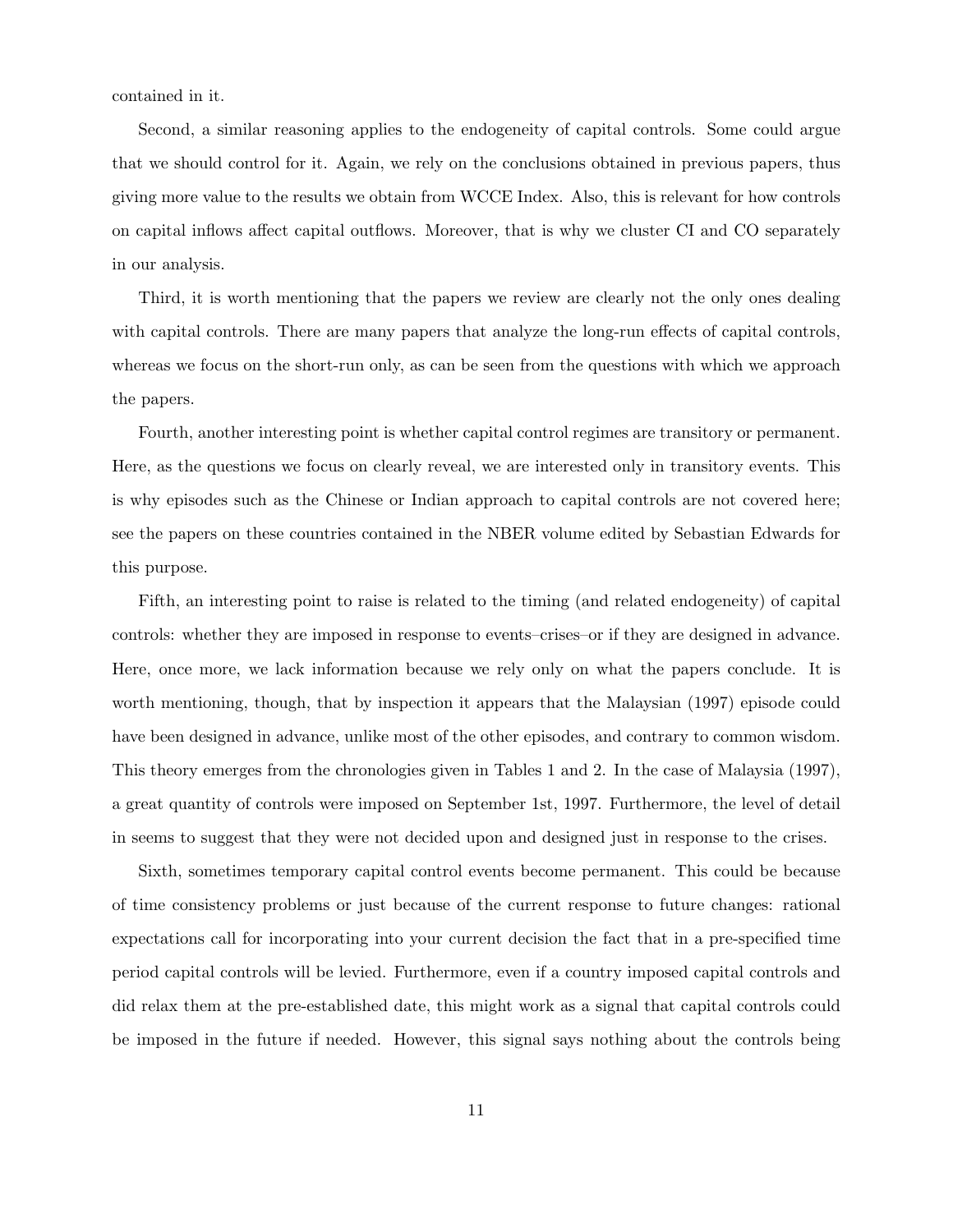either good or bad–many things will influence the latter, especially the controls' effectiveness, as well as their effects on property rights. At any rate, imposing capital controls once establishes a precedent regarding a country's position toward capital mobility, despite the costs and benefits of such controls. This is another dimension in which temporary capital controls might become "permanent".

[Insert Tables 3, 4, 5, 6, 7, 8, and 9 about here]

# 5 A Portfolio Balance Approach to Capital Controls

Received wisdom from previous sections thus suggests that temporary capital controls should deliver the following:

- Alter capital flows composition towards longer maturities
- Reduce capital flows
- Generate monetary policy independence through interest rates differentials
- Reduce real exchange rate pressures

This section develops a simple model to explain why these should be the outcome of imposing capital controls, separating controls on capital inflows and on capital outflows.

We study a two-period small open economy that receives a flow of external capital in period  $t$ of size  $F_t$ . For simplicity, these flows will be either short term flows,  $S_t$ , or long term flows,  $L_t$ . The random real rate of return on these capital flows are r for long term capital flows and  $r^*$  for short terms flows. Given risk parameters, without loss of generality, we assume throughout that  $r^* > r$ .

$$
F_t = S_t + L_t \tag{1}
$$

Short term flows represent a share  $x$  of total capital flows, such that

$$
S_t = xF_t \tag{2}
$$

where x is endogenous and results from the optimization program of foreign investors.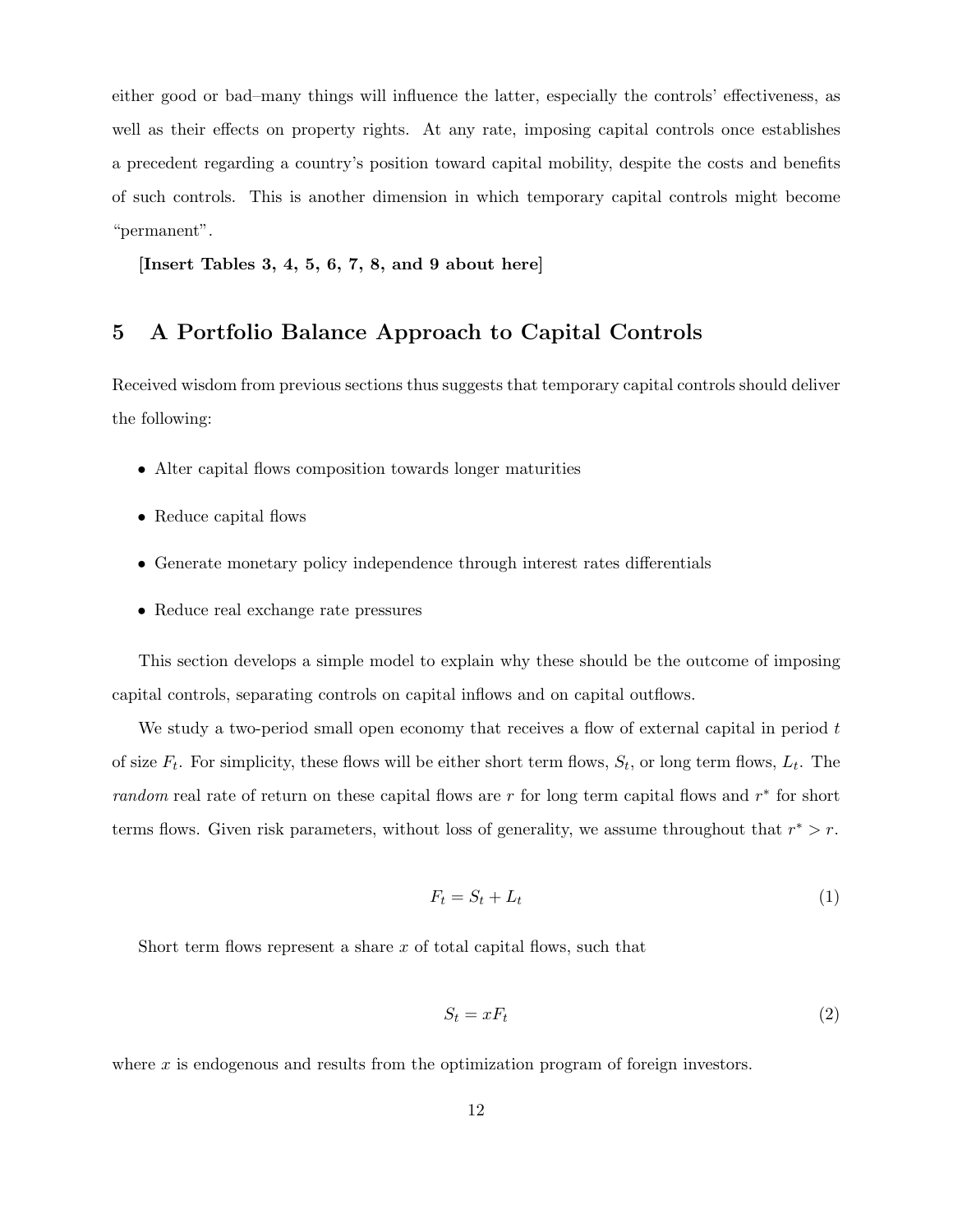#### 5.1 Foreign Investors

There is a unit mass of foreign investors. Given the random nature of the rates of return on each type of capital flows, the optimization problem is characterized in terms of solving an expected utility maximization in terms of means and variances-covariances. The representative agent will solve for the portfolio composition of these capital flows in terms of the parameters of the model such as its risk preferences. Thus, the agent solves the following problem:

$$
\max_{x} U = U(\overline{w}, \sigma_w^2)
$$
\n(3)

where the expected rate of return on capital flows,  $\overline{w}$ , is given by

$$
\overline{w} = (1+r)F_t + (r^* - r)xF_t \tag{4}
$$

and the variance by

$$
\sigma_w^2 = F_t^2 \left[ (1-x)^2 \sigma_r^2 + x^2 \sigma_{r^*}^2 + 2x(1-x) \sigma_{rr^*} \right] \tag{5}
$$

where  $\sigma_i^2$  stands for the variance of variable i and  $\sigma_{ij}$  refers to the covariance between i and j.

From the FOC's, we obtain

$$
x = \frac{(r^* - r) + \Phi(\sigma_r^2 - \sigma_{rr^*})}{\Phi \sigma} \tag{6}
$$

where  $\sigma = (\sigma_r^2 + \sigma_{r^*}^2 - 2\sigma_{rr^*})$ , and  $\Phi$  represents the coefficient of risk aversion.

Notice that the share of capital flows devoted to short term flows increase with the yield differential and decreases with risk aversion, in line with standard portfolio selection models.

Alternatively, we can write this as

$$
x = \frac{r^* - r}{\Phi \sigma^2} + \alpha \tag{7}
$$

where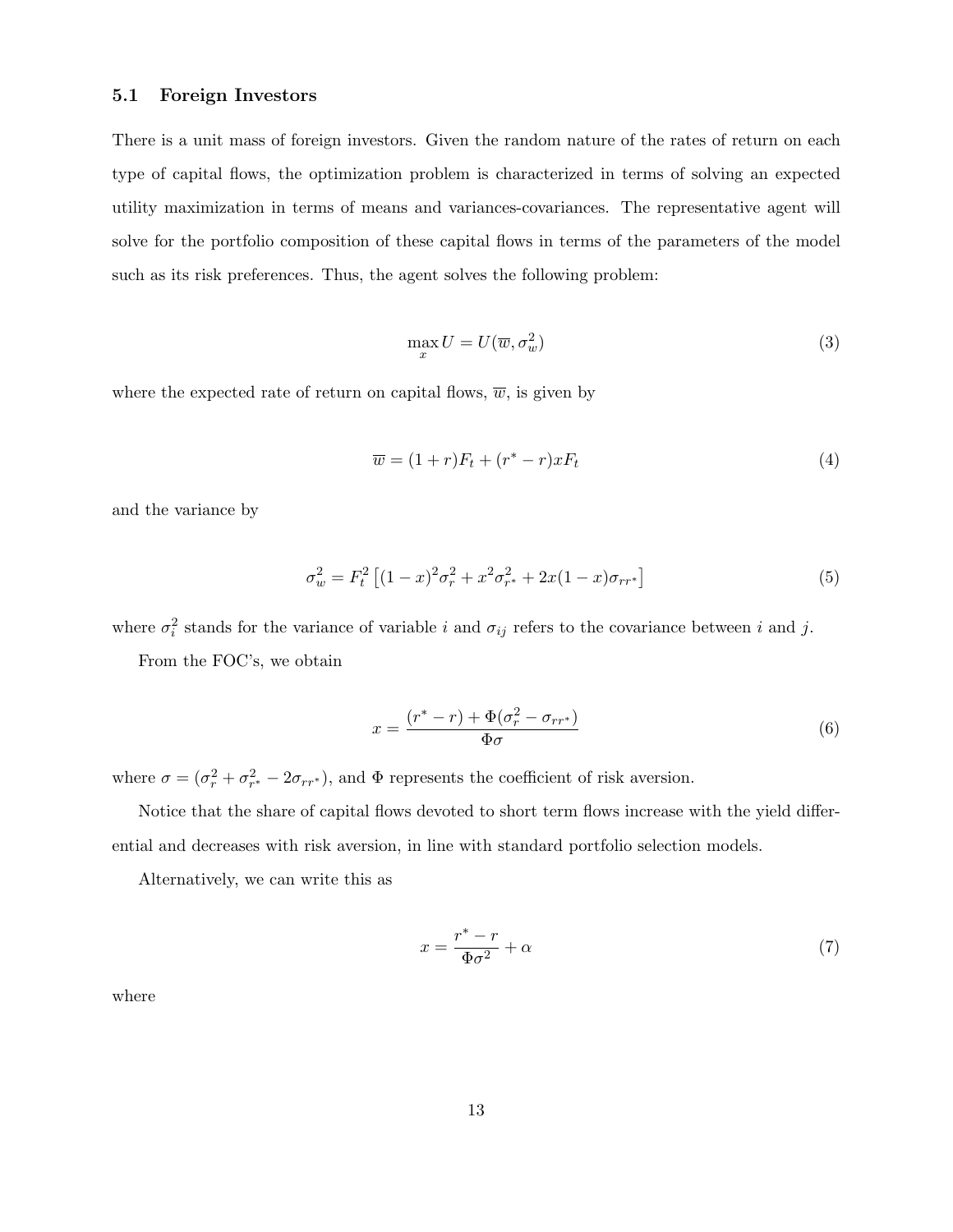$$
\alpha \equiv \frac{\sigma_r^2 - \sigma_{rr^*}}{\sigma^2} \tag{8}
$$

Were  $\alpha$  represents the share of capital flows to minimize the variance of flows. Equation (7) separates the speculative component of this flows share and the component that corresponds to minimize the portfolio variance. The latter depends only on the relative riskiness of each type of capital flow.

#### 5.2 Capital Controls on Inflows

Let's modify slightly the above set up to incorporate capital controls on inflows. Without loss of generality, assume that capital controls,  $\tau$ , can take on only two values: 0 for no capital controls, and  $\bar{\tau}$  if capital controls do exist. Namely,

$$
\tau = \begin{cases}\n0 & \text{if } \nexists \text{ capital controls} \\
\overline{\tau} > 0 \text{ if } \exists \text{ capital controls}\n\end{cases} \tag{9}
$$

where  $0 < \overline{\tau} < 1$ . Let's now re-define the real return on short term flows as r'<sup>\*</sup>, such that the aftercapital-controls real rate of return on short term flows is now given by  $(1 + r^*) = (1 + r'^*)(1 - \tau)$ .

#### Maturity Structure of Capital Flows

Given this very simple framework, we now proceed to analyze the outcome of imposing capital controls on inflows. Suppose the economy starts with no capital control and unexpectedly imposes capital controls on inflows. Simply put, this represents a decrease in  $r^*$ . The result is summarized in Proposition 1.

#### Proposition 1. Imposing capital controls reduces the share of short-term capital flows.

**Proof:** Notice that from  $(7)$ , we observe that

$$
\frac{dx}{dr^*} = \frac{1}{\Phi \sigma} > 0\tag{10}
$$

 $\blacksquare$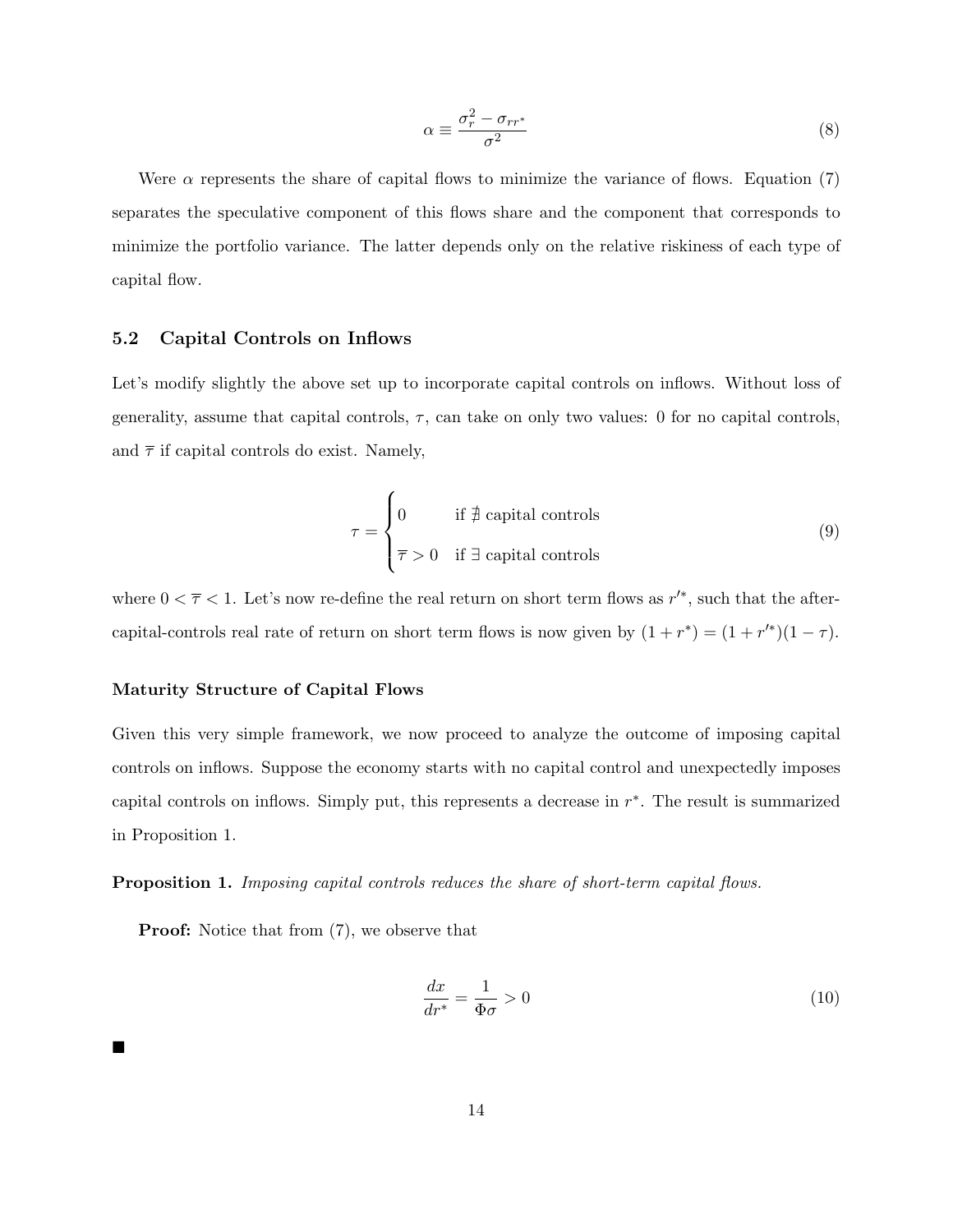This implies that as a result of imposing capital controls, external financing in the form of short term capital flows is reduced–i.e the relative size of long term flows, L, increases.

#### Aggregation

The analysis above refers to each individual investor. This subsection aggregates over the economy. We assume for simplicity that agents share the information but have potentially different wealth and/or risk aversion, which are idiosyncratic characteristics.

Total demand for short term flows for investor j with wealth  $W_j$  is given by  $x_jW_j$ –where, as mentioned,  $x_j$  in conditional on the individual investor's risk aversion. The economy's aggregate wealth is given by

$$
\overline{W} = \sum_{j} W_j \tag{11}
$$

In equilibrium, aggregate demand for short-term flows should equal aggregate supply for these flows, as follows:

$$
V^* = \sum_j x_j W_j \tag{12}
$$

Now, for each individual j, multiply (7) by  $W_j$  on both sides and then aggregate over j to obtain

$$
\sum_{j} x_j W_j = \left(\frac{r^* - r}{\sigma^2}\right) \sum_{j} \frac{W_j}{\Phi_j} + \alpha \sum_{j} W_j \tag{13}
$$

Plugging (12) and (11) in (13) results in

$$
V^* = \left(\frac{r^* - r}{\sigma^2}\right) \sum_j \frac{W_j}{\Phi_j} + \alpha \overline{W}
$$
\n(14)

where, after some manipulation we obtain

$$
r^* - r = \Phi \sigma^2 \left(\frac{V^*}{\overline{W}} - \alpha\right)
$$
 (15)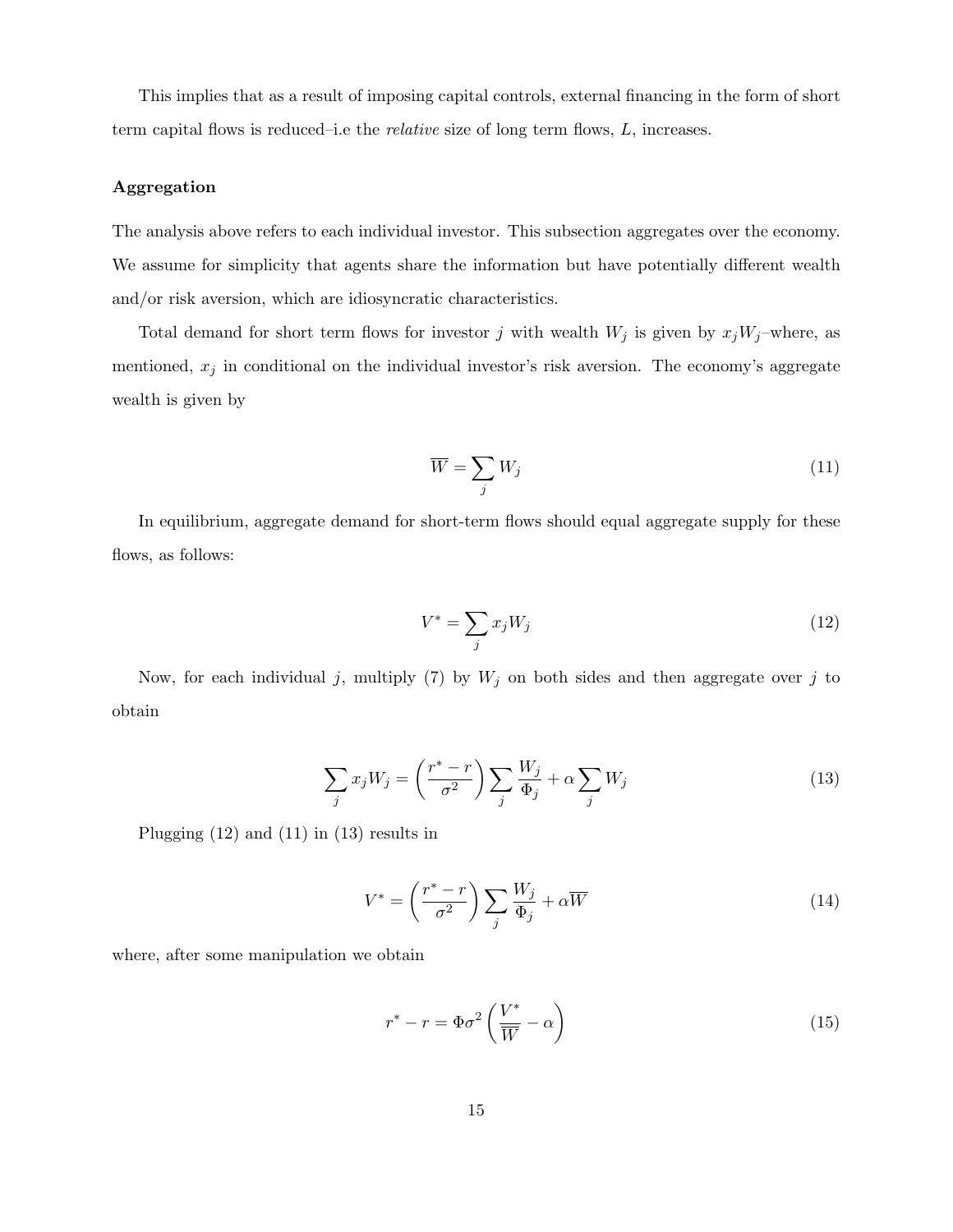and where we have defined  $\Phi \equiv$  $\overline{ }$ j  $\Phi_j$  $\frac{\Phi_j}{W_j/\overline{W}}$  as the aggregate risk aversion.

With the latter, we can state Proposition 2, which is just the aggregate of Proposition 1:

Proposition 2. In the aggregate, introducing capital control results in a reduction of short-term capital flows as a share of total capital flows.

Proof: analogous to Proposition 1

$$
\frac{\partial r^*}{\partial (V^*/\overline{W})} = \Phi \sigma^2 > 0 \tag{16}
$$

 $\blacksquare$ 

Notice that so far we have just shown that in response to imposing capital controls, the share of short-term flows to total flows decreases. However, we still have to explain if this results from a reduction in the level of short-term flows, an increase in the level of total flows, or both. For the moment we can thus safely state that imposing capital controls on short term flows increases the maturity structure of capital flows, but not necessarily reduce the level of capital flows. This is consistent with the evidence in this paper as well as in Magud and Reinhart (2005). Next section analyzes this by focusing on the determinants of the composition of capital flows.

#### Determinants

We want to further analyze the conditions under which the above mentioned reactions to capital controls hold.

Notice that all else equal, capital control generates a higher level of capital flows. This can be shown by computing the partial derivative of (15) to obtain

$$
\frac{\partial r^*}{\partial \overline{W}} = -\frac{\Phi \sigma V^*}{\overline{W}^2} < 0 \tag{17}
$$

The intuition for the latter is that for an investor (or the aggregate market) to obtain the same expected rate of return in response to the introduction of capital controls, total capital flows should increase.

However, the more interesting results emerge by looking at totally differentiation of (15), which looks as follows: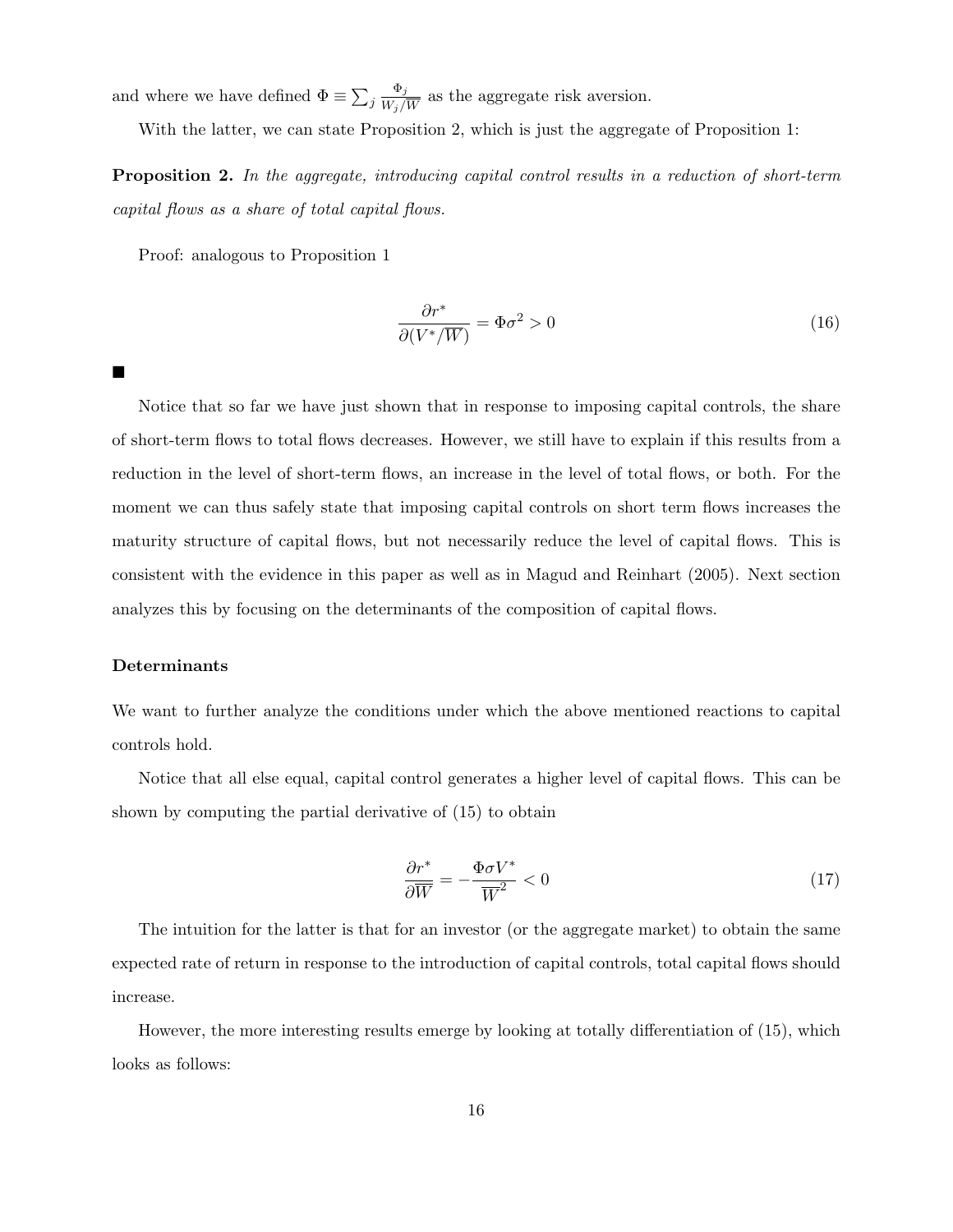$$
\mathrm{d}r^* = \Phi \sigma^2 \left[ \frac{\overline{W} \mathrm{d}V^* - V^* \mathrm{d} \overline{W}}{\overline{X}^2} \right] \tag{18}
$$

(18) can be manipulated to obtain the following two expressions:

$$
\frac{\mathrm{d}r^*}{\mathrm{d}V^*} = \Phi\sigma^2 \left[1 - \frac{1}{\eta}\right] \tag{19}
$$

and

$$
\frac{\mathrm{d}r^*}{\mathrm{d}\overline{W}} = \frac{V^*\Phi\sigma^2}{\overline{W}}\left[\eta - \overline{W}\right]
$$
\n(20)

where  $\eta \equiv \frac{\mathrm{d}V^*}{\mathrm{d}\overline{W}}$  $\mathrm{d}W$  $\frac{\overline{W}}{V^*}$  stands for the elasticity of short term capital flows with respect to total capital flows.

These expressions are then summarized in two new propositions.

Proposition 3. The effects of imposing capital controls on short term capital flows depend on the elasticity of short term capital flows with respect to total capital lows such that:

1. For  $0 < \eta < 1$ :  $\frac{dr^*}{dV^*} < 0$  Short term capital flows levels increase 2. For  $\eta = 1$ :  $\frac{dr^*}{dV^*} = 0$  Short term capital flows levels remain unaltered 3. For  $\eta > 1$ :  $\frac{dr^*}{dV^*} > 0$  Short term capital flows levels decrease

Proof: see  $(19)$ .

Proposition 4. The effects of imposing capital controls on short term capital flows depend on the elasticity of short term capital flows with respect to total capital lows such that:

1. For  $0 < \eta < \overline{W}$ :  $\frac{dr^*}{\overline{W}}$  $\frac{dr^*}{dW} < 0$  Total capital flows levels increase 2. For  $\eta = \overline{W}$ :  $\frac{dr^*}{\overline{M}V}$  $\frac{dr^*}{dW} = 0$  Total capital flows levels do not change 3. For  $\eta > \overline{W}$ :  $\frac{dr^*}{\overline{m}}$  $\frac{dr^*}{dW} > 0$  Total capital flows levels decrease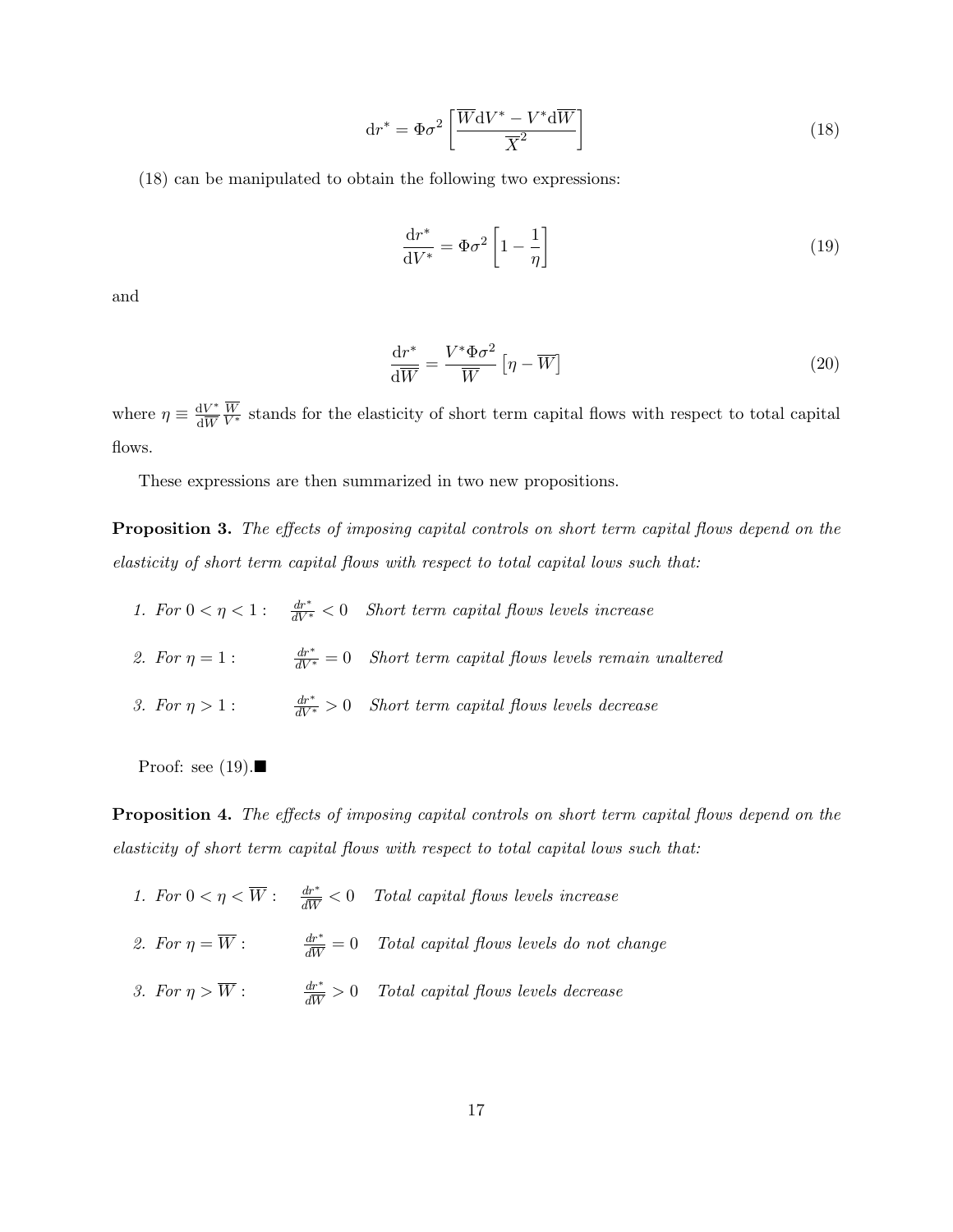Proof: see  $(20)$ .

The interesting point of Propositions 3 and 4 is that, unlike common wisdom, it is not necessarily the case that by introducing capital controls the maturity structure of the economy will lengthen and that capital flows will be instantaneously reduced. The conditions under which these happen are not trivial. In turn, this supports the wide variety of the results–and many times of contradicting nature–that the empirical literature has found, as surveyed in Magud and Reinhart (2005), and complemented in this paper.

For example, Proposition 4 reflects the facts that only for sufficiently large values of  $\eta$  we will able to observe a reduction in the volume of capital flows resulting from imposing capital controls. This is also consistent with the mentioned survey in which the evidence shows how many times capital controls were able to reduce capital flows, but some other they were not. In this regard, a separate paper could empirically asses the value of  $\eta$  to verify if the countries for which capital controls were successful correspond to those with high  $\eta$ –and those with lower  $\eta$  were not able to reduce capital flows.

Also, as Proposition 3 shows, not every capital control episode should necessarily be able to increase the maturity of capital flows. However, given that the evidence is more conclusive in that more times that not capital controls were able to achieve this objective, it is probably the case that for many of the countries that put these controls in place the value of  $\eta$  was greater than 1.

#### Quantity vs. Price Restrictions

Given the diversity observed in terms of alternative capital controls episodes, one interesting question to analyze is what is the required tax rate on rates on returns that should be imposed to obtain any specific level of change in the maturity composition of capital flows? To answer this question we return to (15). Re-writing it in slightly different way:

$$
X = \frac{r^* - r}{\Phi \sigma^2} + \alpha \tag{21}
$$

where  $X$  stands for the aggregate share of short term capital in total aggregate capital. For any change in  $X$  and  $r^*$ , observe that: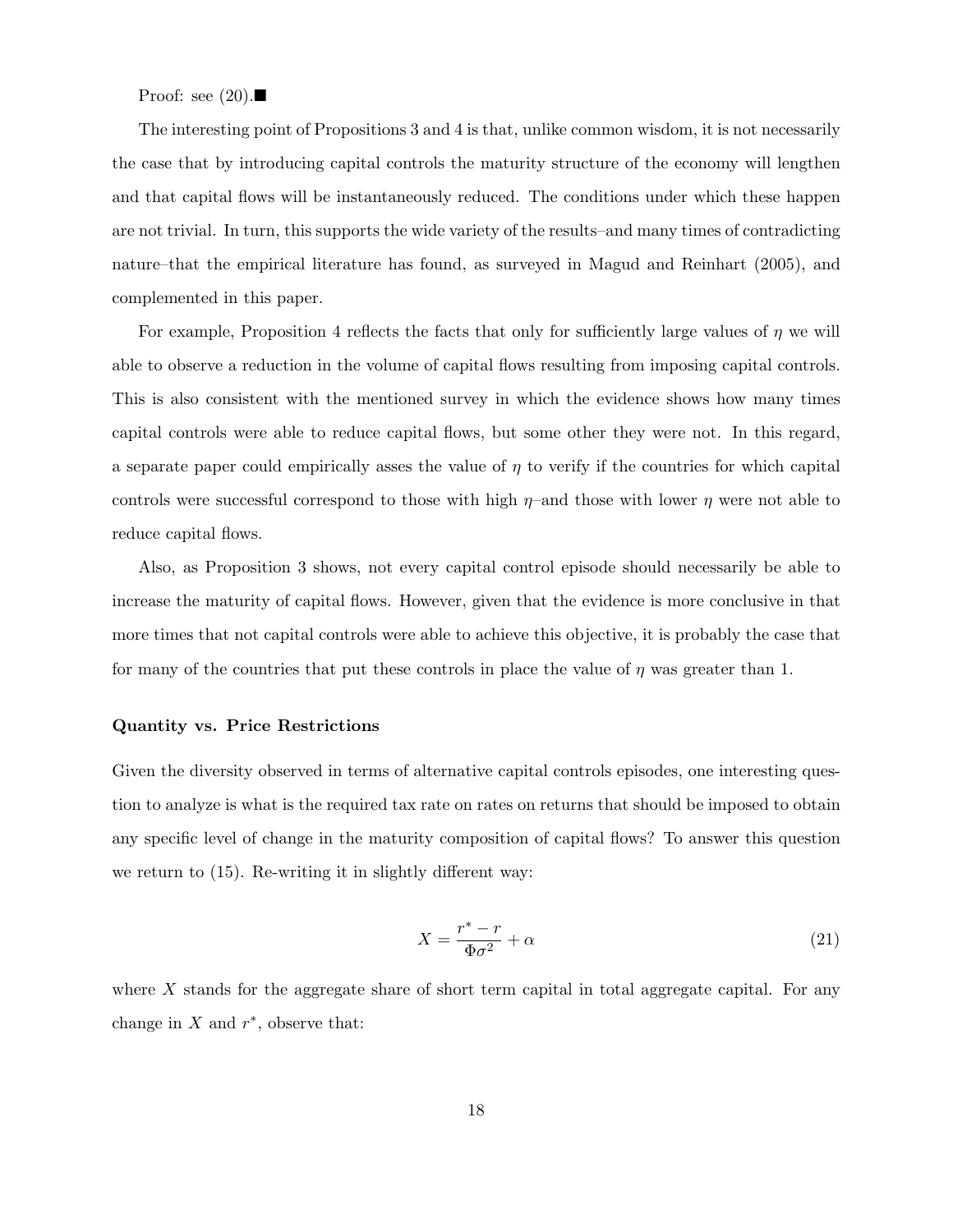$$
\Delta X = \frac{1}{\Phi \sigma^2} \Delta r^* \tag{22}
$$

Manipulating (22), we obtain:

$$
\frac{\Delta X/X}{\Delta r^*} = \frac{1}{X\Phi\sigma^2} > 0\tag{23}
$$

Notice how (23) established the percentage change in the volume of capital flows that will be obtain by any percentage change in the rate of return on short term capital flows, namely by imposing capital controls. This semi-elasticity reflects how much each percentage point of capital controls reduces the volume of short term flows.

This leads us to our next proposition:

**Proposition 5.** Conditional on the aggregate volume of short-term capital flows observed in the instant prior to the application of capital controls, there exists a quantity restriction of capital flows that will generate the same effects on capital flows as imposing taxes on the rate of return on short term capital flows.

Proof: see  $(23)$ .

Notice the importance of the latter proposition in that the quantitative restriction depend on the level of short term flows when the controls are imposed. The higher the volume of aggregate short term flows, the smaller the level restrictions should be to generate a similar effect as controls on rates of return.

#### Monetary Policy Independence

The reduction in capital flows also creates a wedge in interest rates, giving the central bank an increased monetary independence to implement counter-cyclical policies. This results directly from the expression that defines the relation between short term interest rates before and after capital controls,  $(1 + r^*) = (1 + r'^*)(1 - \tau)$ . In the presence of capital controls the wedge is given by the rate of taxation on the real rates of return, such that  $r^* > r'^*$ .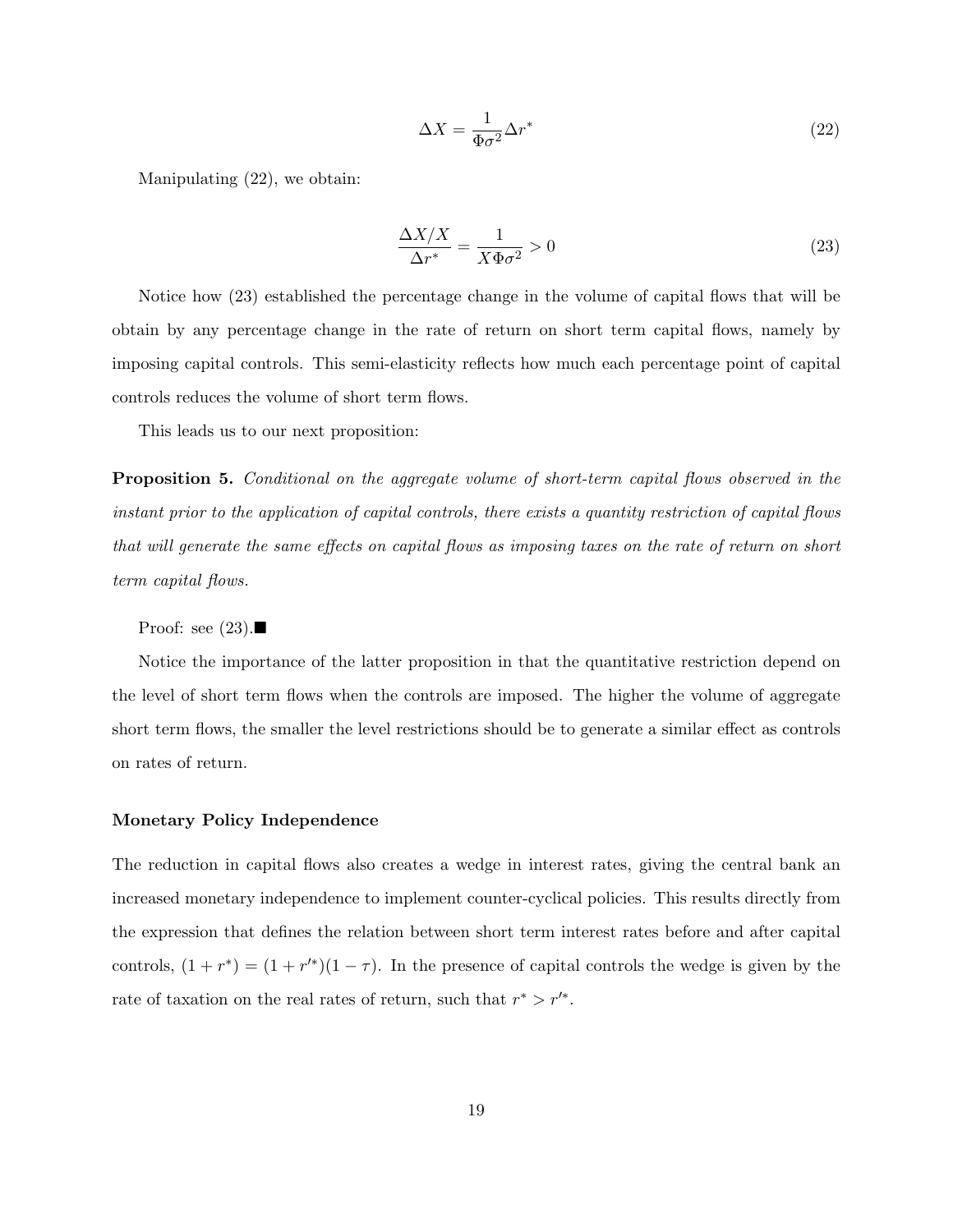#### Real Exchange Rate Pressures

Given domestic savings, the current account will be financed entirely by external capital flows, such that,

$$
F = \overline{W} = CA(e), CA' < 0\tag{24}
$$

where  $e$  represents the real exchange rate. The latter expression states that if the economy experiences a current account deficit, in equilibrium, the real exchange rate will depreciate.<sup>5</sup>

If the economy is unexpectedly under capital controls, we already showed that capital flows will be reduced. This reduces the current account deficit. In equilibrium, this should drive the exchange rate up, i.e. a real depreciation, to equilibrate the current account in the presence of less capital flows to finance the domestic economy.

Notice how the analysis of Propositions 3 and 4 directly extend to observing whether capital control are able or not to affect the real exchange rate.

#### 5.3 Capital Controls on Outflows

For controls on capital outflows, the analysis is simpler since these types of controls, by definition, focus on restricting the volume of capital trying to leave the country. In terms of the above model, an easy way to represent this is by a reduction in  $\overline{W}$ , exogenously imposed. All else equal, inspection of (15) directly reveals that

$$
\frac{\mathrm{d}V^*}{\mathrm{d}\overline{W}} = \frac{V^*}{\overline{W}}\tag{25}
$$

Which can be summarized in the following proposition:

**Proposition 6.** The marginal unit of short term flows is allocated in to keep the average share of short term capital flows constant.

Proof: see  $(25)$ .

<sup>&</sup>lt;sup>5</sup>This relationship is easy to obtain from first principles by just assuming a two-good economy in which the production function of tradables is increasing in the real exchange rate and non-tradable output is either exogenously given or decreasing in the real exchange rate. Alternatively, it can be obtained by solving the domestic consumer's problem in a two-good economy –either by introducing a cash-in advance constraint or money in the utility function.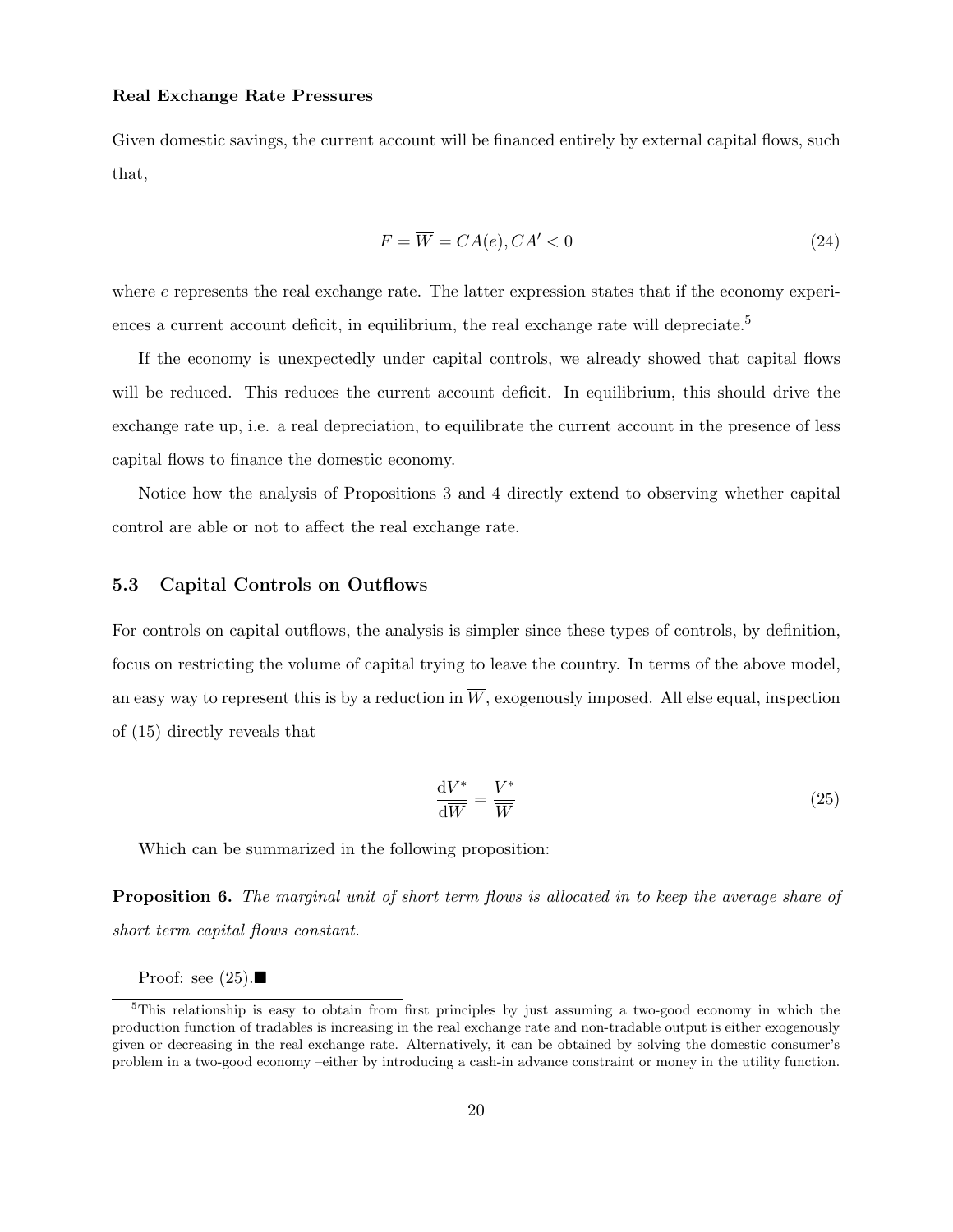Thus, imposing these controls can reduce the volume of capital outflows, but cannot change the maturity structure of these flows. Regarding exchange rates and monetary policy, the results for capital controls on inflows remains the same. The latter result is also consistent with the evidence that we document.

# 6 Conclusions

In sum, capital controls on inflows seem to: make monetary policy more independent; alter the composition of capital flows; and reduce real exchange rate pressures (although the evidence here is more controversial).<sup>6</sup> Capital controls on inflows, however, seem not to reduce the volume of net flows (and, hence, the current account balance).

As for controls on capital outflows, there is Malaysia ... and there is everybody else. In Malaysia, controls reduce outflows and may make room for more independent monetary policy.<sup>7</sup> There is little evidence of "success" in other countries attempting to control outflows, either in terms of altering the volume or regaining monetary policy independence. These findings are in line with those of the earlier literature focused on capital flight (as in Mathieson and Rojas-Suarez, 1996) and dual or parallel exchange markets (an in Kiguel, Lizondo, and O'Connell 1997).

While the effectiveness of controls varies across time, country, and type of measures used, limiting private external borrowing in the "good times" plays an important prudential role, because more often than not countries are "debt intolerant". Indeed, often the critical problem in good times is that countries borrow too much!<sup>8</sup>

While our study has made the case for the need to distinguish measures primarily designed to discourage inflows from those that primarily aim at curbing outflows, it would be worthwhile for future research to attempt to ascertain whether there are also important differences in achieving "success" between measures that are more market friendly (as in the Chilean reserve requirements) versus those that are based on more blunt quantitative restrictions. Furthermore, in this study, owing to the nature of most of the empirical work reviewed here (which treats the control measures as single episodes), it would be interesting for policy purposes to examine differences between short

 $^6\textnormal{According to the WCCI, Chile stands out in achieving these goals.}$ 

<sup>7</sup>Yet, the results for Malaysia based on the WCCI are not as conclusive as for the Chilean controls on inflows.

<sup>8</sup>See Reinhart, Rogoff, and Savastano (2003) for details.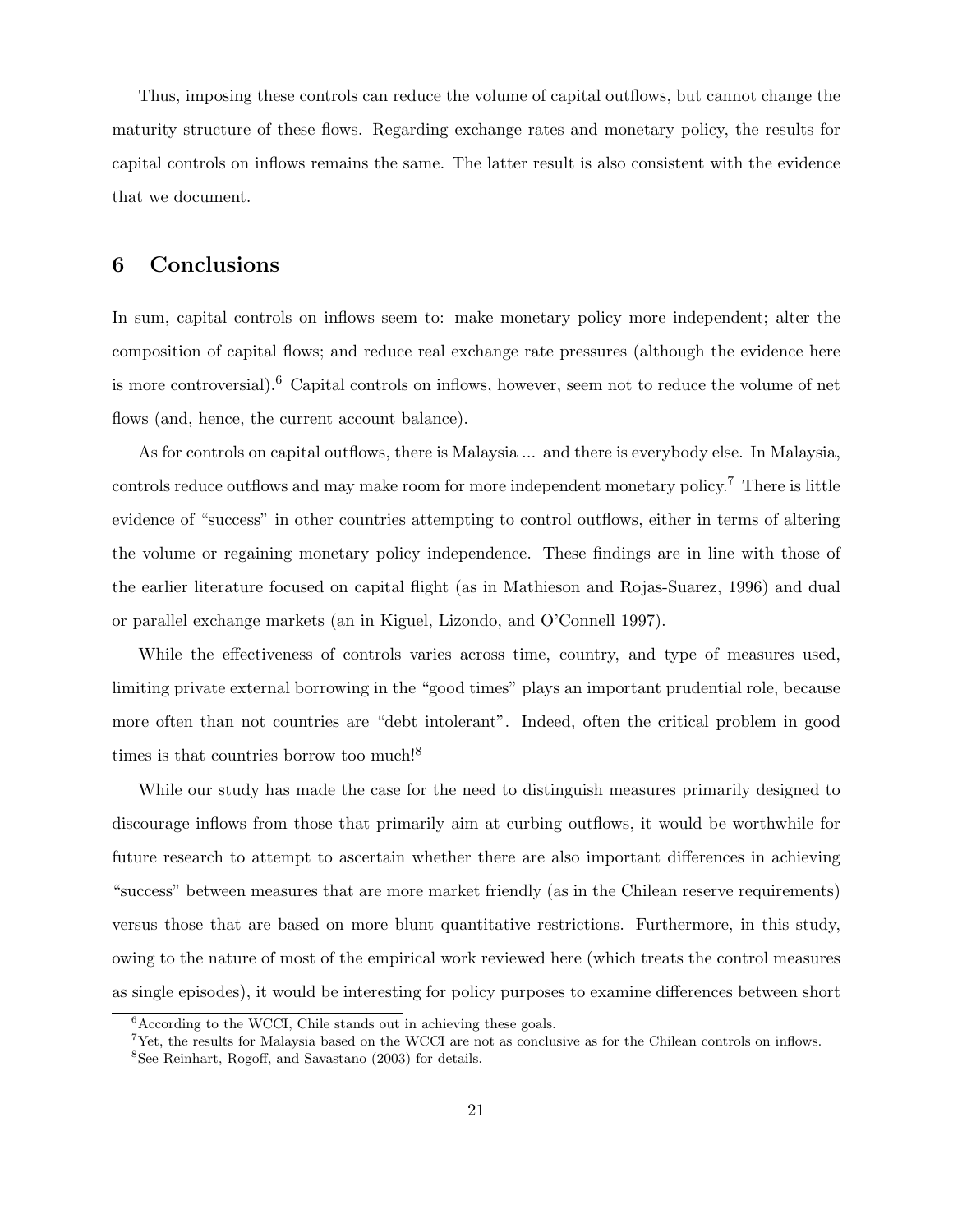run and long run impacts of the measures, to ascertain how quickly control measures lose their effectiveness.

As long as capital flows to emerging markets remain volatile and potentially disruptive, the discussion of capital controls in academic and policy circles will remain alive, and hence there is a real need to evaluate their effectiveness, however defined. As noted earlier, it is an old discussion. Tobin's seminal paper dates back to the 1970s. Furthermore, capital controls have historically been used to deal with the fickle capital flow cycle for at least two hundred years. Indeed, as in past inflow episodes, at the time of this writing countries like Colombia and Argentina either have implemented controls on capital inflows or are contemplating doing so.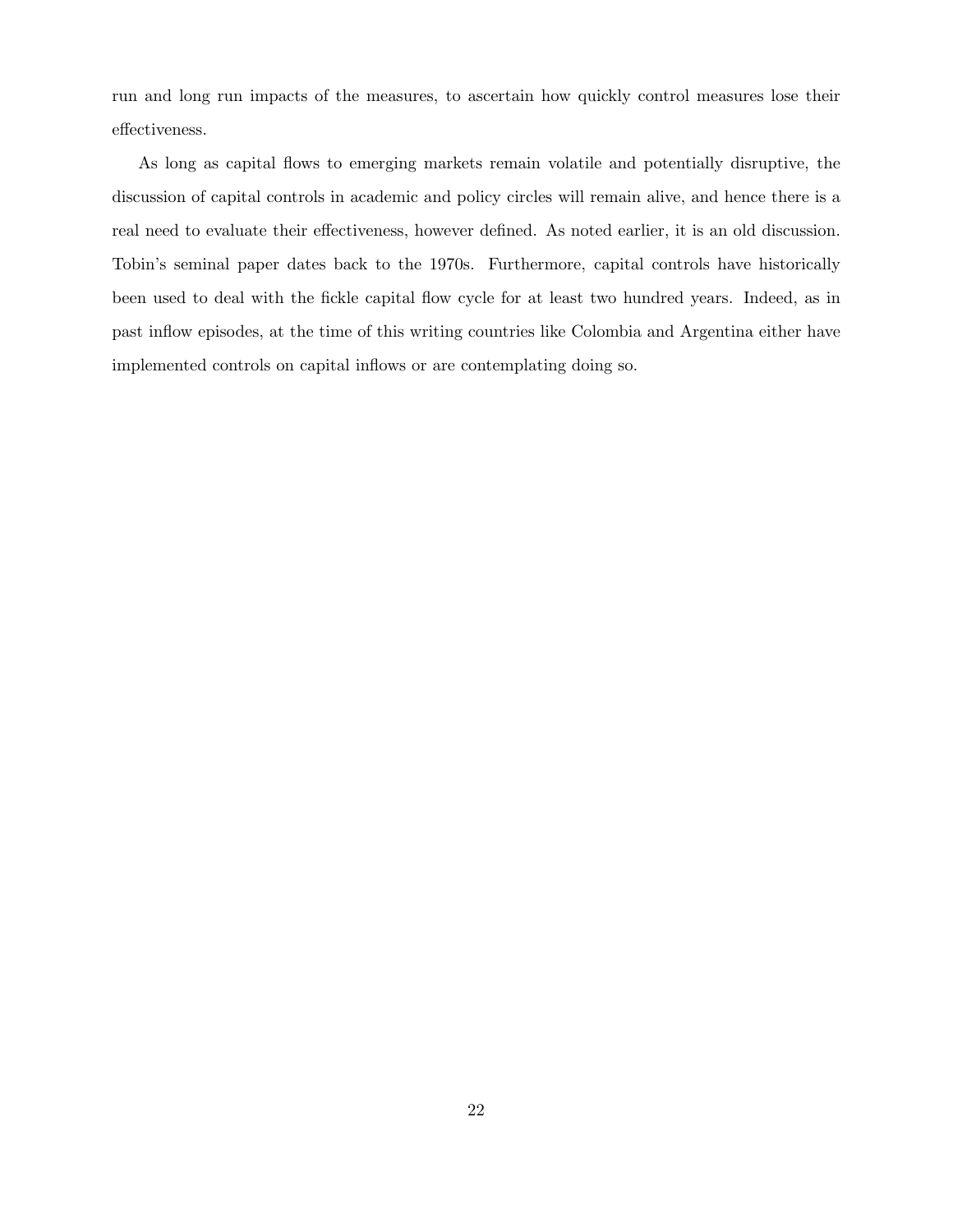#### References

- Alfiler, F. Enrico, "Monetary and Exchange Rate Policy Responses to Surges in Capital Flows: The Case of the Philippines", paper prepared for the Eleventh Pacific Basin Central Bank Conference held in Hong Kong, October 31-November 2, 1994.
- Ariyoshi, Akira, Karl Habermeier, Bernard Laurens, Inci Okter-Robe, Jorge Canales-Kriljenko, and Anderi Kirilenko, "Capital Controls: Country Experiences with Their Use and Liberalization", International Monetary Fund Occasional Paper 190, 2000.
- Calvo, Guillermo A., Leonardo Leiderman, and Carmen M. Reinhart, "The Capital Inflows Problem: Concepts and Issues," Contemporary Economic Policy, Vol. XII No. 3, July 1994, 54-66.
- Calvo, Guillermo A. and and Carmen M. Reinhart, "Fear of Floating," Quarterly Journal of Economics, Vol. CXVII No. 2, May 2002, 379-408.
- Cardoso and Goldfajn, "Capital Flows to Brazil: The Endogeneity of Capital Controls", IMF Satff Papers, Vol. 45, March 1998.
- De Gregorio, Jos, Sebastian Edwards, and Rodrigo Valds, "Controls on Capital Inflows: Do They Work?" Journal of Development Economics, Vol. 3 No. 1, 2000, 59-83.
- DeKaplan, Ethan and Dani Rodrik, "Did the Malaysian Capital Controls Work?" in S. Edwards and J. Frankel, eds., Preventing Currency Crises in Emerging Markets, (Chicago: University of Chicago Press for the NBER, 2002).
- Dornbusch, Rudi, "Malaysia: Was It Different?" National Bureau of Economic Research Working Paper 8325, June 2001.
- Edwards, Sebastian, "Capital Controls and Capital Flows in Emerging Economies: Policies, Practices, and Consequences, National Bureau of Economic Research, University of Chicago Press, forthcoming 2006.
- Edwards, Sebastian, "How Effective Are Controls on Capital Inflows? An Evaluation of Chile's Experience," Mimeograph, UCLA, June 1999.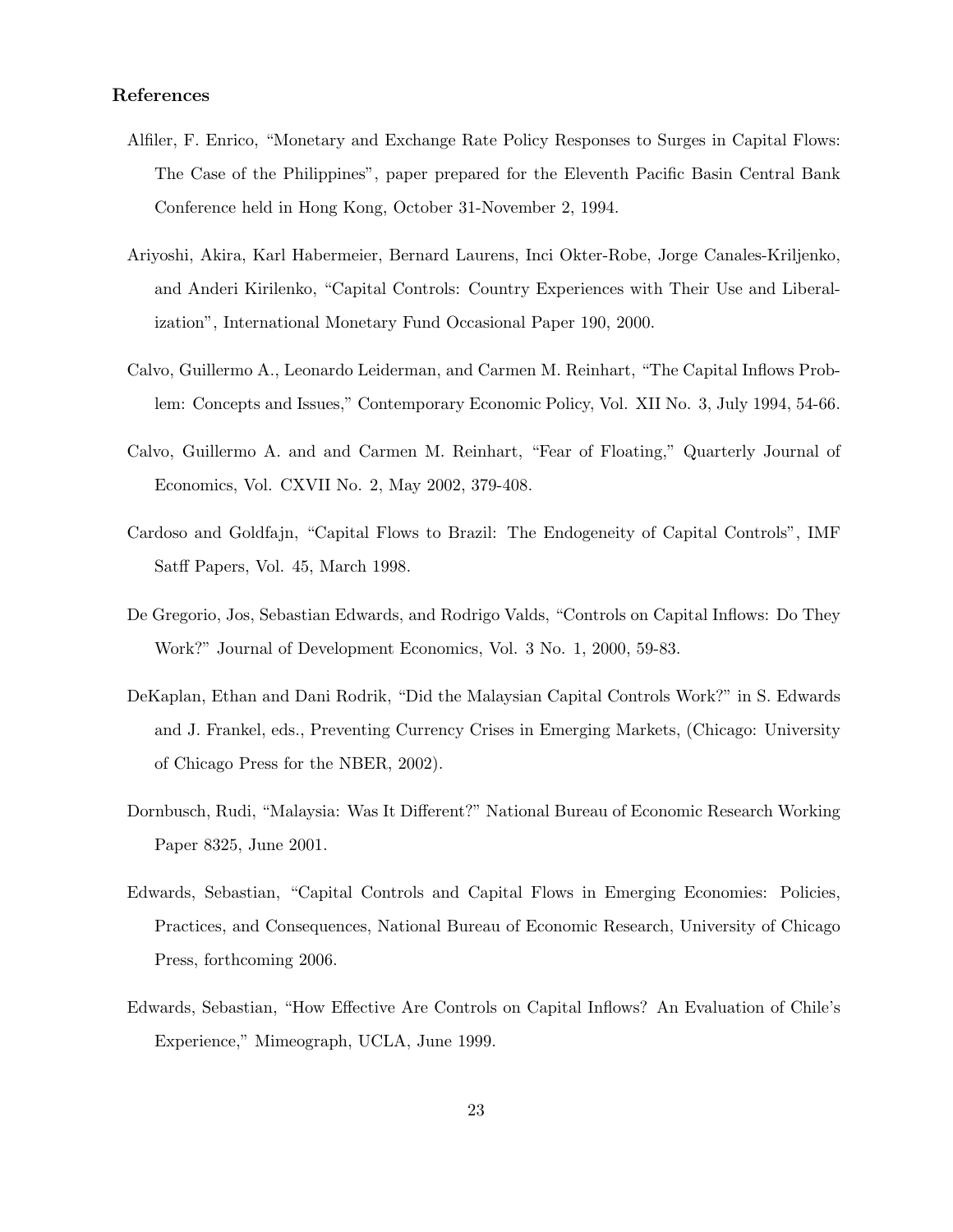- Edwards, Sebastian, "How Effective are Capital Controls?" Journal of Economic Perspectives Vol. 13 No.4, Fall 1999, 65-84.
- Edwards, Sebastian and Roberto Rigobon, "Capital Controls, Managed Exchange Rates, and External Vulnerability," Mimeograph, UCLA, February 2004.
- Edison, Hali and Carmen Reinhart, "Stopping Hot Money: On the Use of Capital Controls during Financial Crises", Journal of Development Economics, Vol. 66 No. 2 December 2001, 533-553.
- Gallego, F., Hernandez and Schmidt-Hebbel , "Capital Controls in Chile: Effective? Efficient?" Central Bank of Chile Working Paper #59 (December), 1999.
- Kiguel, M., J. Saul Lizondo and Stephen O'Connell (eds.) "Parallel Exchange Rates in Developing Countries", London:MacMillan and New York: St. Martin's, 1997.
- Labán, Raul M., and Felipe Larran, "The Return of Private Capital to Chile in the 1990s: Causes, Effects, and Policy Reactions," Faculty Research Working Paper Series R98-02, JFK School of Government, Harvard University, January 1998.
- Laurens and Cardoso, " Managing Capital Flows: Lessons from the Expience of Chile" IMF Working Paper 98, 1998.
- Mathieson and Rojas Suarez "Liberalization of the Capital Account: Experiences and Issues", IMF Occasional Paper 103, 1993.
- Le Fort, Guillermo, and Carlos Budnevich, "Capital Account Regulations and Macroeconomic Policy: Two Latin Experiences," Mimeograph, Banco Central de Chile, March 1997.
- Magud, Nicolás, and Carmen Reinhart, "Capital Controls: An Evaluation", in Capital Controls and Capital Flows in Emerging Economies: Policies, Practices, and Consequences, National Bureau of Economic Research, Sebastian Edwards (editor), University of Chicago Press, forthcoming 2006.
- Miniane, Jacques and John Rogers, "Capital Controls and the International Transmission of U.S. Money Shocks," Board of Governors of the Federal Reserve, mimeograph, June 2004.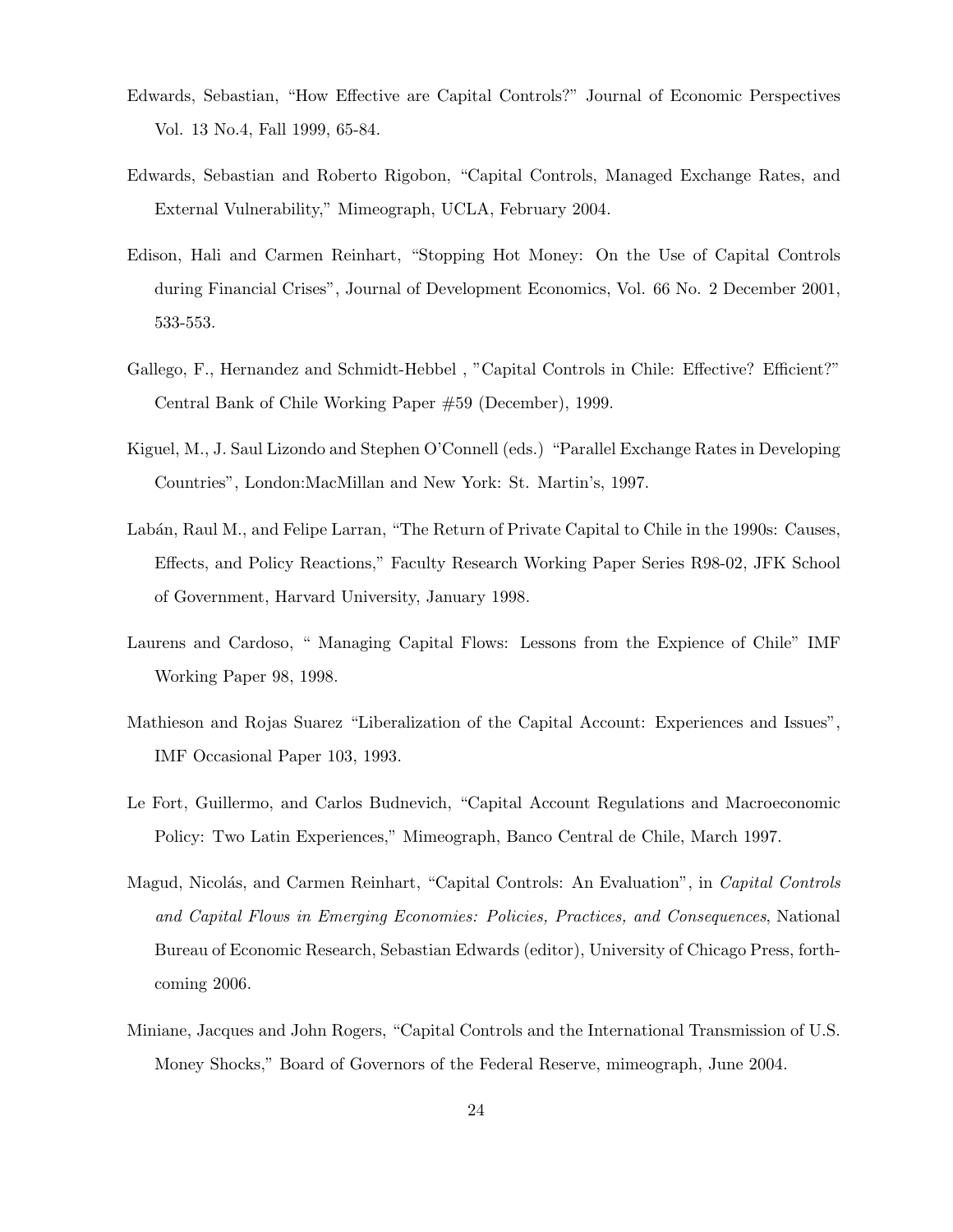- Montiel, Peter and Carmen M. Reinhart (1999), "Do Capital Controls and Macroeconomic Policies Influence the Volume and Composition of Capital Flows? Evidence from the 1990's," Journal of International Money and Finance, Vol. 18 No. 4, August, 619-635.
- Reinhart, Rogoff, and Savastano "Debt Intolerance", Brookings Papers on Economic Activity, Vol. 1 Spring 2003, 1-74.
- Reinhart, Carmen and Todd Smith (1998), "Too Much of a Good Thing: The Macroeconomic Effects of Taxing Capital Inflows," in Reuven Glick, ed. Managing Capital Flows and Exchange Rates: Perspectives from the Pacific Basin, (Cambridge: Cambridge University Press), 436-464.
- Reinhart, Carmen and Todd Smith, "Temporary Controls on Capital Inflows", Journal of International Economics, Vol. 57 No. 2, December 2002, 327-351.
- Tamirisia, Natalia, "Do Macroeconomic Effects of Capital Controls Vary by Their Type? Evidence from Malaysia", International Monetary Fund Working Paper 04/3, January 2004.
- Tobin, James, "A Proposal for International Monetary Reform", Eastern Economic Journal, 4, pp. 153-59, 1978.
- Valds-Prieto, Salvador, and Marcelo Soto, "New Selective Capital Controls in Chile: Are They Effective? Mimeograph, Universidad Catlica de Chile, September 1995.

Vinals, Jose, "Spains Capital Account Shock", mimeograph, CEPR, 1992.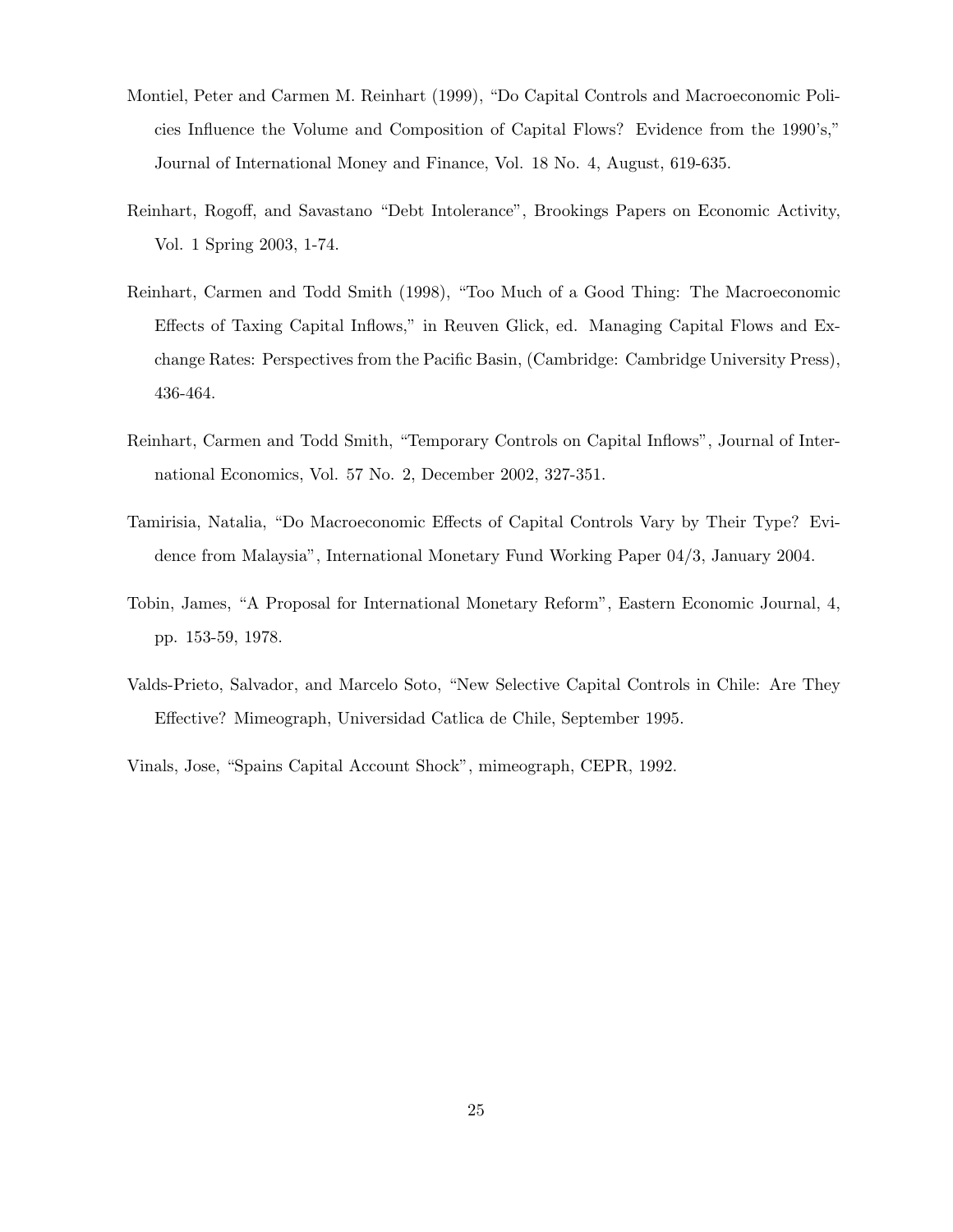#### **Country and date (in parentheses) denoting the first year of the surge in inflows**

#### **Indonesia (1990)**

*March, 1991*: Central Bank adopts measures to discourage offshore borrowing. Bank Indonesia begins to scale down its swap operations by reducing individual banks' limits from 25 to 20 percent of capital. The three-month swap premium was raised by 5 percentage points.

*October, 1991***:** All state-related offshore commercial borrowing was made subject to prior approval by the Government and annual ceilings were set for new commitments over the next five years.

*November, 1991***:** Further measures are taken to discourage offshore borrowing. The limits on banks' net open market foreign exchange positions were tightened by placing a separate limit on off-balance sheet positions. Bank Indonesia also announced that future swap operations (except for "investment swaps" with maturities of more than two years) would be undertaken only at the initiative of Bank Indonesia.

#### **Malaysia (1989)**

*June 1, 1992*: Limits on non-trade-related swap transactions were imposed on commercial banks. *January 17, 1994-August 1994***:** Banks were subject to a ceiling on their non-trade- or noninvestment-related external liabilities.

*January 24, 1994-August 1994***:** Residents were prohibited from selling short-term monetary instruments to nonresidents.

*February 2, 1994-August 1994***:** Commercial banks were required to place with Bank Negara the ringgit funds of foreign banking institutions (Vostro accounts) held in non-interest bearing accounts. However, in the January-May period these accounts were considered part of the eligible liabilities base for the calculation of required reserves, resulting in a negative effective interest rate in Vostro balances.

*February 23, 1994-August 1994***:** Commercial banks are not allowed to undertake non-trade related swap and outright forward transactions on the bid side with foreign customers.

#### **Philippines (1992)**

*July, 1994***:** Bangko Central begins to discourage forward cover arrangements with non-resident financial institutions.

#### **Thailand (1988)**

Banks and finance companies net foreign exchange positions may not exceed 20 percent of capital. Banks and finance companies net foreign liabilities may not exceed 20 percent of capital. Residents are not allowed to hold foreign currency deposits except only for trade-related purposes.

*April, 1990***:** Banks and finance companies net foreign exchange positions limit raised to 25 percent of capital.

*August 8, 1995***:** Reserve requirements, to be held in the form of non-interest bearing deposits at the Bank of Thailand, on short-term non-resident baht accounts were raised from 2 percent to 7 percent. While reserve requirements on domestic deposits are also 7 percent, up to 5 percent can be held in the form of interestbearing public bonds.

*December 1995*: The 7 percent reserve requirement is extended to finance companies short-term (less than one year) promissory notes held by non-residents.

A variety of measures aimed at reducing foreign-financed lending were introduced.

*April 19, 1996***:** Offshore borrowing with maturities of less than 1 year by commercial banks, BIBF offices, finance companies and finance and security companies will be subject to a 7-percent minimum reserve requirement in the form of a nonremunerated deposit with the Bank of Thailand. Loans for trade purposes will be exempt.

**Sources:** Alfiler (1994), Bank Indonesia, Annual Report, various issues, Bank Negara, Annual Report, various issues, and Bank of Thailand reports, various issues.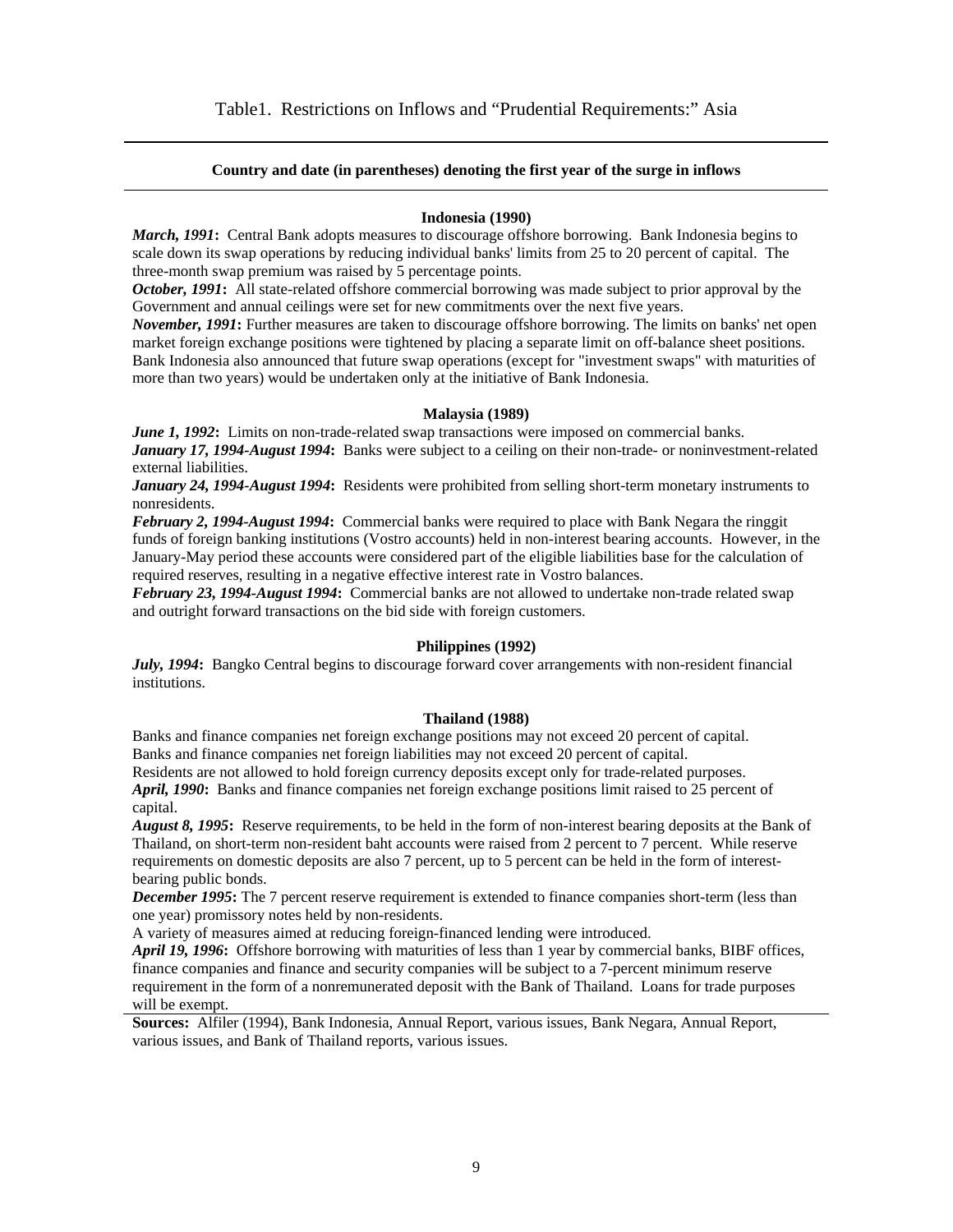#### **Country and date (in parentheses) denoting the first year of the surge in inflows**

#### **Brazil (1992)**

*October, 1994*: A 1 percent tax on foreign investment in the stock market. Eliminated on March 10, 1995. The tax on Brazilian companies issuing bonds overseas was raised from 3 percent to 7 percent of the total. Eliminated on March 10, 1995.

The tax paid by foreigners on fixed interest investments in Brazil was raised from 5 percent to 9 percent. Reduced back to 5 percent on March 10, 1995.

The Central Bank raised limits on the amount of dollars that can be bought on foreign exchange markets.

#### **Chile (1990)**

*June, 1991***:** Nonrenumerated 20 percent reserve requirement to be deposited at the Central Bank for a period of one year on liabilities in foreign currency for direct borrowing by firms.

The stamp tax of 1.2 percent a year (previously paid by domestic currency credits only) was applied to foreign loans as well. This requirement applies to all credits during their first year, with the exception of trade loans. *May, 1992***:** The reserve requirement on liabilities in foreign currency for direct borrowing by firms is raised to 30 percent. Hence, all foreign currency liabilities have a common reserve requirement.

#### **Colombia (1991)**

*June, 1991***:** A 3 percent withholding tax on foreign exchange receipts from personal services rendered abroad and other transfers, which could be claimed as credit against income tax liability.

*February, 1992***:** Banco de la Republica increases its commission on its cash purchases of foreign exchange from 1.5 percent to 5 percent.

*June, 1992***:** Regulation of the entry of foreign currency as payment for services.

**September, 1993:** A nonrenumerated 47 percent reserve requirement to be deposited at the Central Bank on liabilities in foreign currency for direct borrowing by firms. The reserve requirement is to be maintained for the duration of the loan and applies to all loans with a maturity of 18 months or less, except for trade credit. *August, 1994***:** Nonrenumerated reserve requirement to be deposited at the Central Bank on liabilities in foreign currency for direct borrowing by firms. The reserve requirement is to be maintained for the duration of the loan and applies to all loans with a maturity of five years or less, except for trade credit with a maturity of four months or less. The percentage of the requirement declines as the maturity lengthens; from 140 percent for funds that are 30 days or less to 42.8 percent for five year funds.

#### **Colombia (2002)**

*December, 2004:* Foreigners investing in domestic markets must now keep their money in the country for at least one year.

#### **Czech Republic (1992)**

*April, 1995***:** The central bank introduced a fee of 0.25 percent on its foreign exchange transactions with banks, with the aim of discouraging short-term speculative flows.

*August 1, 1995***:** A limit on net short-term (less than one year) foreign borrowing by banks is introduced. Each bank is to ensure that its net short-term liabilities to nonresidents, in all currencies, do not exceed the smaller of 30 percent of claims on nonresidents or Kc 500 million.

Administrative approval procedures seek to slow down short-term borrowing by nonbanks.

#### **Mexico (1990)**

*April, 1992***:** A regulation that limited foreign currency liabilities of commercial banks to 10 percent of their total loan portfolio was passed. Banks had to place 15 percent of these liabilities in highly liquid instruments.

Sources: Banco Central de Chile, (1991 and 1992), Banco de la Republica, Colombia (1993 and 1994), Banco de Mexico (1992), and Conselho Monetario Nacional, Brasil (1994 and 1995).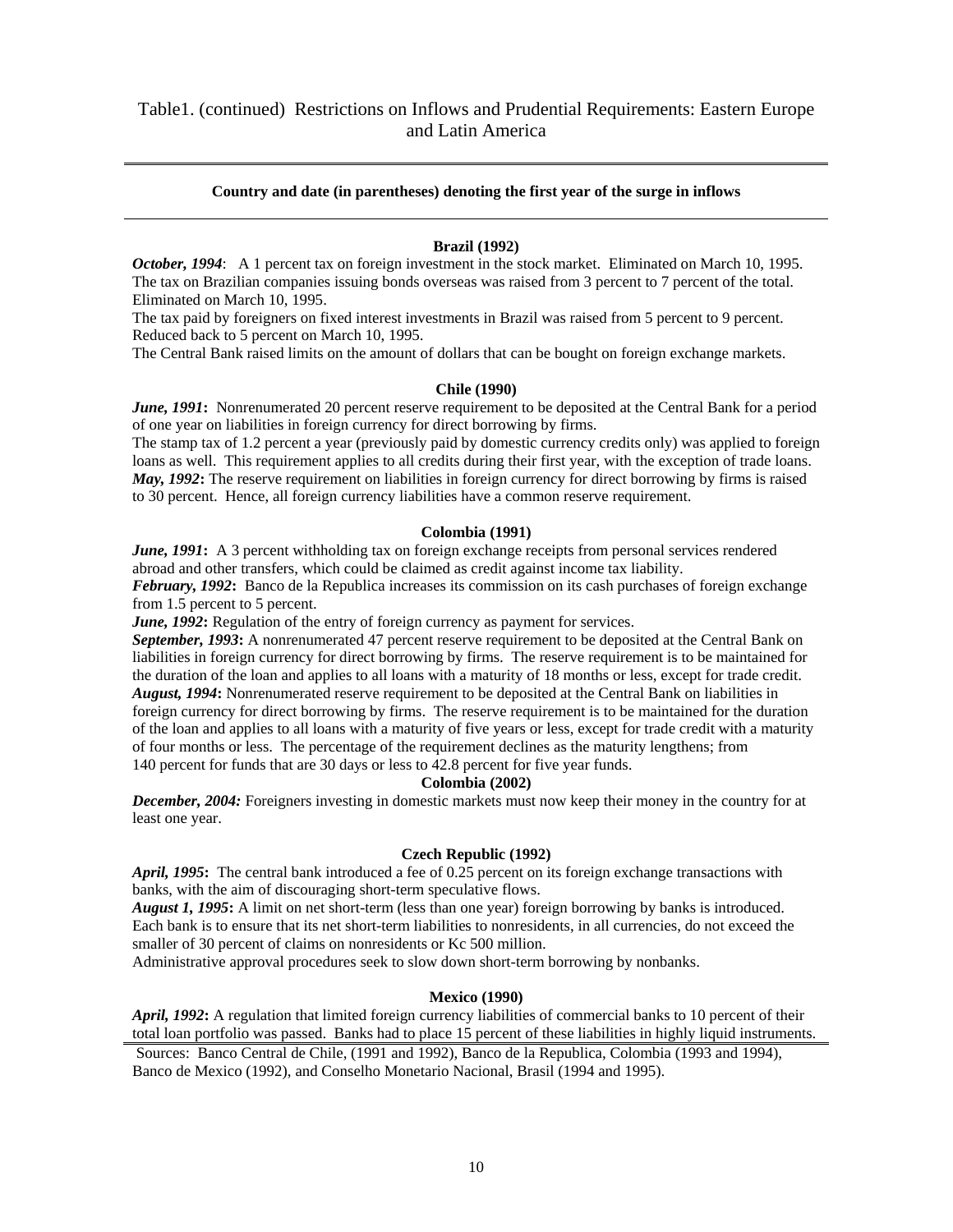#### **Country and date (in parentheses) denoting the first year of the surge in outflows (or crisis)**

#### **Argentina (crisis ending the Convertibility Plan, 2001)**

*December, 2001:* The Corralito is established, limiting bank withdrawal limits and restrictions on dollar transfers and loans. However, purchases through checks or credit cards available, and purchases of government bonds. Dec.30: suspension of external payments (debt default). January 2002 there is a 40% devaluation and a dual exchange rate regime is introduced (1.4 pesos per dollar for trade operations, while floating regime for all other transactions. Later in the month, there is an. easing of bank withdrawals restrictions followed by an asymmetric pesofication. Pesofication of dollar deposits at 1.4 pesos per dollar; dollar debts pesofied at market exchange rate; unification of exchange rate regimes in a floating scheme; right to withdraw wages and pension incomes in full; Corralon is imposed: freeze of bank term deposits. In September of that year it is required that stocks should be traded in domestic currency regulation. Since the latter is widely resisted, it was eased, but the new restriction significantly increased transactions costs. In December 2002 the Corralito is rescinded.

#### **Brazil**, **(crisis ending the Real Plan, 1999)**

*March 1999*: Government ordered local investment funds to increase their holdings of government bonds. The central bank raised to 80 percent from 60 percent the minimum amount of sovereign debt that must be held in the country foreign investment fund. This lowered the share that could be held in other countries' debt. **Malaysia** (**Asian crisis, 1997)** 

*September, 1998:*: Bank and foreign exchange controls limiting offshore swap operations, ban on shortselling. 1998: repatriation of ringgit held offshore, and strict regulation on offshore operations and most international operations in ringgit, export and import operations allowed in foreign currency only, 12-month waiting period for non-residents to sell profits from Malaysian securities, approval required to invest abroad (above certain limits). In December residents are allowed to grant loans to nonresidents to purchase immovable property. In January, 1999 some derivative transactions for nonresidents are permitted. In February there is a gradual ease on the 12-month waiting period and some repatriations funds exempted from exit regulations. In March exports and imports trade ceilings are raised for operations with Thailand. In September commercial banks allowed to enter into some short-term currency swaps with nonresident stockbrokers. In March, 2000 funds from sale of securities purchased by nonresidents can be repatriated without paying exit levy and in June administrative procedures to ease classification of securities as being free from exit levy. September  $30<sup>th</sup>$ : Some offshore banks are allowed to invest in ringgit assets. December  $1<sup>st</sup>$ : foreign-owned banks are allowed to increase domestic credit. In February 2001 the exit levy is abolished for some operations. In May of that year the remaining exit levy is abolished. While in June all controls on nonresidents' futures and options are abolished. In July, resident financial institutions allowed to extend ringgit loans to nonresidents investing in immovable property in Malaysia. In November 2002, resident banks credit levels to finance nonresidents projects in Malaysia are raised. On December 3rd: foreign currency limit for investment abroad by residents is abolished, and payments are liberalized to allow them to be in either ringgit or foreign currency.

#### **Spain** (**ERM Crisis, 1992)**

*September, 1992:* Bank of Spain suspends regular money market operations and introduces foreign exchange controls. In October of that year the peseta is devalued and some of the controls a re lifted—in November the remaining foreign exchange controls rescinded.

#### **Thailand** (**Asian crisis, 1997)**

*May, 1997: Bank of Thailand (BOT) introduces restrictions on capital account transactions. In June BOT* introduces additional measures to limit capital flows. Baht proceeds from sales of stocks required to be converted at the onshore exchange rate. Additional controls are introduced and later in the month a two-tier exchange rate is introduced. In September of that year, Additional controls on invisible and current account transactions are introduced. In January 1998 it is required that proceeds on exports and invisible transactions and current account transfers must be surrendered after 7 days (instead of 15 days). BOT ends two-tier exchange rate regime.at the end of that month

Sources: Banco de España, Bank Negara, Annual Report, various issues, and Bank of Thailand reports, various issues, Conselho Monetario Nacional, Brasil, (Dominguez and Tesar (2004).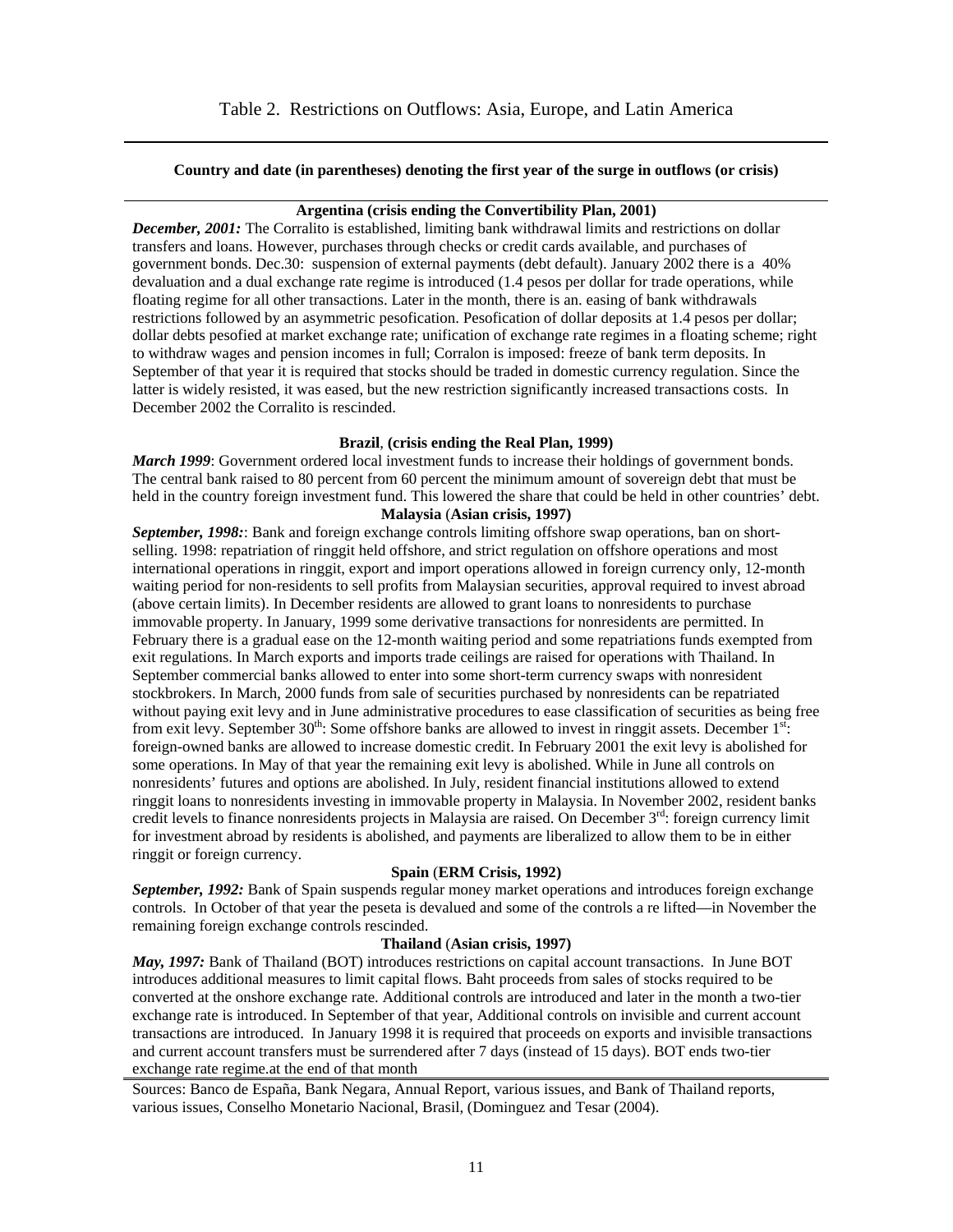|                                                                       |                      | Did controls on inflows                           |                                      |                                           |                                             |
|-----------------------------------------------------------------------|----------------------|---------------------------------------------------|--------------------------------------|-------------------------------------------|---------------------------------------------|
| Study                                                                 | Sample               | Reduce the<br>volume of<br>net capital<br>inflows | Alter the<br>composition of<br>flows | Reduce real<br>exchange rate<br>pressures | Make monetary<br>policy more<br>independent |
|                                                                       |                      | <b>Brazil</b>                                     |                                      |                                           |                                             |
| Cardoso & Goldfajn<br>(1998)                                          |                      | Yes (ST)                                          | Yes (ST)                             |                                           |                                             |
| Edison & Reinhart<br>Reinhart & Smith (1998)<br>Ariyoshi, Habermeier, | 1994                 | Yes (ST)                                          | Yes (ST)                             | N <sub>0</sub>                            | No                                          |
| Laurens, Okter-Robe,<br>Canales-Kriljenko &<br>Kirilenko (2000)       | 1993-1997            | N <sub>o</sub>                                    | N <sub>o</sub>                       | N <sub>0</sub>                            | Yes (ST)                                    |
|                                                                       |                      | <b>Chile</b>                                      |                                      |                                           |                                             |
| De Gregorio, Edwards<br>&Valdés (2000)                                | $1988:1-$<br>1998:II | Yes                                               | Yes (ST)                             | Yes (ST)                                  | Yes (ST)                                    |
| Edwards (1999)a                                                       |                      |                                                   | Yes                                  | N <sub>o</sub>                            | Yes (ST)                                    |
| Edwards (1999)b                                                       | 1991:6-<br>1998:9    | N <sub>o</sub>                                    | Yes                                  | No                                        | Yes                                         |
| Edwards & Rigobon<br>(2004)                                           | 1991:1-<br>1999:9    |                                                   |                                      | Yes                                       |                                             |
| Hernández & Schmidt-<br>Hebbel (1999)                                 |                      | Yes (ST)                                          | Yes (ST)                             | N <sub>o</sub>                            | Yes                                         |
| Labán, Larraín &<br>Chumacero (1997)<br>Labán & Larraín<br>(1998)     | 1985-1994            | N <sub>0</sub>                                    | Yes                                  |                                           |                                             |
| Laurens & Cardoso<br>(1998)                                           |                      | Yes (ST)                                          | Yes                                  | N <sub>0</sub>                            |                                             |
| Le Fort & Budnevich<br>(1997)                                         | 1990-1994            | No                                                | Yes                                  | Yes                                       | Yes                                         |
| Reinhart & Smith (1998)<br>Valdés-Prieto & Soto                       | 1987-1995            | Yes (ST)                                          | Yes (ST)                             |                                           |                                             |
| (1995)<br>Ariyoshi, Habermeier,                                       | 1991-1998            | N <sub>0</sub>                                    | Yes                                  | N <sub>0</sub>                            | N <sub>0</sub>                              |
| Laurens, Okter-Robe,<br>Canales-Kriljenko &<br>Kirilenko (2000)       |                      | No                                                | N <sub>o</sub>                       | No                                        | Yes                                         |

# Table 3. The Famous Chilean Case and Other Lesser Deities: Summary of Key Findings on "Effectiveness"

Notes: A blank entry refers to the cases where the study in question did not analyze that particular

relationship. An (ST) refers to cases where only short-term effects were detected. **<sup>1</sup>** Note that there are several studies on Malaysia's 1998 capital controls targeting *outflows.* Here, we are referring to the controls on capital *inflows* introduced in January 1994.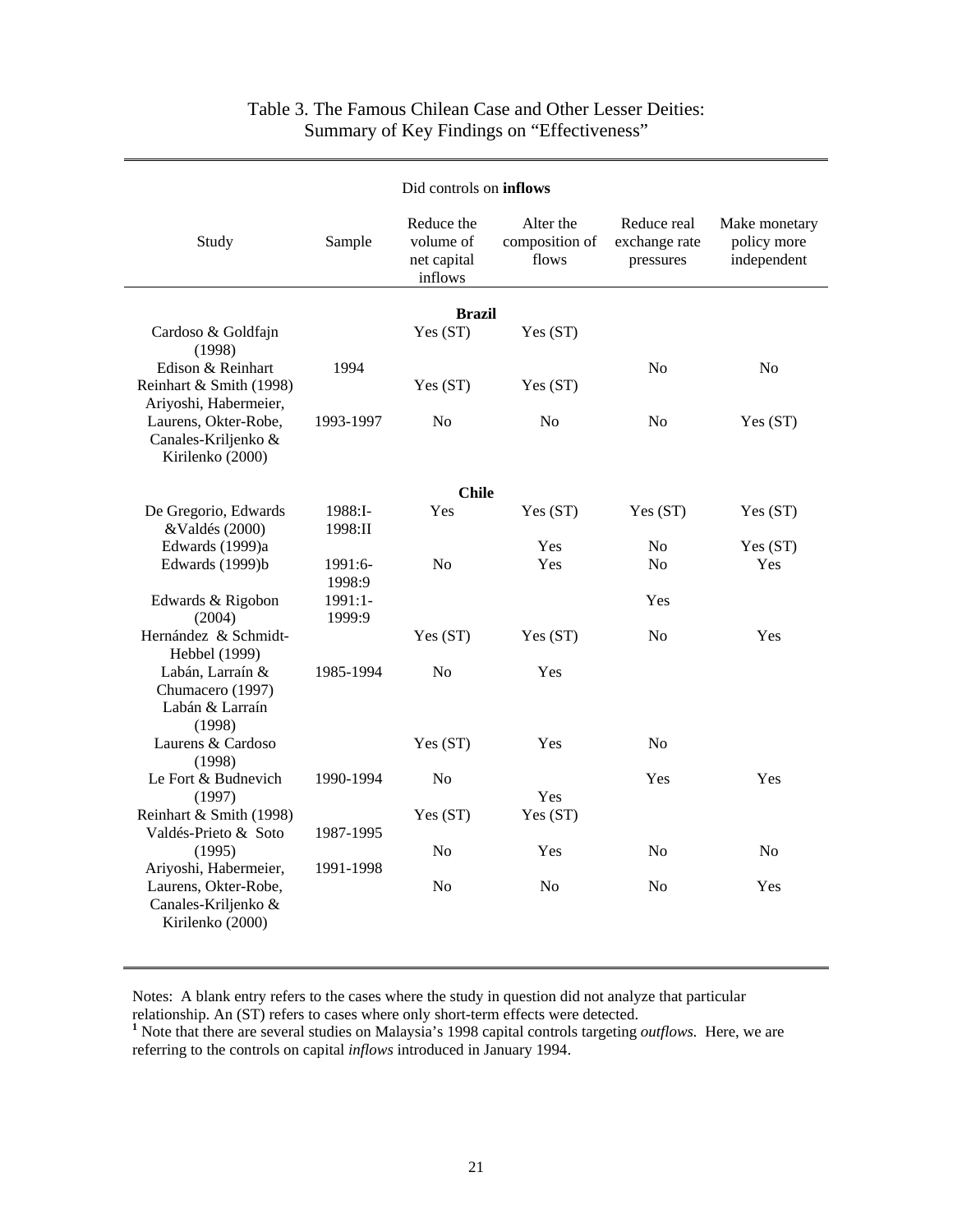| Did controls on <b>inflows</b>                                                           |                 |                                                   |                                      |                                           |                                             |  |  |
|------------------------------------------------------------------------------------------|-----------------|---------------------------------------------------|--------------------------------------|-------------------------------------------|---------------------------------------------|--|--|
| Study                                                                                    | Sample          | Reduce the<br>volume of<br>net capital<br>inflows | Alter the<br>composition of<br>flows | Reduce real<br>exchange rate<br>pressures | Make monetary<br>policy more<br>independent |  |  |
|                                                                                          |                 |                                                   |                                      |                                           |                                             |  |  |
|                                                                                          |                 | Colombia                                          |                                      |                                           |                                             |  |  |
| Le Fort & Budnevich<br>(1997)                                                            | 1990-1995       | Yes (ST)                                          | Yes                                  | Yes                                       | Yes                                         |  |  |
| Reinhart & Smith (1998)<br>Ariyoshi, Habermeier,                                         |                 | N <sub>o</sub>                                    | No                                   |                                           |                                             |  |  |
| Laurens, Okter-Robe,<br>Canales-Kriljenko &<br>Kirilenko (2000)                          | 1993-1998       | N <sub>0</sub>                                    | N <sub>0</sub>                       | No                                        | Yes                                         |  |  |
|                                                                                          |                 | <b>Czech Republic</b>                             |                                      |                                           |                                             |  |  |
| Reinhart & Smith (1998)                                                                  |                 | N <sub>o</sub>                                    | Yes (ST)                             |                                           |                                             |  |  |
|                                                                                          |                 | Malaysia $(1989)$ <sup>1</sup>                    |                                      |                                           |                                             |  |  |
| Reinhart & Smith (1998)                                                                  |                 | Yes                                               | Yes                                  |                                           |                                             |  |  |
|                                                                                          |                 | Malaysia (1994)                                   |                                      |                                           |                                             |  |  |
| Ariyoshi, Habermeier,<br>Laurens, Okter-Robe,<br>Canales-Kriljenko &<br>Kirilenko (2000) | 1994            | Yes                                               | Yes                                  | Yes (ST)                                  | Yes                                         |  |  |
|                                                                                          | <b>Thailand</b> |                                                   |                                      |                                           |                                             |  |  |
| Ariyoshi, Habermeier,<br>Laurens, Okter-Robe,<br>Canales-Kriljenko &<br>Kirilenko (2000) | 1995-1997       | Yes                                               | Yes                                  | Yes                                       | Yes                                         |  |  |

# Table 3 (continued). The Famous Chilean Case and Other Lesser Deities: Summary of Key Findings on "Effectiveness"

Notes: A blank entry refers to the cases where the study in question did not analyze that particular relationship. An (ST) refers to cases where only short-term effects were detected.

<sup>1</sup> Note that there are several studies on Malaysia's 1998 capital controls targeting *outflows*. Here, we are referring to the controls on capital *inflows* introduced in January 1994.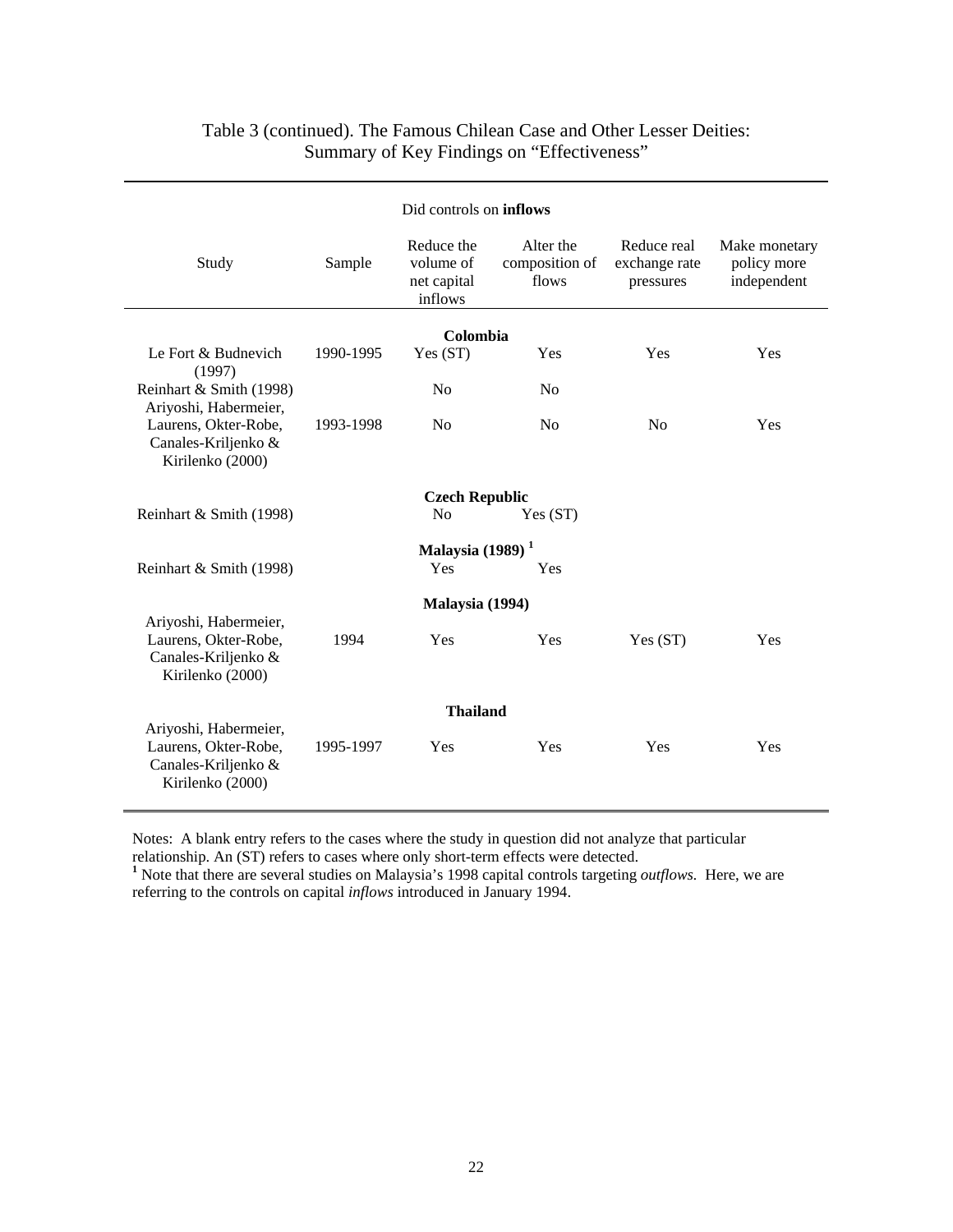| Did controls on outflows:                                                                |                      |                                                    |                                      |                                           |                                             |  |  |
|------------------------------------------------------------------------------------------|----------------------|----------------------------------------------------|--------------------------------------|-------------------------------------------|---------------------------------------------|--|--|
| Study                                                                                    | Episode              | Reduce the<br>volume of net<br>capital<br>outflows | Alter the<br>composition of<br>flows | Reduce real<br>exchange rate<br>pressures | Make monetary<br>policy more<br>independent |  |  |
|                                                                                          |                      | Malaysia                                           |                                      |                                           |                                             |  |  |
| Tamirisia (2004)                                                                         | $1991:1-$<br>2002:12 |                                                    |                                      | N <sub>0</sub>                            | Yes                                         |  |  |
| Dornbusch (2001)                                                                         |                      |                                                    |                                      | N <sub>0</sub>                            |                                             |  |  |
| Edison & Reinhart (2000)                                                                 |                      |                                                    |                                      | Yes                                       | Yes                                         |  |  |
| Kaplan & Rodrik (2002)<br>Ariyoshi, Habermeier,                                          | 1992-1996            |                                                    |                                      |                                           | Yes                                         |  |  |
| Laurens, Okter-Robe,<br>Canales-Kriljenko &<br>Kirilenko (2000)                          | 1998-2000            | Yes                                                |                                      | Yes                                       | Yes                                         |  |  |
|                                                                                          |                      | <b>Spain</b>                                       |                                      |                                           |                                             |  |  |
| Jose Vinals(1992)                                                                        | 1992                 | N <sub>o</sub>                                     |                                      |                                           |                                             |  |  |
| Edison & Reinhart<br>Ariyoshi, Habermeier,                                               | 1995-1999            |                                                    |                                      | N <sub>o</sub>                            | N <sub>0</sub>                              |  |  |
| Laurens, Okter-Robe,<br>Canales-Kriljenko &<br>Kirilenko (2000)                          | 1992                 | Yes                                                |                                      | Yes(ST)                                   | Yes                                         |  |  |
|                                                                                          |                      | <b>Thailand</b>                                    |                                      |                                           |                                             |  |  |
| Edison & Reinhart (2000)                                                                 |                      |                                                    |                                      | No                                        | No                                          |  |  |
| Ariyoshi, Habermeier,<br>Laurens, Okter-Robe,<br>Canales-Kriljenko &<br>Kirilenko (2000) | 1997-1998            | Yes                                                |                                      | Yes                                       | Yes (ST)                                    |  |  |

# Table 4. The Famous Malaysian Case and Other Lesser Deities: Summary of Key Findings on "Effectiveness"

Notes: A blank entry refers to the cases where the study in question did not analyze that particular relationship. An (ST) refers to cases where only short-term effects were detected.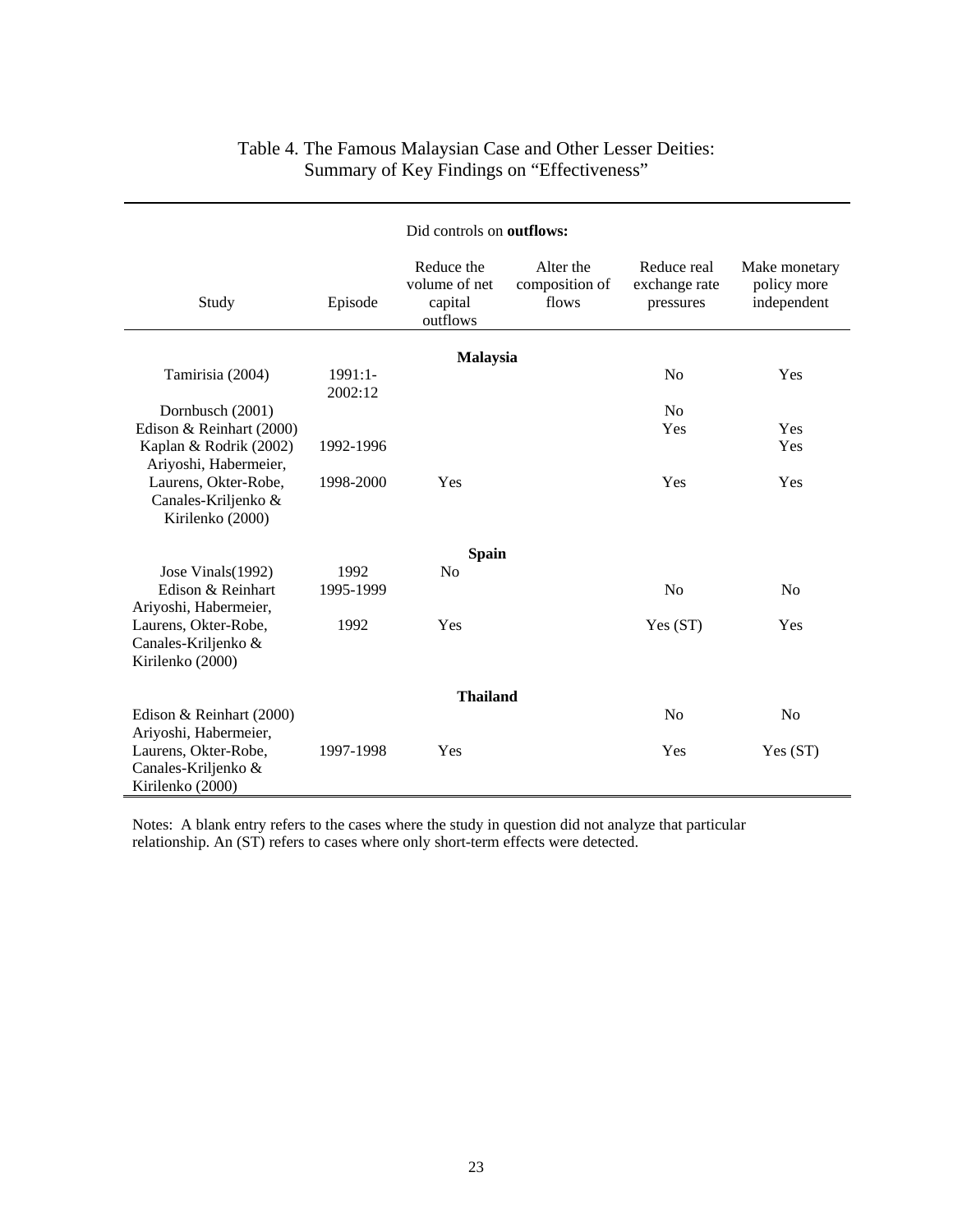| Did controls on inflows:        |                                                                                                                                                                                                                                                                                                                 |                                                |                                      |                                           |                                             |  |  |
|---------------------------------|-----------------------------------------------------------------------------------------------------------------------------------------------------------------------------------------------------------------------------------------------------------------------------------------------------------------|------------------------------------------------|--------------------------------------|-------------------------------------------|---------------------------------------------|--|--|
| Study                           | Sample                                                                                                                                                                                                                                                                                                          | Reduce the<br>volume of net<br>capital inflows | Alter the<br>composition<br>of flows | Reduce real<br>exchange rate<br>pressures | Make monetary<br>policy more<br>independent |  |  |
| Montiel &<br>Reinhart<br>(1999) | Indonesia, Malaysia,<br>Philippines, Sri Lanka,<br>Thailand, Argentina,<br>Brazil, Chile, Colombia,<br>Costa Rica, Mexico, Czech<br>Republic, Egypt, Kenya<br>and Uganda (1990-1996)                                                                                                                            | N <sub>0</sub>                                 | Yes (ST)                             |                                           | No                                          |  |  |
| Reinhart<br>& Smith<br>(1998)   | Brazil, Chile, Colombia,<br>Czech Republic, Malaysia,<br>Mexico,<br>Thailand, Indonesia, and<br>Philippines                                                                                                                                                                                                     | Yes (ST)                                       | Yes (ST)                             |                                           |                                             |  |  |
| Kaplan &<br>Rodrik<br>(2002)    | Korea, Thailand,<br>Indonesia, Malaysia<br>(monthly and quarterly<br>data for 1992-1996 -before<br>crisis- and from crisis time<br>and 1 year ahead)                                                                                                                                                            |                                                |                                      |                                           | Yes                                         |  |  |
| Edison &<br>Reinhart<br>(1999)  | Spain (1991-1993), and<br>1995-1999 for Brazil,<br>Malaysia, and Thailand.<br>Control group: Philippines<br>and South Korea (daily<br>data)                                                                                                                                                                     |                                                |                                      | No                                        | N <sub>0</sub>                              |  |  |
| Miniane &<br>Rogers<br>(2004)   | Australia, Austria,<br>Belgium, Canada, Chile,<br>Colombia, Denmark,<br>Finland, France, Germany,<br>Greece, India, Italy, Japan,<br>Korea, Malaysia, Mexico,<br>The Netherlands, Norway,<br>The Philippines, Portugal,<br>South Africa, Spain,<br>Sweden, Turkey, UK.<br>(monthly data for 1971:1-<br>1998:12) |                                                |                                      | Yes (ST)                                  | No                                          |  |  |

### Table 5. The "Others" – Multicountry Studies Summary of Key Findings on "Effectiveness"

Notes: A blank entry refers to the cases where the study in question did not analyze that particular relationship. An (ST) refers to cases where only short-term effects were detected.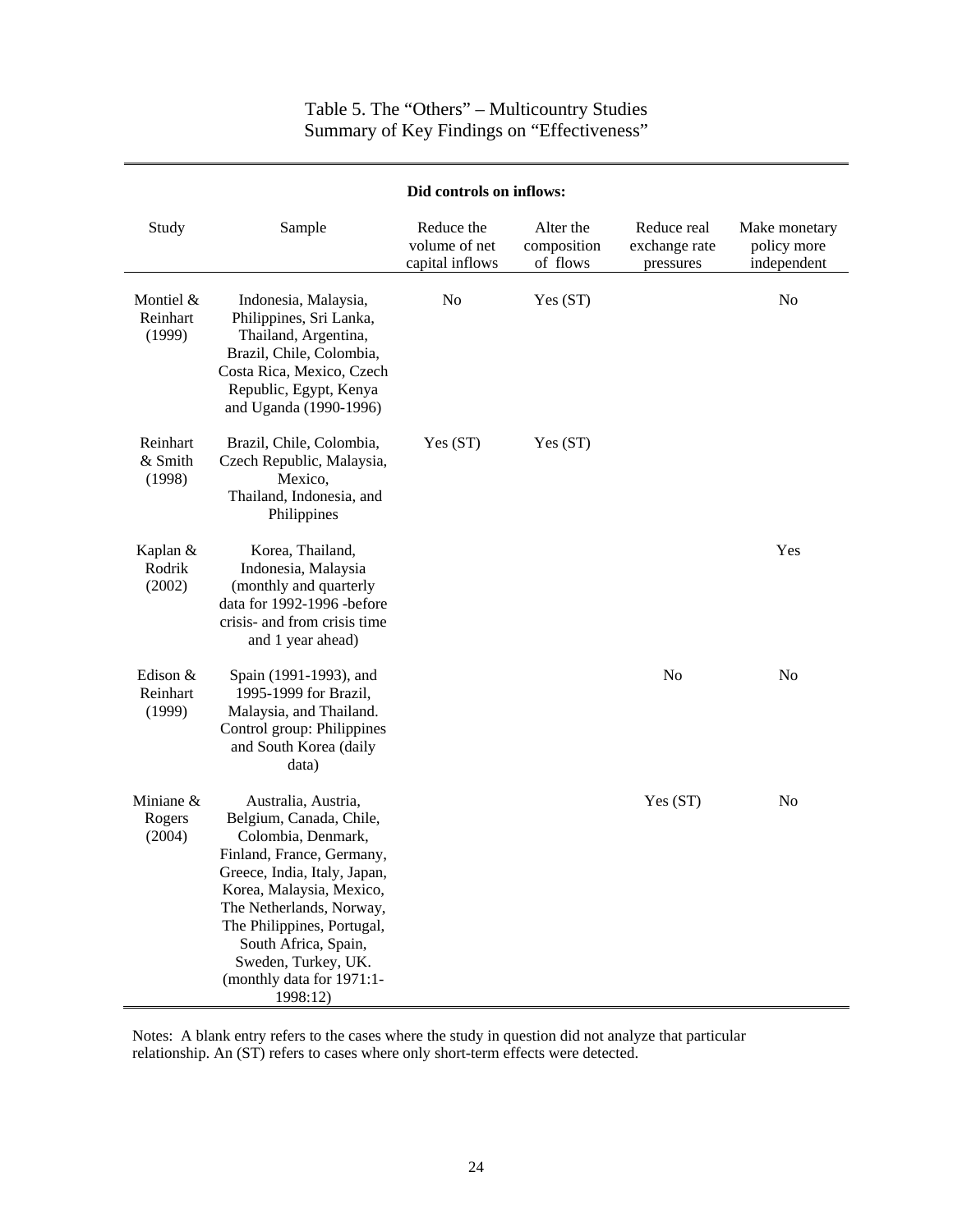|                              | Did controls on <b>inflows:</b>                   |                                      |                                           |                                                |
|------------------------------|---------------------------------------------------|--------------------------------------|-------------------------------------------|------------------------------------------------|
| Study                        | Reduce the<br>volume of<br>net capital<br>inflows | Alter the<br>composition<br>of flows | Reduce real<br>exchange rate<br>pressures | Make<br>monetary<br>policy more<br>independent |
| <b>Complete Sample</b>       | Unclear                                           | Yes                                  | Unclear                                   | <b>Yes</b>                                     |
| <b>Control on Inflows</b>    |                                                   |                                      |                                           |                                                |
| <b>Brazil</b>                | Unclear                                           | Unclear                              | No                                        | Unclear                                        |
| Chile                        | Unclear                                           | Yes                                  | Unclear**                                 | Yes                                            |
| Colombia                     | Unclear                                           | Unclear                              | Unclear                                   | <b>Yes</b>                                     |
| Czech Republic               | N <sub>0</sub>                                    | Yes                                  |                                           |                                                |
| Malaysia (1989)              | <b>Yes</b>                                        | Yes                                  |                                           |                                                |
| Malaysia (1994)              | <b>Yes</b>                                        | <b>Yes</b>                           | Yes                                       | <b>Yes</b>                                     |
| Thailand                     | <b>Yes</b>                                        | Yes                                  | Yes                                       | <b>Yes</b>                                     |
| <b>Control on Outflows</b>   |                                                   |                                      |                                           |                                                |
| Malaysia (1998)              |                                                   |                                      | Unclear                                   | Yes                                            |
| Spain                        | Unclear                                           |                                      | Unclear                                   | Unclear                                        |
| Thailand                     | Yes                                               |                                      | Yes                                       | <b>Yes</b>                                     |
| <b>Multi-country studies</b> | <b>Yes</b>                                        | Yes                                  | Yes                                       | N <sub>0</sub>                                 |

# Table 6. Summary of Results By Country and Multi-country Studies

Note: Yes stands for yes, it worked; No for no, it did not work; Unclear for mixed results; and blanks for results not reported.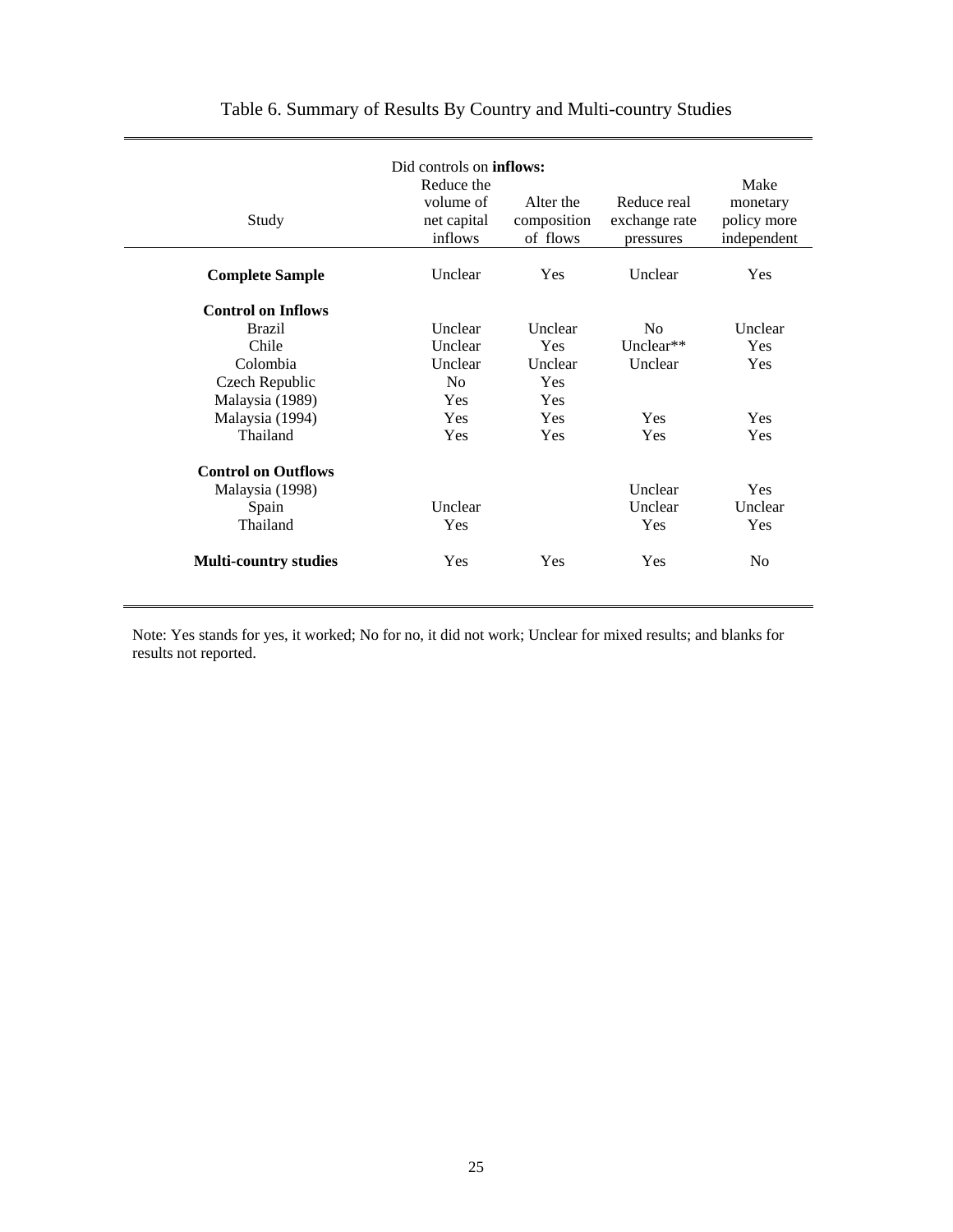| Country       | Index       | Reduce<br>the<br>volume of<br>net<br>capital<br>inflows | Alter the<br>composition of<br>flows | Reduce real<br>exchange rate<br>pressures | Make<br>Monetary<br>Policy<br>Independent | Country<br>Average |
|---------------|-------------|---------------------------------------------------------|--------------------------------------|-------------------------------------------|-------------------------------------------|--------------------|
| <b>Brazil</b> | <b>CCE</b>  | 0.00                                                    | 0.00                                 | $-0.67$                                   | 0.00                                      | $\boldsymbol{0}$   |
|               | <b>WCCE</b> | 0.35                                                    | 0.35                                 | $-0.275$                                  | $-0.225$                                  | 0.05               |
| Chile         | <b>CCE</b>  | $-0.09$                                                 | 0.64                                 | $-0.27$                                   | 0.45                                      | 0.18               |
|               | <b>WCCE</b> | 0.03                                                    | 0.67                                 | $-0.27$                                   | 0.29                                      | 0.18               |
| Colombia      | <b>CCE</b>  | $-0.33$                                                 | $-0.33$                              | 0.00                                      | 0.67                                      | 0.00               |
|               | <b>WCCE</b> | $-0.17$                                                 | $-0.17$                              | 0.00                                      | 0.07                                      | $-0.07$            |
| Czech         | <b>CCE</b>  | $-1.00$                                                 | 1.00                                 | 0.00                                      | 0.00                                      | 0.00               |
| Republic      | <b>WCCE</b> | $-0.50$                                                 | 0.10                                 | 0.00                                      | 0.00                                      | $-0.10$            |
| Malaysia      | <b>CCE</b>  | 1.00                                                    | 1.00                                 | 0.50                                      | 0.50                                      | 0.75               |
|               | <b>WCCE</b> | 0.30                                                    | 0.30                                 | 0.05                                      | 0.05                                      | 0.18               |
| Thailand      | <b>CCE</b>  | 1.00                                                    | 1.00                                 | 1.00                                      | 1.00                                      | 1.00               |
|               | <b>WCCE</b> | 0.10                                                    | 0.10                                 | 0.10                                      | 0.10                                      | 0.10               |

# Table 7. Capital Inflows: The Indices

Sources: Appendix Table 1 and sources cited therein.

# Table 8.Capital Outflows: The Indices

| Country  | Index       | Reduce<br>the<br>volume of<br>net<br>capital<br>inflows | Alter the<br>composition of<br>flows | Reduce real<br>exchange rate<br>pressures | Make<br>Monetary<br>Policy<br>Independent | Country<br>Average |
|----------|-------------|---------------------------------------------------------|--------------------------------------|-------------------------------------------|-------------------------------------------|--------------------|
| Malaysia | <b>CCE</b>  | 0.20                                                    | 0.00                                 | 0.00                                      | 0.80                                      | 0.25               |
|          | <b>WCCE</b> | 0.02                                                    | 0.00                                 | 0.00                                      | 0.62                                      | 0.16               |
| Spain    | <b>CCE</b>  | 0.50                                                    | 0.00                                 | 0.50                                      | 0.50                                      | 0.38               |
|          | <b>WCCE</b> | 0.05                                                    | 0.00                                 | 0.20                                      | 0.20                                      | 0.11               |
| Thailand | <b>CCE</b>  | 0.50                                                    | 0.00                                 | 0.00                                      | 0.00                                      | 0.13               |
|          | <b>WCCE</b> | 0.05                                                    | 0.00                                 | $-0.50$                                   | $-0.50$                                   | $-0.24$            |

Sources: Appendix Table 2 and sources cited therein.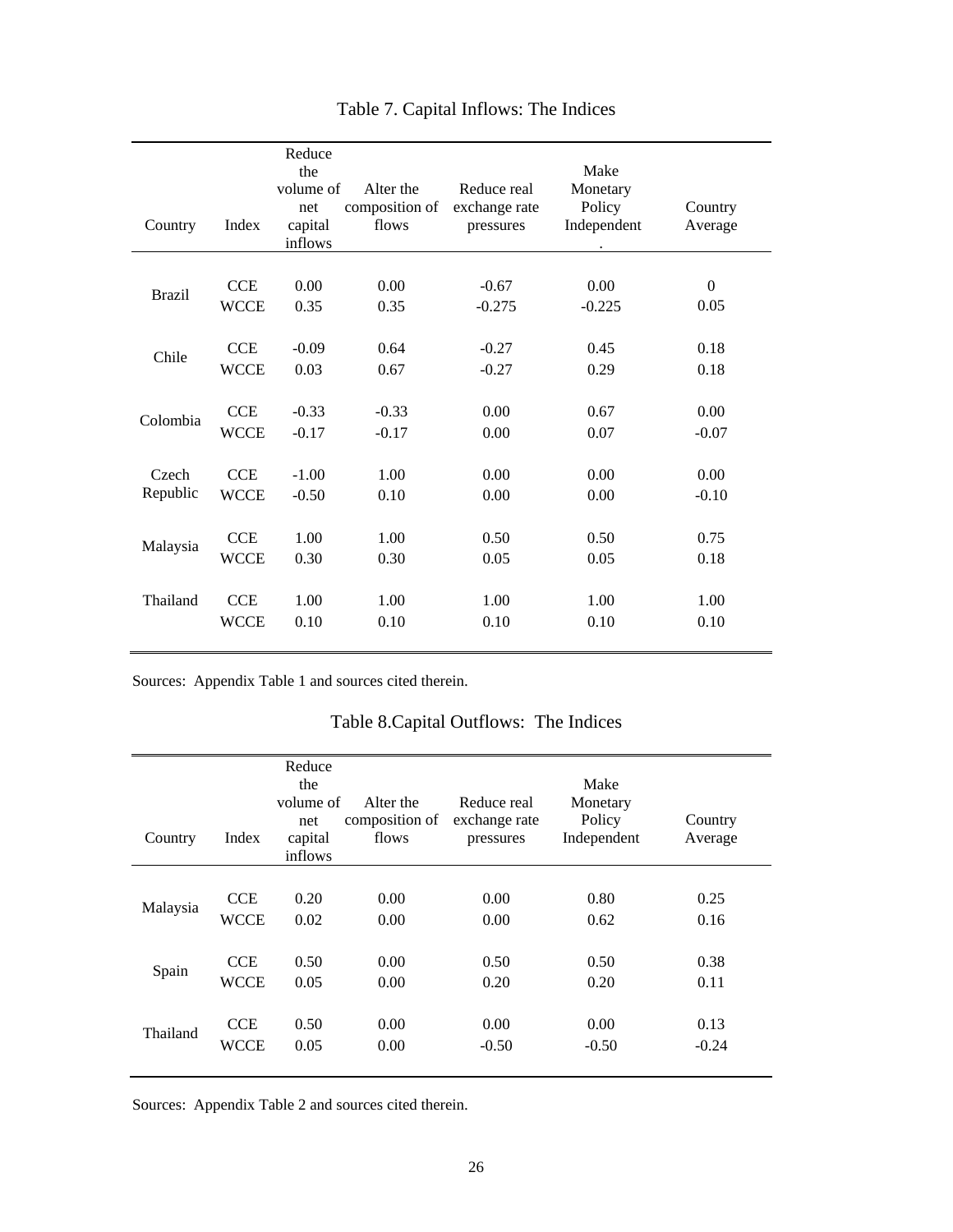| Index       | Reduce the | Alter the                    | Reduce real   | Make monetary |
|-------------|------------|------------------------------|---------------|---------------|
|             | capital    | volume of net composition of | exchange rate | policy more   |
|             | inflows    | flows                        | pressures     | independent   |
| <b>CCE</b>  | 0.00       | 0.40                         | 0.00          | $-0.40$       |
| <b>WCCE</b> | $-0.10$    | 0.30                         | 0.00          | $-0.40$       |

# Table 9. Multi-Country Studies: The Indices

Sources: Appendix Table 3 and sources cited therein.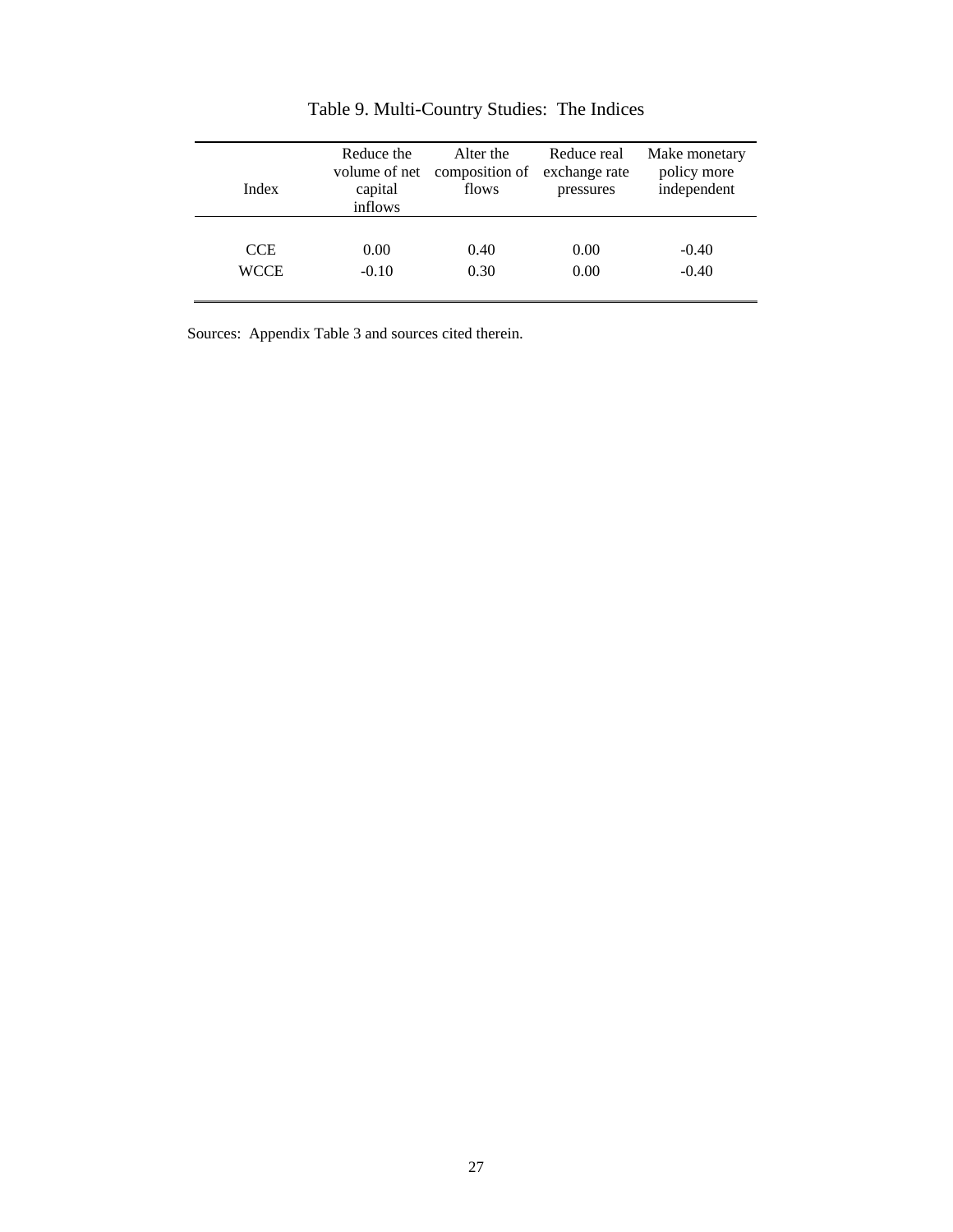# Appendix Table 1 Capital Inflows: Methodology and Degree of Methodological Rigor

| Study                                                                                            | Sample             | Methodology                                                                                                                                                                                                                                                                                                                                                                                                                                        | Econometric<br>Rigor |
|--------------------------------------------------------------------------------------------------|--------------------|----------------------------------------------------------------------------------------------------------------------------------------------------------------------------------------------------------------------------------------------------------------------------------------------------------------------------------------------------------------------------------------------------------------------------------------------------|----------------------|
|                                                                                                  |                    | <b>Brazil</b>                                                                                                                                                                                                                                                                                                                                                                                                                                      |                      |
| Cardoso & Goldfajn<br>(1998)                                                                     | 1988:1-<br>1995:12 | OLS controlling for heteroscedasticity and serial correlation, IV, and VAR They control for endogeneity<br>of capital controls (government's reaction function)                                                                                                                                                                                                                                                                                    | High                 |
| Edison & Reinhart<br>(1999)                                                                      | 1995-<br>2001      | Test for equality of moments and changes in persistence between capital controls and no controls,<br>principal components analysis; block exogeneity tests (VAR) for causality; GARCH for the effects of<br>controls on volatility; and Wald tests for structural brakes over a rolling window                                                                                                                                                     | High                 |
| Reinhart & Smith<br>(1998)                                                                       | 1994-<br>1996      | Event comparison through time-rescaling (labeling the implementation of controls as period "t", and<br>analyzing the evolution of the series in "t-1", and through "t+2". Detailed chronological description of the<br>various measures applied in each economy                                                                                                                                                                                    | Medium               |
| Ariyoshi,<br>Habermeier,<br>Laurens, Okter-<br>Robe, Canales-<br>Kriljenko &<br>Kirilenko (2000) | 1993-<br>1997      | Extensive descriptive and comparative country-studies analysis of time-series in each episode, dividing<br>facts according to controls on capital inflows (limiting short-term flows), control on capital outflows<br>(financial crises), extensive exchange controls (financial crises), long standing controls and their<br>liberalization, rapid liberalization                                                                                 | Low                  |
|                                                                                                  |                    | <b>Chile</b>                                                                                                                                                                                                                                                                                                                                                                                                                                       |                      |
| De Gregorio,<br>Edwards & Valdés<br>(2000)                                                       | 1988:I-<br>1998:II | IV and VAR. With these, hey address simultaneity problems, exogenous upward trend in capital flow,<br>bias due to measurement error because of loopholes in controls. They consider two alternative measures<br>of expected devaluations: (i)effective rate of depreciation; and (ii) one step ahead forecast from a rolling<br>ARMA. They consider two alternative measures of flows: (i) short tem flows to GDP; and (ii) total flows<br>to GDP. | High                 |
| Edwards (1999)a                                                                                  | 1994:10-<br>1999:1 | GARCH for changes in the short term central bank nominal interest rate, and changes in the log of the<br>stock market index, using daily data. Descriptive analysis of the effects of capital controls on the<br>composition of capital inflows, and domestic interest rates and monetary policy independence.                                                                                                                                     | High                 |
| Edwards (1999)b                                                                                  | 1991:6-<br>1998:9  | Descriptive analysis of the composition of capital flows during capital controls times. VAR on the effects<br>of capital controls on the real exchange rate. GARCH for changes in the short term central bank nominal<br>interest rate, and changes in the log of the stock market index.                                                                                                                                                          | High                 |
| Edwards & Rigobon<br>(2004)                                                                      | 1991:1-<br>1999:9  | Using stochastic calculus, they compute the shadow exchange rate and its bands. GARCH (effect of<br>capital controls on propagation of external shocks. Estimate a mean and a variance equation.                                                                                                                                                                                                                                                   | High                 |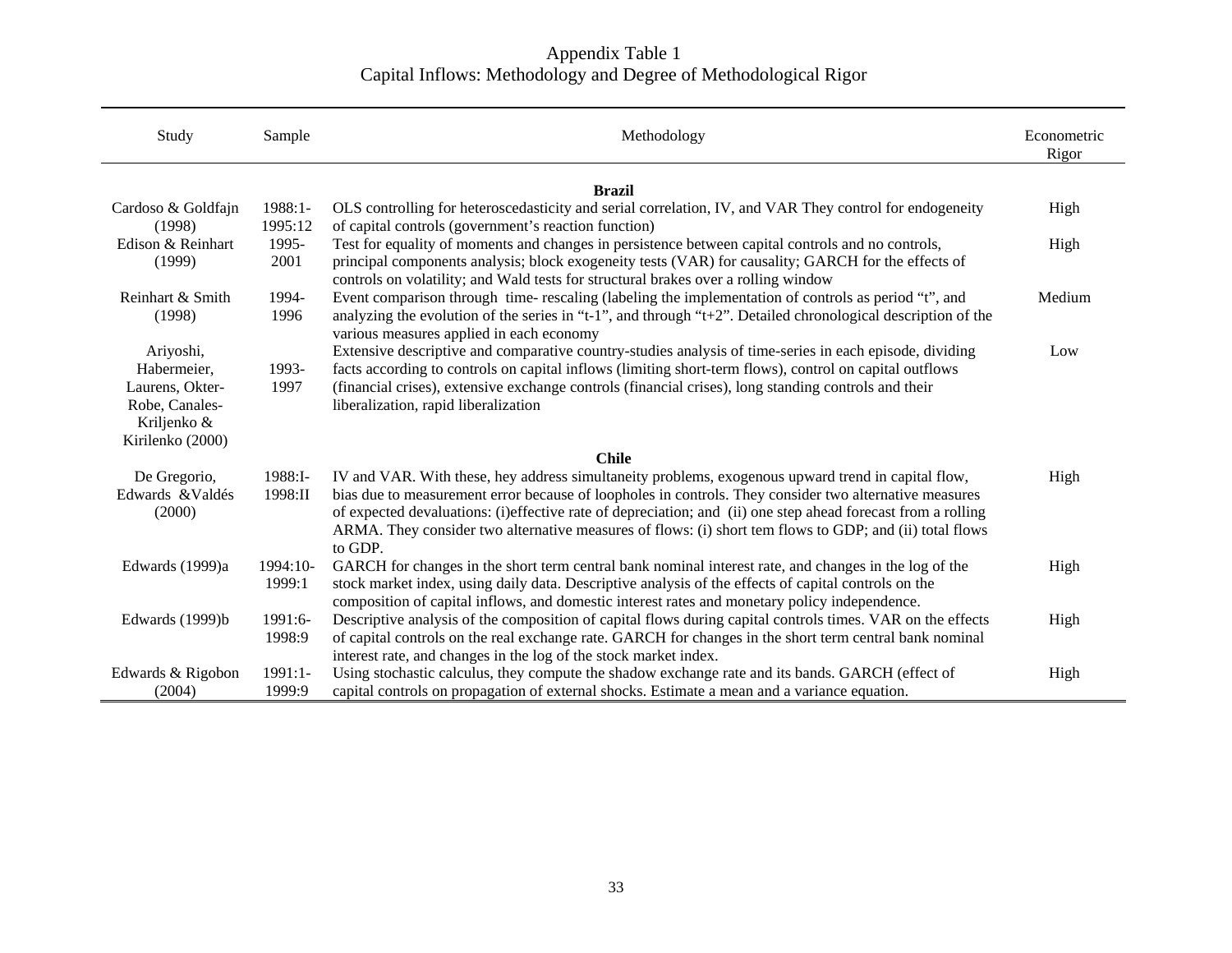### Appendix Table 1 (continued) Capital Inflows: Methodology and Degree of Methodological Rigor

| Study                                   | Sample                                       | Methodology                                                                                                                                                                                                                                                                                                                                                                                                                                                                                                                                                                                                                                                                                                                                                                     | Econometric<br>Rigor |
|-----------------------------------------|----------------------------------------------|---------------------------------------------------------------------------------------------------------------------------------------------------------------------------------------------------------------------------------------------------------------------------------------------------------------------------------------------------------------------------------------------------------------------------------------------------------------------------------------------------------------------------------------------------------------------------------------------------------------------------------------------------------------------------------------------------------------------------------------------------------------------------------|----------------------|
|                                         |                                              | Chile (continued)                                                                                                                                                                                                                                                                                                                                                                                                                                                                                                                                                                                                                                                                                                                                                               |                      |
| Hernández &<br>Schmidt-Hebbel<br>(1999) | 1989-<br>1998:II<br>and<br>1998:7-<br>1999:6 | Least squares estimation, controlling for spurious correlation, endogeniety of the RHS regressors,<br>heteroscedasticity and autocorrelation. Co-integration analysis and error-correction model. TSLS<br>estimation also included                                                                                                                                                                                                                                                                                                                                                                                                                                                                                                                                              | High                 |
| Labán, Larraín &<br>Chumacero (1997)    | 1985-<br>1994                                | Estimation of a special case of non-linear models in which a particular variable may adopt a certain law of<br>motion conditional on an observation passed a threshold (special case of Markov Switching Regime<br>Models, with the threshold replacing the transition matrix). They run a full sample parsimonious<br>regression for each series, to determine variables to include in the threshold process; for given choice of<br>threshold variable, they estimated the model and got the p-value associated with a null of a unique stable<br>representation; if the latter is rejected in favor of threshold process chose the threshold variable that<br>minimizes the sum of squares of residuals; and reduce the threshold model to a parsimonious<br>representation. | High                 |
| Labán & Larraín<br>(1998)               | 1985-<br>1996                                | Descriptive analysis of events, describing the context for implementing capital controls and the main<br>macroeconomic effects.                                                                                                                                                                                                                                                                                                                                                                                                                                                                                                                                                                                                                                                 | Low                  |
| Laurens & Cardoso<br>(1998)             | 1985:I-<br>1994:IV                           | Linear and Cubic approximations of net inflows as primarily of interest rate differentials.                                                                                                                                                                                                                                                                                                                                                                                                                                                                                                                                                                                                                                                                                     | High                 |
| Le Fort $&$<br>Budnevich<br>(1997)      | 1990-<br>1994                                | Descriptive analysis of events, describing the context for implementing capital controls and the main<br>macroeconomic.                                                                                                                                                                                                                                                                                                                                                                                                                                                                                                                                                                                                                                                         | Low                  |
| Reinhart & Smith<br>(1998)              | 1990-<br>1994                                | Event comparison through time- rescaling (labeling the implementation of controls as period "t", and<br>analyzing the evolution of the series in "t-1", and through "t+2". Detailed chronological description of the<br>various measures applied in each economy                                                                                                                                                                                                                                                                                                                                                                                                                                                                                                                | Medium               |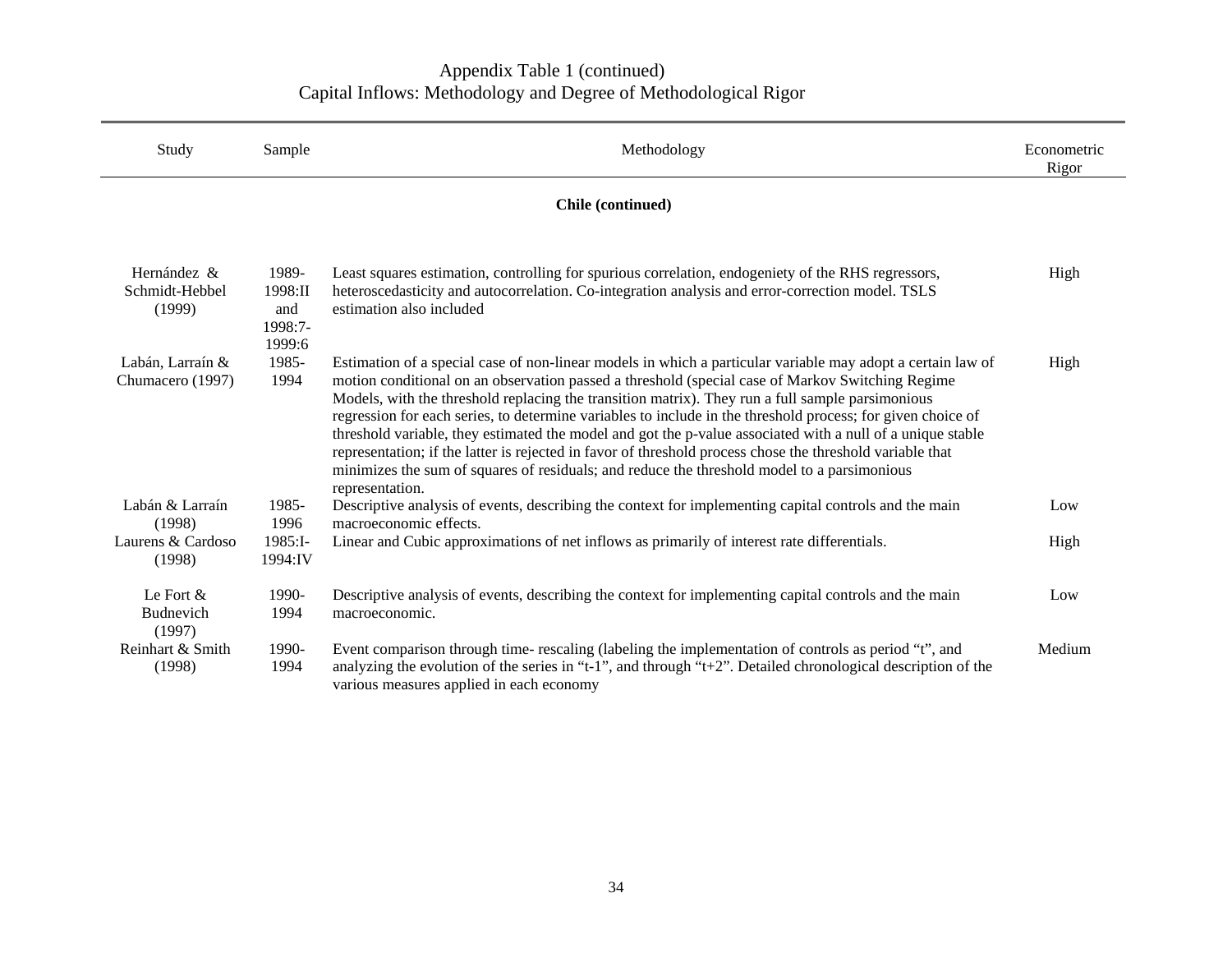| Study                                                                                            | Sample            | Methodology                                                                                                                                                                                                                                                                                                                                                                                                                                                                                                                      | Econometric<br>Rigor |  |  |  |  |
|--------------------------------------------------------------------------------------------------|-------------------|----------------------------------------------------------------------------------------------------------------------------------------------------------------------------------------------------------------------------------------------------------------------------------------------------------------------------------------------------------------------------------------------------------------------------------------------------------------------------------------------------------------------------------|----------------------|--|--|--|--|
|                                                                                                  | Chile (concluded) |                                                                                                                                                                                                                                                                                                                                                                                                                                                                                                                                  |                      |  |  |  |  |
| Valdés-Prieto &<br>Soto<br>(1995)                                                                | 1987-<br>1995     | Error-correction representation (that is efficient) with a two-step procedure: (i) OLS estimation of the real<br>exchange rate on a set of explanatory variables to contrast the estimated residuals; and (ii) use these<br>residuals to estimate by OLS an error correction equation measuring the deviation of the dependent<br>variable from its long term equilibrium level (given by (i)). They checked for several endogeneity and<br>simultaneity biases. They also looked at the effect of controls on short term credit | High                 |  |  |  |  |
|                                                                                                  |                   | Colombia                                                                                                                                                                                                                                                                                                                                                                                                                                                                                                                         |                      |  |  |  |  |
| Le Fort $\&$<br>Budnevich<br>(1997)                                                              | 1990-<br>1995     | Descriptive analysis of events, describing the context for implementing capital controls and the main<br>macroeconomic.                                                                                                                                                                                                                                                                                                                                                                                                          | Low                  |  |  |  |  |
| Reinhart & Smith<br>(1998)                                                                       |                   | Event comparison through time-rescaling (labeling the implementation of controls as period "t", and<br>analyzing the evolution of the series in "t-1", and through "t+2". Detailed chronological description of<br>the various measures applied in each economy                                                                                                                                                                                                                                                                  | Medium               |  |  |  |  |
| Ariyoshi,<br>Habermeier,<br>Laurens, Okter-<br>Robe, Canales-<br>Kriljenko &<br>Kirilenko (2000) | 1993-<br>1998     | Extensive descriptive and comparative country-studies analysis of time-series in each episode,<br>dividing facts according to controls on capital inflows (limiting short-term flows), control on capital<br>outflows (financial crises), extensive exchange controls (financial crises), long standing controls and<br>their liberalization, rapid liberalization                                                                                                                                                               | Low                  |  |  |  |  |
|                                                                                                  |                   | <b>Czech Republic</b>                                                                                                                                                                                                                                                                                                                                                                                                                                                                                                            |                      |  |  |  |  |
| Reinhart & Smith<br>(1998)                                                                       | 1994-<br>1997     | Event comparison through time- rescaling (labeling the implementation of controls as period "t", and<br>analyzing the evolution of the series in "t-1", and through "t+2". Detailed chronological description of<br>the various measures applied in each economy                                                                                                                                                                                                                                                                 | Medium               |  |  |  |  |
|                                                                                                  |                   | Malaysia (1989)                                                                                                                                                                                                                                                                                                                                                                                                                                                                                                                  |                      |  |  |  |  |
| Reinhart & Smith<br>(1998)                                                                       | 1993-<br>1996     | Event comparison through time- rescaling (labeling the implementation of controls as period "t", and<br>analyzing the evolution of the series in "t-1", and through "t+2". Detailed chronological description of<br>the various measures applied in each economy                                                                                                                                                                                                                                                                 | Medium               |  |  |  |  |

### Appendix Table 1 (continued) Capital Inflows: Methodology and Degree of Methodological Rigor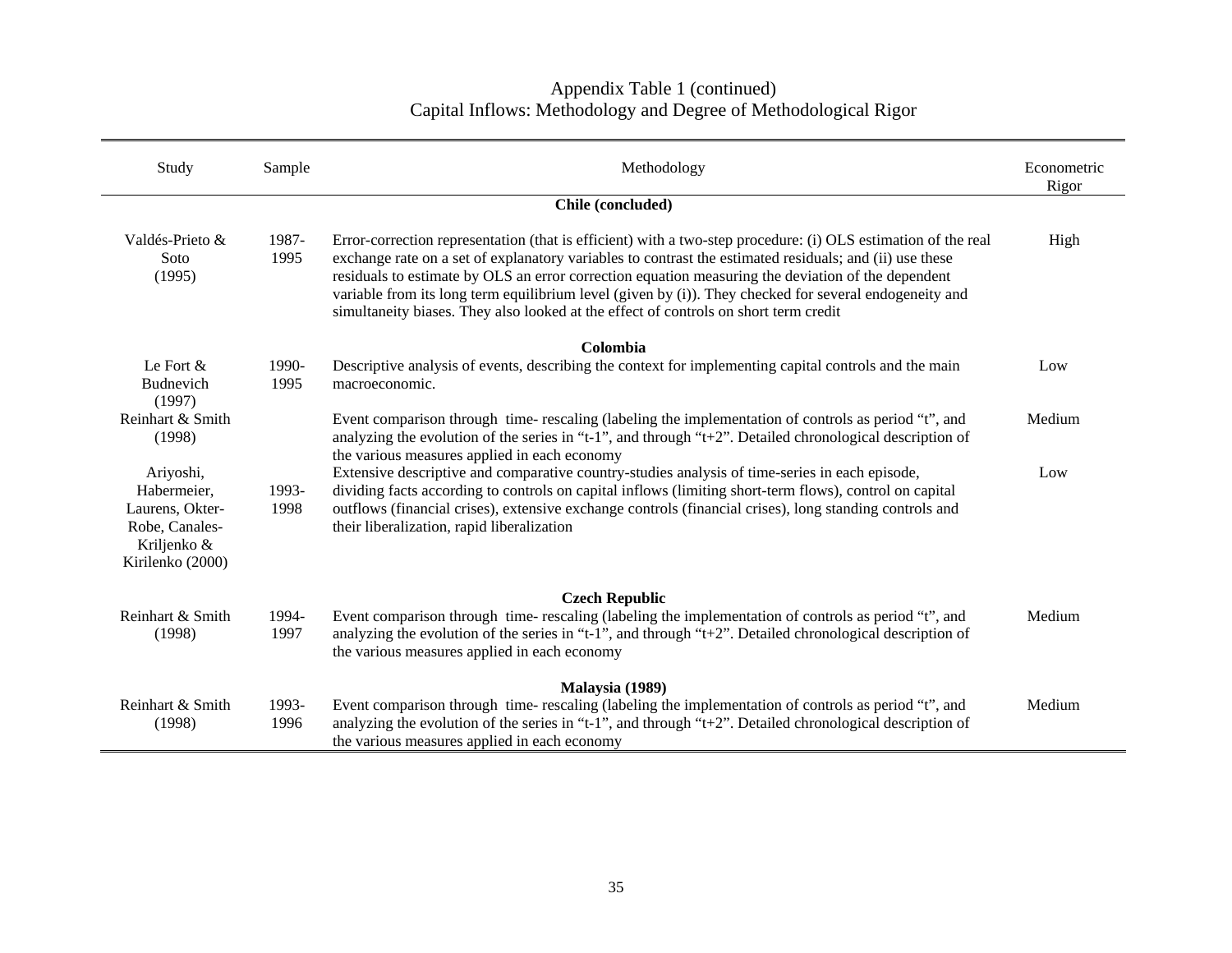### Appendix Table 1 (concluded) Capital Inflows: Methodology and Degree of Methodological Rigor

| Study                                                                                            | Sample    | Methodology                                                                                                                                                                                                                                                                                                                                                                           | Econometric<br>Rigor |
|--------------------------------------------------------------------------------------------------|-----------|---------------------------------------------------------------------------------------------------------------------------------------------------------------------------------------------------------------------------------------------------------------------------------------------------------------------------------------------------------------------------------------|----------------------|
| Ariyoshi,<br>Habermeier,<br>Laurens, Okter-<br>Robe, Canales-<br>Kriljenko &<br>Kirilenko (2000) | 1994      | Malaysia (1994)<br>Extensive descriptive and comparative country-studies analysis of time-series in each episode,<br>dividing facts according to controls on capital inflows (limiting short-term flows), control on capital<br>outflows (financial crises), extensive exchange controls (financial crises), long standing controls and<br>their liberalization, rapid liberalization | Low                  |
| Ariyoshi,<br>Habermeier.<br>Laurens, Okter-<br>Robe, Canales-<br>Kriljenko &<br>Kirilenko (2000) | 1995-1997 | <b>Thailand</b><br>Extensive descriptive and comparative country-studies analysis of time-series in each episode,<br>dividing facts according to controls on capital inflows (limiting short-term flows), control on capital<br>outflows (financial crises), extensive exchange controls (financial crises), long standing controls<br>and their liberalization, rapid liberalization | Low                  |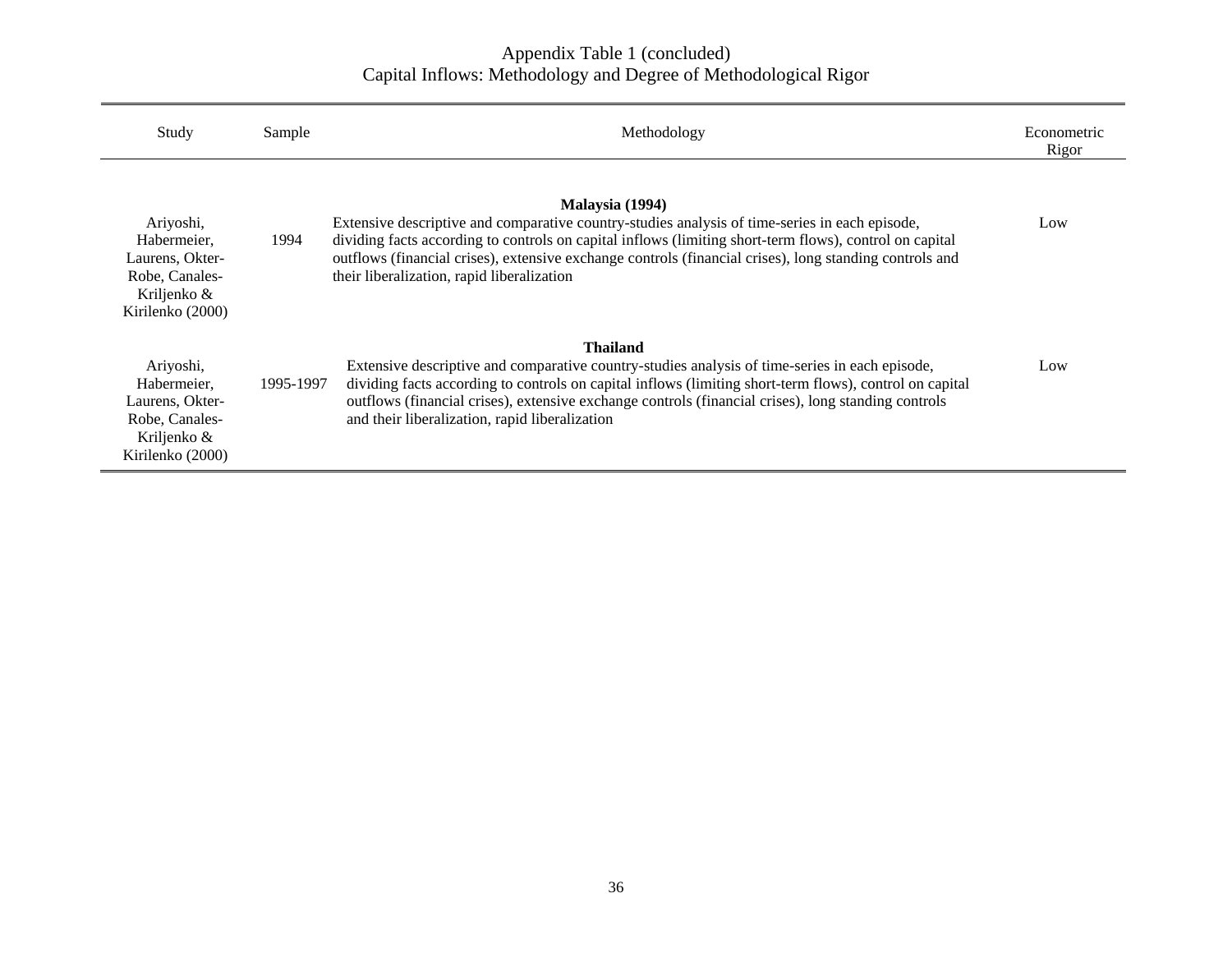# Appendix Table 2 Capital Outflows: Methodology and Degree of Methodological Rigor

| Study                                                                                            | Sample               | Methodology                                                                                                                                                                                                                                                                                                                                                                                                                                                                                  | Econometric Rigor |  |  |
|--------------------------------------------------------------------------------------------------|----------------------|----------------------------------------------------------------------------------------------------------------------------------------------------------------------------------------------------------------------------------------------------------------------------------------------------------------------------------------------------------------------------------------------------------------------------------------------------------------------------------------------|-------------------|--|--|
|                                                                                                  |                      | <b>Malaysia</b>                                                                                                                                                                                                                                                                                                                                                                                                                                                                              |                   |  |  |
| Tamirisia (2004)                                                                                 | $1991:1-$<br>2002:12 | Error-correction model. Series on net foreign portfolio assets are by foreign portfolio assets to isolate<br>country-specific effects                                                                                                                                                                                                                                                                                                                                                        | High              |  |  |
| Dornbusch (2001)                                                                                 |                      | Descriptive analysis of different variables                                                                                                                                                                                                                                                                                                                                                                                                                                                  | Low               |  |  |
| Edison & Reinhart<br>(2000)                                                                      |                      | Test for equality of moments and changes in persistence between capital controls and no controls,<br>principal components analysis; block exogeneity tests (VAR) for causality; GARCH for the effects<br>of controls on volatility; and Wald tests for structural brakes over a rolling window                                                                                                                                                                                               | High              |  |  |
| Kaplan & Rodrik<br>(2002)                                                                        | 1992-<br>1996        | Shifted difference in differences to separate the counterfactual of capital controls versus IMF-based-<br>program recovery. This methodology enables the authors to re-schedule the episodes in terms of the<br>timing of the crises (shifted). The difference in differences allows them to capture the comparison<br>effect of the recovery with capital controls vis a vis with a successful IMF program, controlling for<br>exogenous and country-specific effects (static and dynamics) | High              |  |  |
| Ariyoshi,<br>Habermeier,<br>Laurens, Okter-<br>Robe, Canales-<br>Kriljenko &<br>Kirilenko (2000) | 1998-<br>2000        | Extensive descriptive and comparative country-studies analysis of time-series in each episode,<br>dividing facts according to controls on capital inflows (limiting short-term flows), control on capital<br>outflows (financial crises), extensive exchange controls (financial crises), long standing controls and<br>their liberalization, rapid liberalization                                                                                                                           | Low               |  |  |
| <b>Spain</b>                                                                                     |                      |                                                                                                                                                                                                                                                                                                                                                                                                                                                                                              |                   |  |  |
| Jose Viñals(1992)                                                                                | 1992                 | Descriptive analysis of economic policy measures and its effect on various macroeconomic variables                                                                                                                                                                                                                                                                                                                                                                                           | Low               |  |  |
| Edison & Reinhart<br>(1999)                                                                      | 1991-<br>1993        | Test for equality of moments and changes in persistence between capital controls and no controls,<br>principal components analysis; block exogeneity tests (VAR) for causality; GARCH for the effects<br>of controls on volatility; and Wald tests for structural brakes over a rolling window                                                                                                                                                                                               | High              |  |  |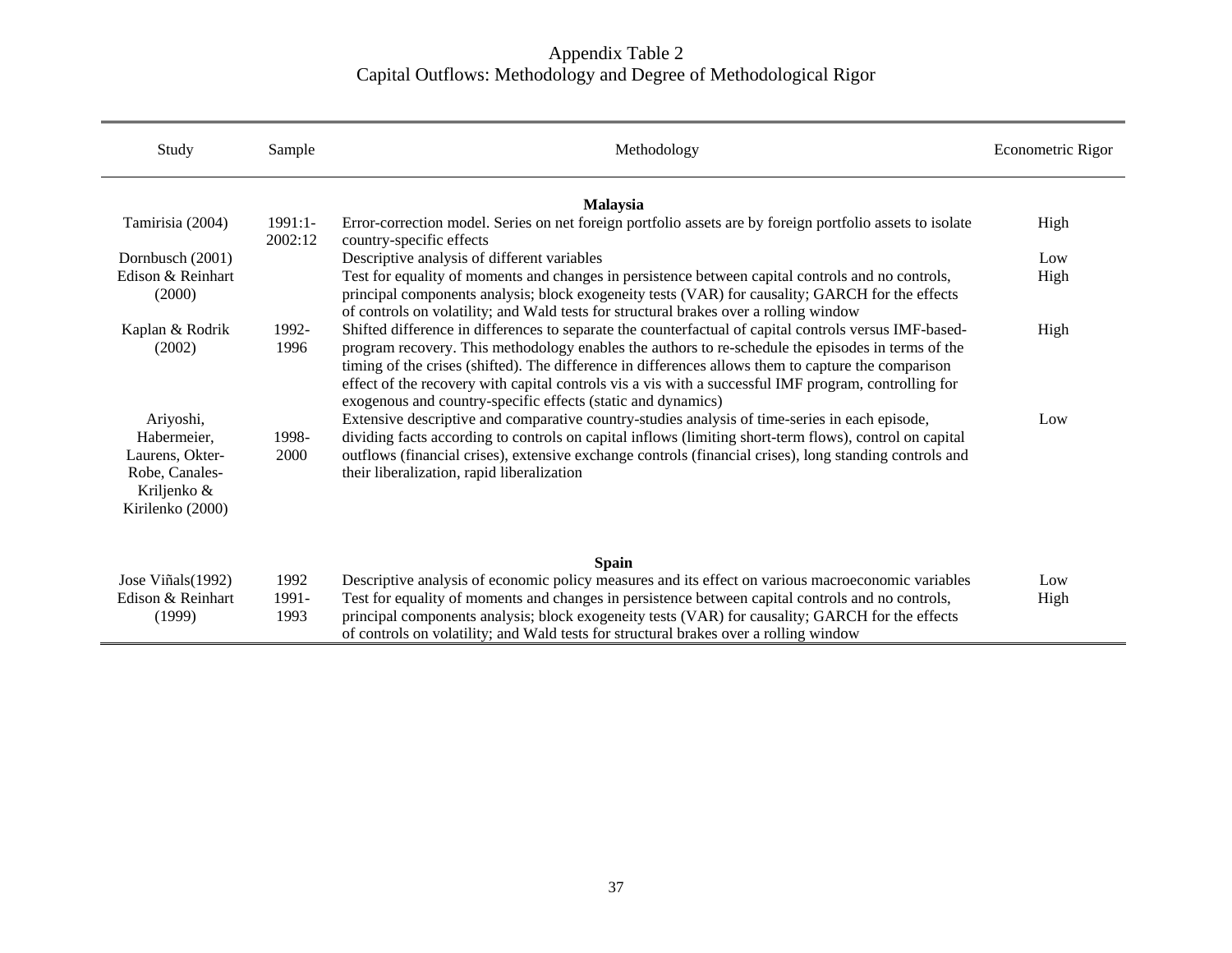# Appendix Table 2 (continued) Capital Outflows: Methodology and Degree of Methodological Rigor

| Study                                                                                               | Sample        | Methodology                                                                                                                                                                                                                                                                                                                                                        | Econometric Rigor |  |  |
|-----------------------------------------------------------------------------------------------------|---------------|--------------------------------------------------------------------------------------------------------------------------------------------------------------------------------------------------------------------------------------------------------------------------------------------------------------------------------------------------------------------|-------------------|--|--|
| Ariyoshi,<br>Habermeier,<br>Laurens, Okter-<br>Robe, Canales-<br>Kriljenko &<br>Kirilenko (2000)    | 1992          | Extensive descriptive and comparative country-studies analysis of time-series in each episode,<br>dividing facts according to controls on capital inflows (limiting short-term flows), control on capital<br>outflows (financial crises), extensive exchange controls (financial crises), long standing controls and<br>their liberalization, rapid liberalization | Low               |  |  |
| <b>Thailand</b>                                                                                     |               |                                                                                                                                                                                                                                                                                                                                                                    |                   |  |  |
| Edison & Reinhart<br>(2000)                                                                         | 1995-<br>1999 | Test for equality of moments and changes in persistence between capital controls and no controls,<br>principal components analysis; block exogeneity tests (VAR) for causality; GARCH for the effects<br>of controls on volatility; and Wald tests for structural brakes over a rolling window                                                                     | High              |  |  |
| Ariyoshi,<br>Habermeier,<br>Laurens, Okter-<br>Robe, Canales-<br>Kriljenko $\&$<br>Kirilenko (2000) | 1997-<br>1998 | Extensive descriptive and comparative country-studies analysis of time-series in each episode,<br>dividing facts according to controls on capital inflows (limiting short-term flows), control on capital<br>outflows (financial crises), extensive exchange controls (financial crises), long standing controls and<br>their liberalization, rapid liberalization | Low               |  |  |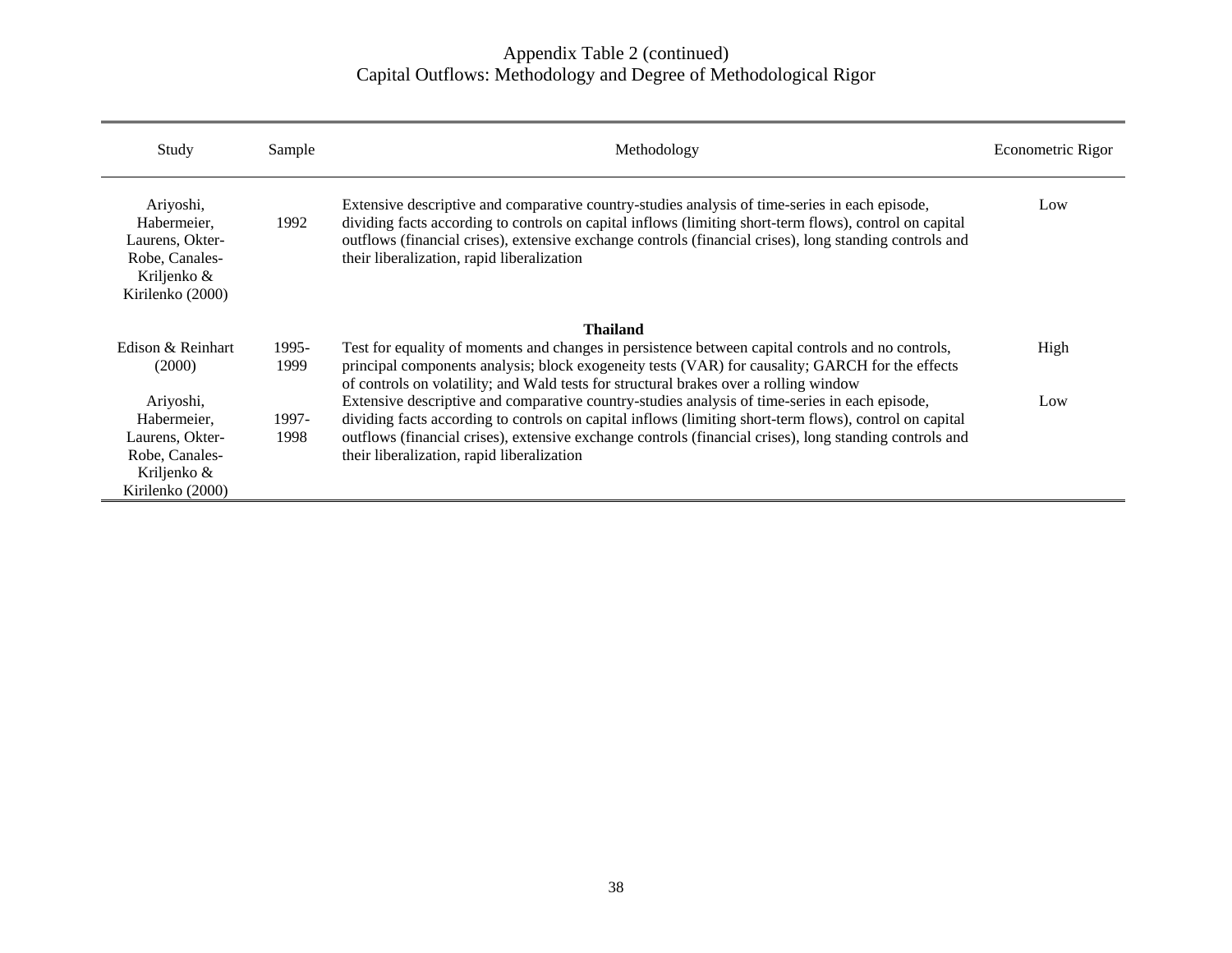# Appendix Table 3 Multi-country Studies: Methodology and Degree of Methodological Rigor

| Study                        | Sample    | Methodology                                                                                                                                                                                                                                                                                                                                                                                                                                                                                                                                                                                                                                      | Econometric Rigor |
|------------------------------|-----------|--------------------------------------------------------------------------------------------------------------------------------------------------------------------------------------------------------------------------------------------------------------------------------------------------------------------------------------------------------------------------------------------------------------------------------------------------------------------------------------------------------------------------------------------------------------------------------------------------------------------------------------------------|-------------------|
| Montiel & Reinhart<br>(1999) | 1990-1996 | They construct indices to measure incidence and intensity of capital account restrictions. Estimation<br>of fix-effect panel regressions to explain volume and composition of capital flows. Results are<br>checked for robustness by IV estimations. Covers Indonesia, Malaysia, Philippines, Sri Lanka,<br>Thailand, Argentina, Brazil, Chile, Colombia, Costa Rica, Mexico, Czech Republic, Egypt, Kenya<br>and Uganda                                                                                                                                                                                                                        | High              |
| Reinhart & Smith<br>(1998)   | 1990-1997 | Event comparison through time-rescaling (labeling the implementation of controls as period "t", and<br>analyzing the evolution of the series in "t-1", and through "t+2". Detailed chronological description<br>of the various measures applied in each economy. Covers Brazil, Chile, Colombia, Czech Republic,<br>Malaysia, Mexico, Thailand, Indonesia, and Philippines.                                                                                                                                                                                                                                                                      | Intermediate      |
| Kaplan & Rodrik<br>(2002)    | 1992-1996 | Shifted difference in differences to separate the counterfactual of capital controls versus IMF-based-<br>program recovery. This methodology enables the authors to re-schedule the episodes in terms of the<br>timing of the crises (shifted). The difference in differences allows them to capture the comparison<br>effect of the recovery with capital controls vis a vis with a successful IMF program, controlling for<br>exogenous and country-specific effects (static and dynamics). Covers Korea, Thailand, Indonesia,<br>Malaysia (monthly and quarterly data for 1992-1996 -before crisis- and from crisis time and 1 year<br>ahead) |                   |
| Edison & Reinhart<br>(1999)  | 1991-1999 | Test for equality of moments and changes in persistence between capital controls and no controls,<br>principal components analysis; block exogeneity tests (VAR) for causality; GARCH for the effects of<br>controls on volatility; and Wald tests for structural brakes over a rolling window. Covers Spain<br>(1991-1993), and 1995-1999 for Brazil, Malaysia, and Thailand. Control group: Philippines and<br>South Korea                                                                                                                                                                                                                     | High              |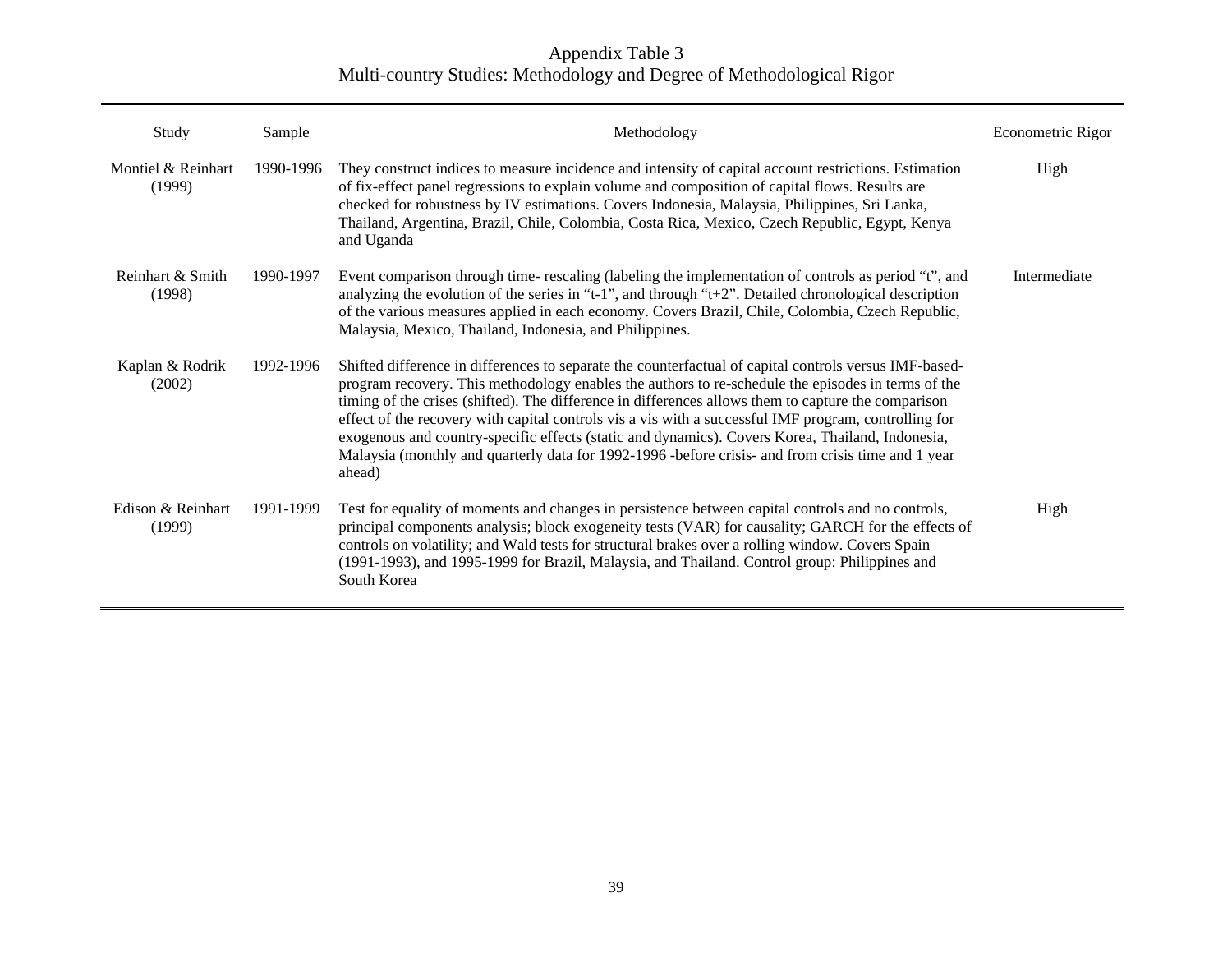# Appendix Table 3 (concluded) Multi-country Studies: Methodology and Degree of Methodological Rigor

| Study                      | Sample               | Methodology                                                                                                                                                                                                                                                                                                                                                                                                                                                                                                                                                                                                                                                                                                                                                                                                                                                                                      | Econometric Rigor |
|----------------------------|----------------------|--------------------------------------------------------------------------------------------------------------------------------------------------------------------------------------------------------------------------------------------------------------------------------------------------------------------------------------------------------------------------------------------------------------------------------------------------------------------------------------------------------------------------------------------------------------------------------------------------------------------------------------------------------------------------------------------------------------------------------------------------------------------------------------------------------------------------------------------------------------------------------------------------|-------------------|
| Miniane & Rogers<br>(2004) | $1971:1-$<br>1998:12 | Panel VAR and individual country VAR of commodity prices, US industrial production, US<br>consumers prices, foreign industrial production, foreign interest rates, US Fed Funds Rate, non-<br>borrowed reserves to reserves ratio and nominal exchange rate in response to a 25 basis points<br>increase in the Fed Funds Rate. For the country level VAR they regress each country separately,<br>compute the cumulative exchange rate and interest rate responses, and finally regress country-<br>specific responses on the values of capital control index, exchange rate regime, degree of<br>dollarization, and trade integration. Covers Australia, Austria, Belgium, Canada, Chile, Colombia,<br>Denmark, Finland, France, Germany, Greece, India, Italy, Japan, Korea, Malaysia, Mexico, The<br>Netherlands, Norway, The Philippines, Portugal, South Africa, Spain, Sweden, Turkey, UK | High              |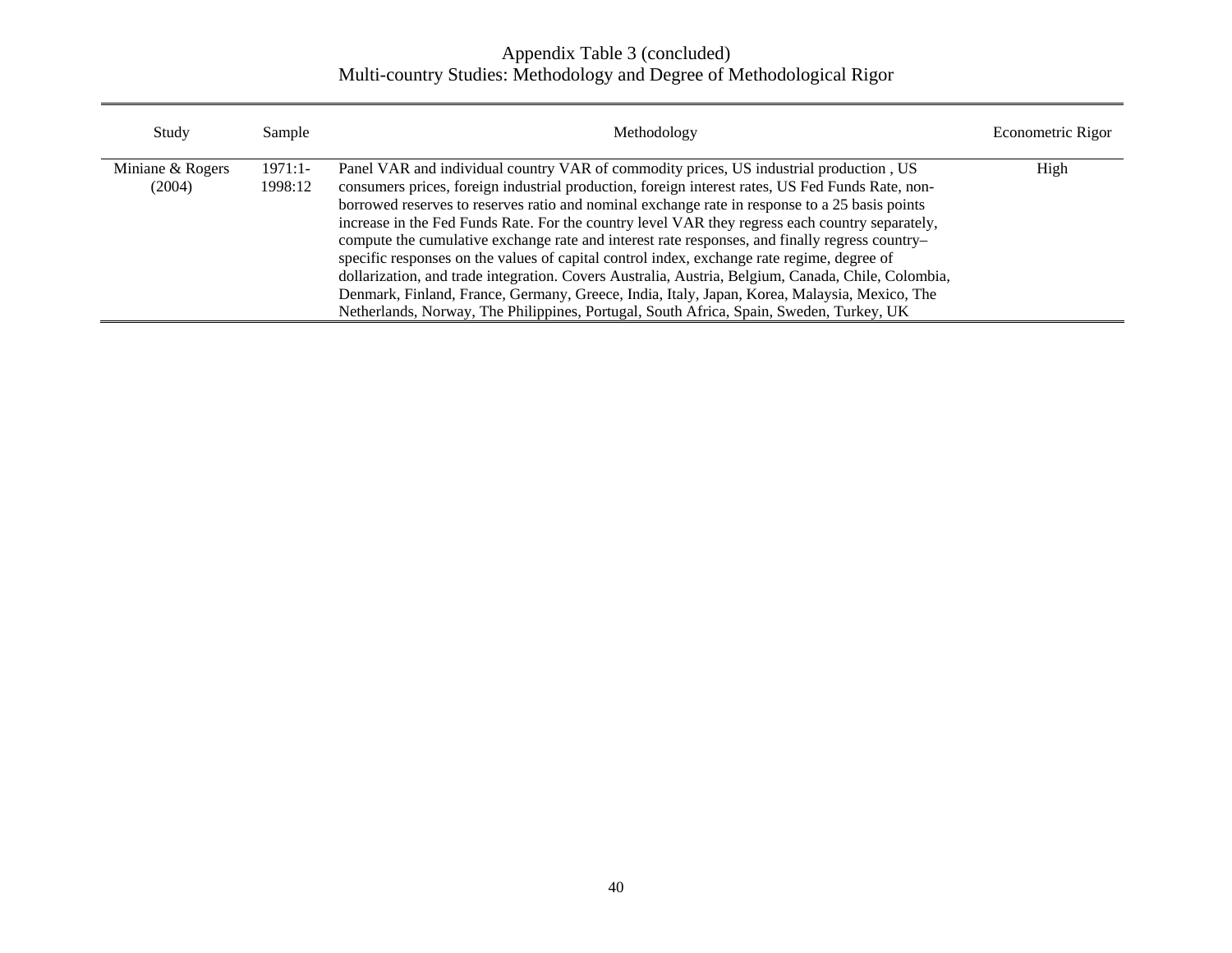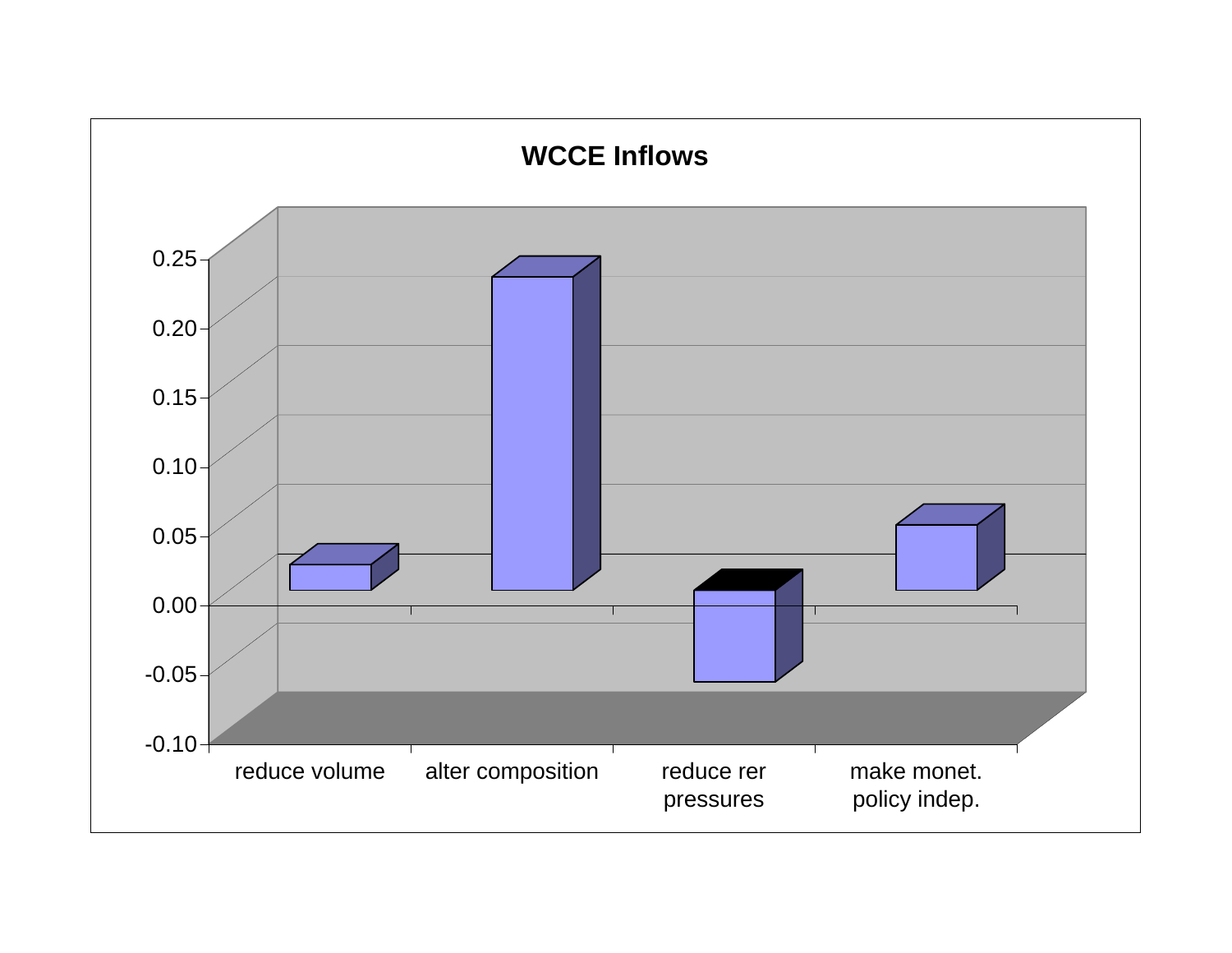